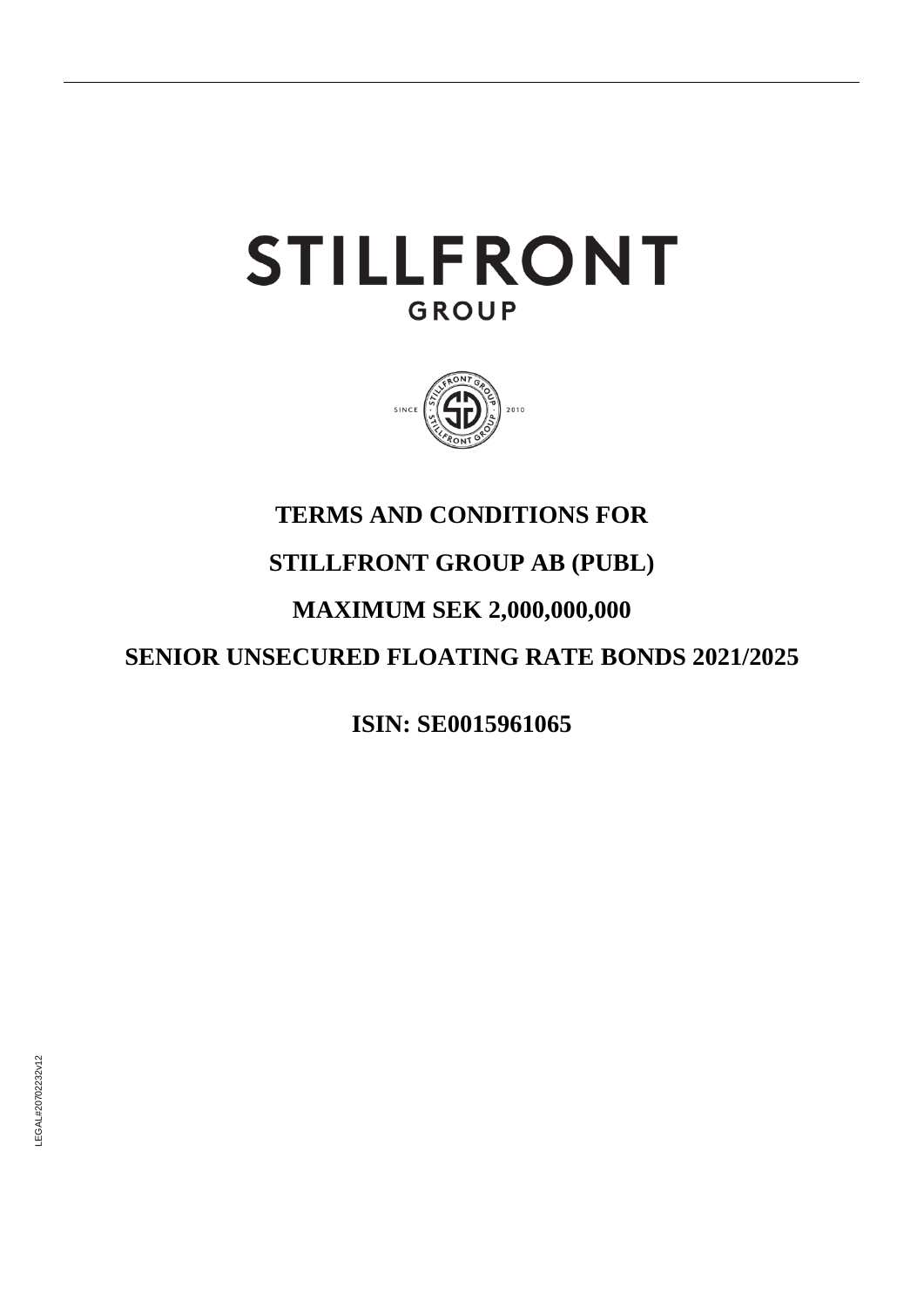### **SELLING RESTRICTIONS**

No action is being taken that would or is intended to permit a public offering of the Bonds or the possession, circulation or distribution of this document or any other material relating to the Issuer or the Bonds in any jurisdiction other than Sweden, where action for that purpose is required. Persons into whose possession this document comes are required by the Issuer to inform themselves about, and to observe, any applicable restrictions.

The Bonds have not been and will not be registered under the U.S. Securities Act of 1933, as amended, and are subject to U.S. tax law requirements. The Bonds may not be offered, sold or delivered within the United States of America or to, or for the account or benefit of, U.S. persons.

### **PRIVACY NOTICE**

The Issuer, the Agent and the Issuing Agent may collect and process personal data relating to the Holders, the Holders' representatives or agents, and other persons nominated to act on behalf of the Holders pursuant to the Finance Documents (name, contact details and, when relevant, holding of Bonds). The personal data relating to the Holders is primarily collected from the registry kept by the CSD. The personal data relating to other persons is primarily collected directly from such persons.

<span id="page-1-0"></span>The personal data collected will be processed by the Issuer and the Agent for the following purposes:

- (a) to exercise their respective rights and fulfil their respective obligations under the Finance Documents;
- (b) to manage the administration of the Bonds and payments under the Bonds;
- <span id="page-1-1"></span>(c) to enable the Holders' to exercise their rights under the Finance Documents; and
- <span id="page-1-2"></span>(d) to comply with their obligations under applicable laws and regulations.

The processing of personal data by the Issuer, the Agent and the Issuing Agent in relation to items [\(a\)](#page-1-0) - [\(c\)](#page-1-1) is based on their legitimate interest to exercise their respective rights and to fulfil their respective obligations under the Finance Documents. In relation to item [\(d\),](#page-1-2) the processing is based on the fact that such processing is necessary for compliance with a legal obligation incumbent on the Issuer, the Agent or the Issuing Agent. Unless otherwise required or permitted by law, the personal data collected will not be kept longer than necessary given the purpose of the processing.

Personal data collected may be shared with third parties, such as the CSD, when necessary to fulfil the purpose for which such data is processed.

Subject to any legal preconditions, the applicability of which have to be assessed in each individual case, data subjects have the rights as follows. Data subjects have right to get access to their personal data and may request the same in writing at the address of the Issuer, the Agent and the Issuing Agent, respectively. In addition, data subjects have the right to (i) request that personal data is rectified or erased, (ii) object to specific processing, (iii) request that the processing be restricted and (iv) receive personal data provided by themselves in machine-readable format. Data subjects are also entitled to lodge complaints with the relevant supervisory authority if dissatisfied with the processing carried out.

The Issuer's, the Agent's and the Issuing Agent's addresses, and the contact details for their respective Data Protection Officers (if applicable), are found on their websites [www.stillfront.com,](http://www.stillfront.com/) [www.intertrustgroup.com](http://www.intertrustgroup.com/) and [www.swedbank.com.](http://www.swedbank.com/)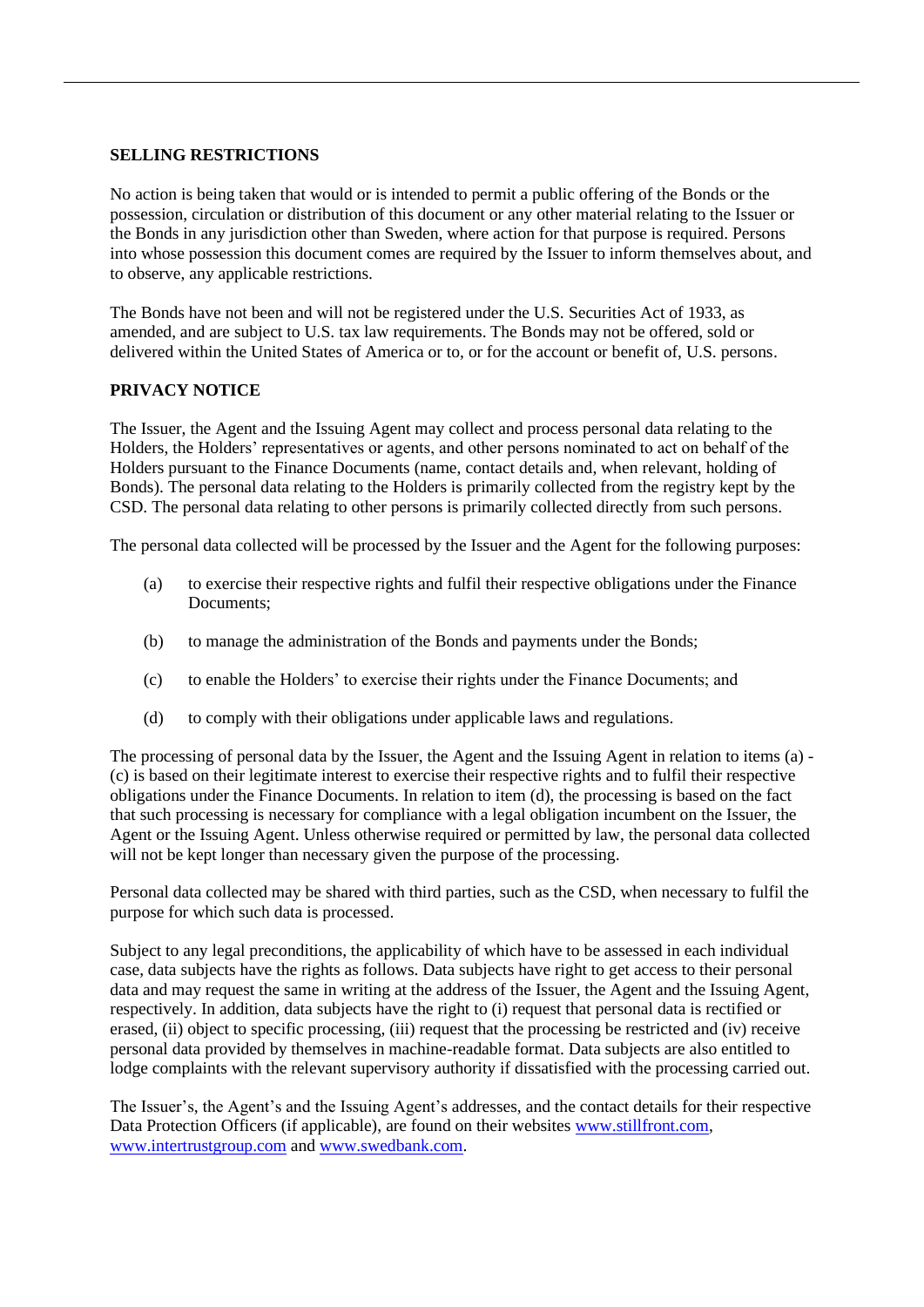### **TABLE OF CONTENTS**

| 1.  |  |
|-----|--|
| 2.  |  |
| 3.  |  |
| 4.  |  |
| 5.  |  |
| 6.  |  |
| 7.  |  |
| 8.  |  |
| 9.  |  |
| 10. |  |
| 11. |  |
| 12. |  |
| 13. |  |
| 14. |  |
| 15. |  |
| 16. |  |
| 17. |  |
| 18. |  |
| 19. |  |
| 20. |  |
| 21. |  |
| 22. |  |
| 23. |  |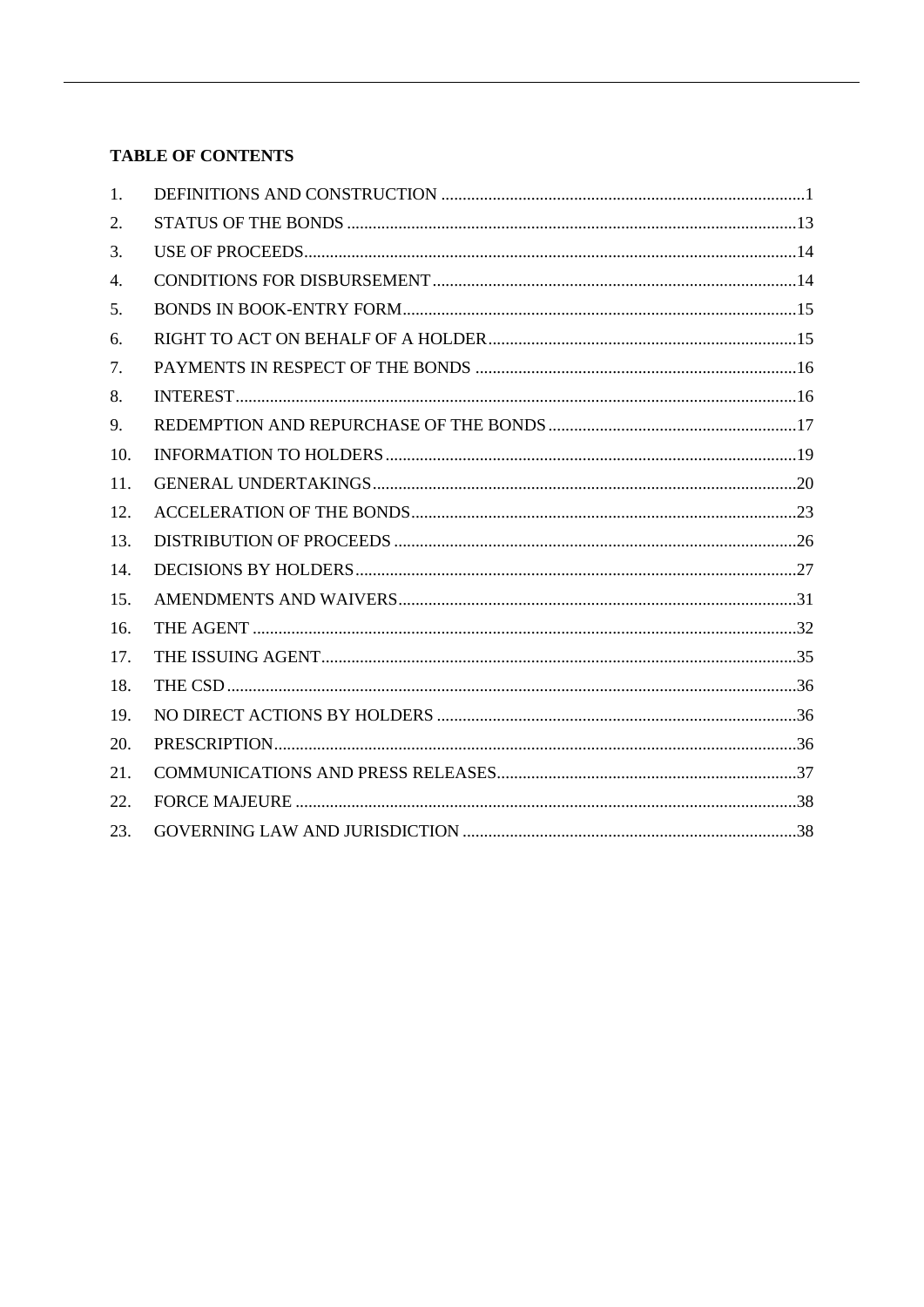### **1. DEFINITIONS AND CONSTRUCTION**

#### $1.1$ **Definitions**

In these terms and conditions (the "**Terms and Conditions**"):

"**Account Operator**" means a bank or other party duly authorised to operate as an account operator pursuant to the Financial Instruments Accounts Act and through which a Holder has opened a Securities Account in respect of its Bonds.

"**Accounting Principles**" means the international financial reporting standards (IFRS) within the meaning of Regulation 1606/2002/EC (or as otherwise adopted or amended from time to time) as applied by the Issuer in preparing its annual consolidated financial statements.

"**Adjusted Nominal Amount**" means the Total Nominal Amount less the Nominal Amount of all Bonds owned by a Group Company or an Affiliate, irrespective of whether such person is directly registered as owner of such Bonds.

"**Advance Purchase Agreement**" means (i) an advance or deferred purchase agreement entered into by a Group Company if the agreement is in respect of the supply of assets or services and payment is due not more than ninety (90) days after the date of supply, or (ii) any other trade credit incurred in the ordinary course of trade of the relevant Group Company. For the avoidance of doubt, an Earn-Out Agreement shall not constitute an Advance Purchase Agreement.

"**Affiliate**" means (i) an entity controlling or under common control with the Issuer, other than a Group Company, and (ii) any other person or entity owning any Bonds (irrespective of whether such person is directly registered as owner of such Bonds) that has undertaken towards a Group Company or an entity referred to in item (i) to vote for such Bonds in accordance with the instructions given by a Group Company or an entity referred to in item (i). For the purposes of this definition, "control" means the possession, directly or indirectly, of the power to direct or cause the direction of the management or policies of an entity, whether through ownership of voting securities, by agreement or otherwise.

"**Agency Agreement**" means the agency agreement entered into before the First Issue Date, between the Issuer and the Agent, or any replacement agency agreement entered into after the First Issue Date between the Issuer and an agent.

"**Agent**" means Intertrust (Sweden) AB, Swedish Reg. No. 556625-5476, or another party replacing it, as Agent, in accordance with these Terms and Conditions.

"**Bond**" means a debt instrument (*skuldförbindelse*) for the Nominal Amount and of the type set forth in Chapter 1 Section 3 of the Financial Instruments Accounts Act and which is governed by and issued under these Terms and Conditions, including the Initial Bonds and any Subsequent Bonds.

"**Business Day**" means a day in Sweden other than a Sunday or other public holiday. Saturdays, Midsummer Eve (*midsommarafton*), Christmas Eve (*julafton*) and New Year's Eve (*nyårsafton*) shall for the purpose of this definition be deemed to be public holidays.

"**Business Day Convention**" means the first following day that is a Business Day unless that day falls in the next calendar month, in which case that date will be the first preceding day that is a Business Day.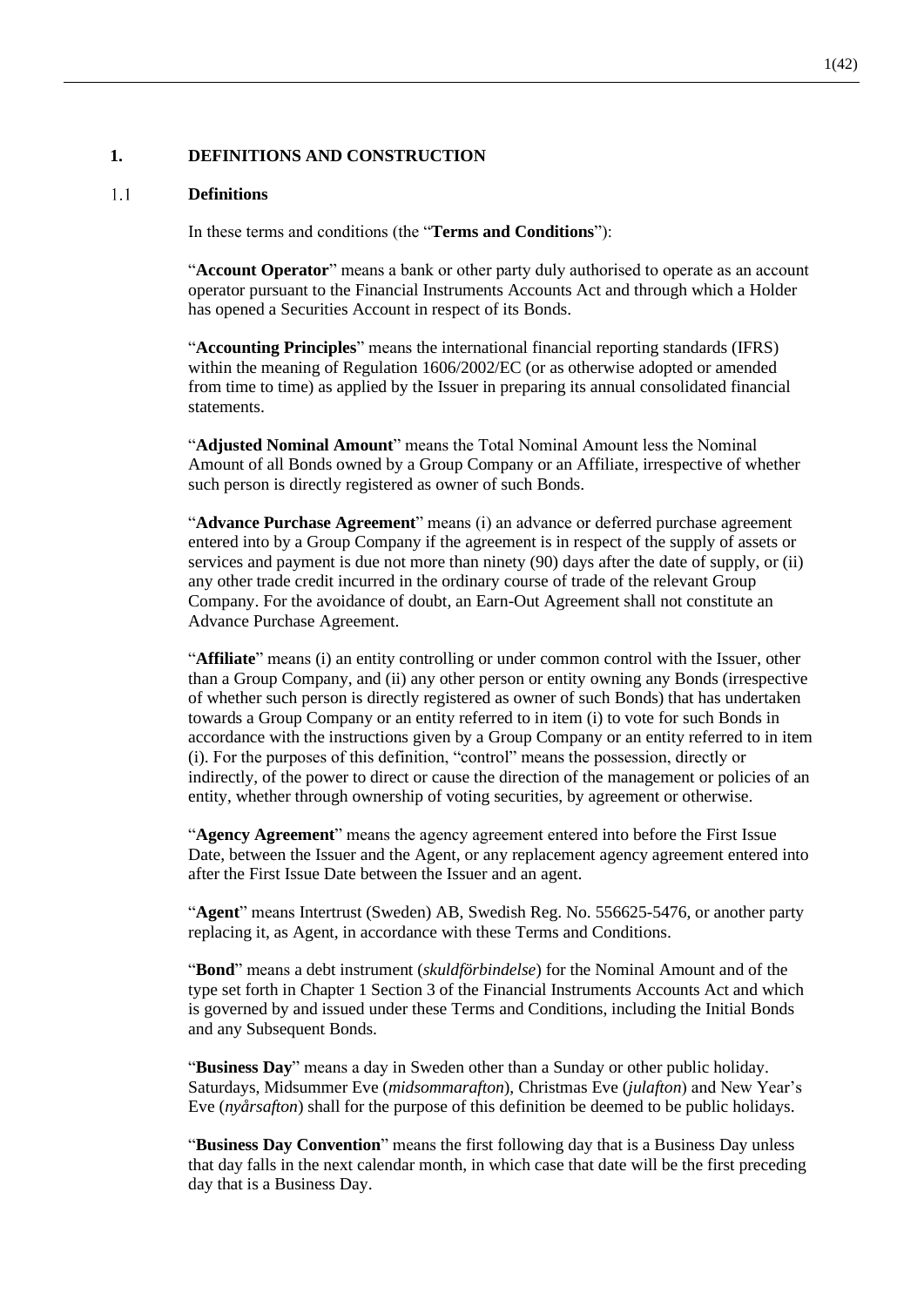"**Calculation Principles**" means for the purpose of the Incurrence Test that:

- (a) the Leverage Ratio shall be calculated as per a testing date determined by the Issuer, falling no earlier than in the period one (1) month prior to the event in respect of which the Incurrence Test shall be made;
- (b) the Net Interest Bearing Debt shall be measured on the relevant testing date, however so (a) that the amount of the Restricted Payment or new Financial Indebtedness in respect of which the Incurrence Test shall be made (after deducting any Financial Indebtedness which shall be refinanced at the time of incurrence of such new Financial Indebtedness) shall be added to the Net Interest Bearing Debt (provided that, in the case of Financial Indebtedness, such Financial Indebtedness is an interest bearing obligation), and (b) that any cash balance/proceeds resulting from the incurrence of any such new Financial Indebtedness shall not reduce the Net Interest Bearing Debt;
- (c) the calculation of the Interest Coverage Ratio shall be made for the Relevant Period ending on the last day of the period covered by the most recent Financial Report; and
- (d) the figures for EBITDA, Finance Charges and Net Finance Charges for the Relevant Period ending on the last day of the period covered by the most recent Financial Report (including the new Financial Indebtedness on a *pro forma* basis) shall be used for the Incurrence Test, but adjusted so that:
	- (i) entities acquired or disposed of by the Group during the Relevant Period, or after the end of the Relevant Period but before the relevant testing date, shall be included or excluded (as applicable), *pro forma*, for the entire Relevant Period;
	- (ii) any entity to be acquired with the proceeds from the new Financial Indebtedness shall be included, *pro forma*, for the entire Relevant Period;
	- (iii) any Finance Charges in relation to any Bond that has been repurchased, and not resold, by any Group Company during the Relevant Period, or after the end of the Relevant Period but before the relevant testing date, shall be excluded, *pro forma*, for the entire Relevant Period; and
	- (iv) any Finance Charges in relation to new Financial Indebtedness incurred in relation to an entity acquired during the Relevant Period shall be included, *pro forma*, for the entire Relevant Period.

"**Capital Securities**" means any deeply subordinated bonds issued by the Issuer and which (i) ranks junior in right of payment to any present or future claims under the Bonds and all other unsubordinated obligations of the Issuer and (ii) are, as of the date of the issuance, treated as equity (in whole or in part) in the Issuer's consolidated financial statements.

"**Change of Control Event**" means the occurrence of an event or series of events whereby one or more persons acting together, acquire control over the Issuer, where "control" means (i) acquiring or controlling, directly or indirectly, more than fifty (50) per cent. of the voting rights or share capital of the Issuer, or (ii) the right to, directly or indirectly, appoint or remove the whole or a majority of the directors of the board of directors of the Issuer.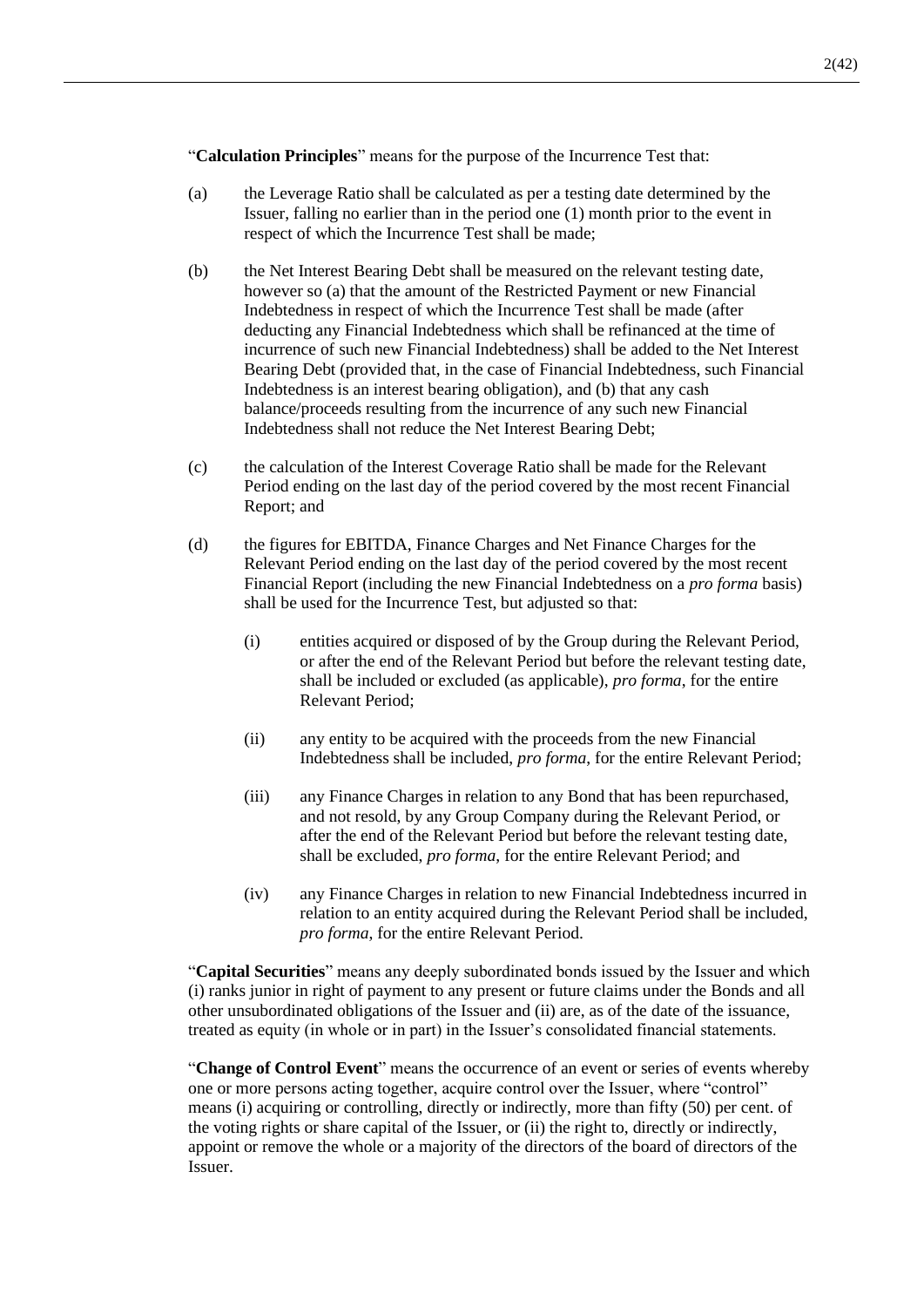"**Compliance Certificate**" has the meaning set forth in Clause [10.1.4.](#page-21-0)

"**CSD**" means the Issuer's central securities depository and registrar in respect of the Bonds, Euroclear Sweden AB, Swedish Reg. No. 556112-8074, P.O. Box 191, 101 23 Stockholm, Sweden, or another party replacing it, as CSD, in accordance with these Terms and Conditions.

"**CSD Regulations**" means the CSD's rules and regulations applicable to the Issuer, the Agent and the Bonds from time to time.

"**De-listing Event**" means the occurrence of an event whereby (i) all shares in the Issuer cease to be listed on a Regulated Market or an MTF or (ii) trading in the shares in the Issuer on the relevant market is suspended for a period of fifteen (15) consecutive Business Days or more.

"**Debt Register**" means the debt register (*skuldbok*) kept by the CSD in respect of the Bonds in which (i) an owner of Bonds is directly registered or (ii) an owner's holding of Bonds is registered in the name of a nominee.

"**Derivative Transaction**" has the meaning set forth in item [\(j\)](#page-10-0) of the definition "Permitted Debt" below.

"**Earn-Out Agreement**" means any earn-out agreement or similar arrangement entered into by a Group Company in relation to an acquisition made by the Group.

"**EBITDA**" means, in respect of the Relevant Period, the consolidated profit of the Group from ordinary activities according to the latest Financial Report:

- (a) before deducting any amount of tax on profits, gains or income paid or payable by any Group Company;
- (b) before deducting any Net Finance Charges;
- (c) not including any accrued interest owing to any Group Company;
- (d) after adding back any amount attributable to the amortisation, depreciation or impairment of assets of Group Companies;
- (e) before taking into account any Exceptional Items;
- (f) before deducting any Transaction Costs;
- (g) after deducting the amount of any profit (or adding back the amount of any loss) of any Group Company which is attributable to minority interests;
- (h) plus or minus the Group's share of the profits or losses (after finance costs and tax) of entities which are not part of the Group;
- (i) before taking into account any unrealised gains or losses on any derivative instrument;
- (j) after adding back or deducting, as the case may be, the amount of any loss or gain against book value arising on a disposal of any asset (other than in the ordinary course of trading);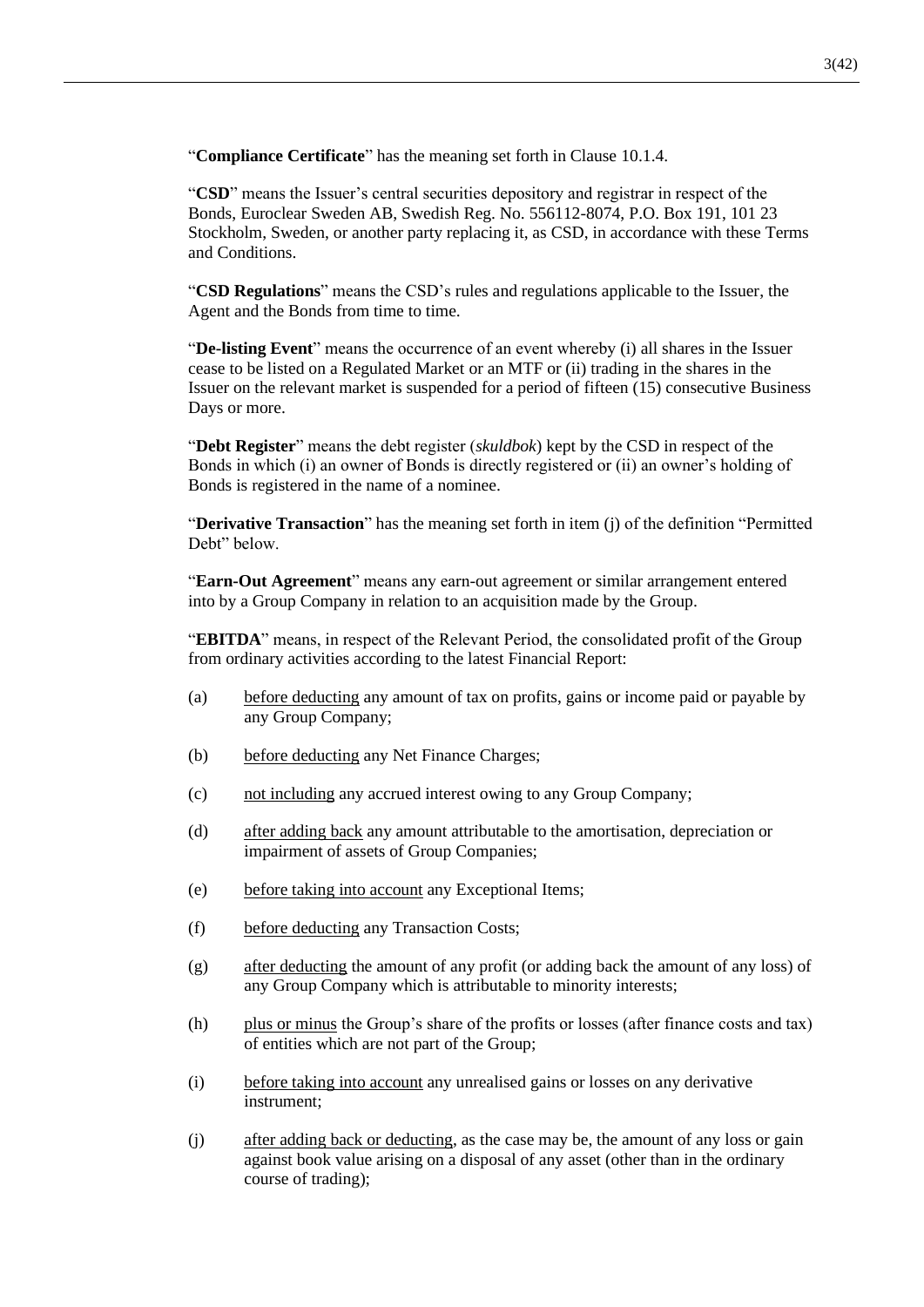- (k) before taking into account any gain or loss arising from an upward or downward revaluation of any other asset;
- (l) before taking into account any gains from debt buy-backs; and
- (m) not including any revaluation of amounts payable under any Earn-Out Agreement.

"**Event of Default**" means an event or circumstance specified in Clause [12.1.](#page-25-0)

"**Exceptional Items**" means any exceptional, one-off, non-recurring or extraordinary items to the extent these are one off and non-recurring in nature (including but not limited to items affecting comparability (IAC) as set out in the relevant financial statements).

"**Existing Bonds**" means the SEK 600,000,000 senior unsecured floating rate bonds 2018/2022 with ISIN SE0011897925 and the SEK 1,000,000,000 senior unsecured floating rate bonds 2019/2024 with ISIN SE0012728830.

"**Final Maturity Date**" means 19 May 2025 or such earlier date on which the Bonds are redeemed in full.

"**Finance Charges**" means, for any Relevant Period, the aggregate amount of the accrued interest, commission, fees, discounts, payment fees, premiums or charges and other finance payments in respect of Financial Indebtedness paid or payable by any Group Company according to the latest Financial Report(s) (calculated on a consolidated basis) in cash or capitalised in respect of that Relevant Period:

- (a) excluding any Transaction Costs;
- (b) including the interest (but not the capital) element of payments in respect of any Finance Leases constituting Net Interest Bearing Debt; and
- (c) including any commission, fees, discounts and other finance payments payable by (and deducting any such amounts payable to) any Group Company under any interest rate hedging arrangement.

"**Finance Documents**" means these Terms and Conditions and any other document designated by the Issuer and the Agent as a Finance Document.

"**Finance Lease**" means any lease or hire purchase contract, a liability under which would, in accordance with the Accounting Principles, be treated as a balance sheet liability.

"**Financial Indebtedness**" means any indebtedness for or in respect of:

- (a) moneys borrowed or raised (including under any bank financing or Market Loan (but excluding any Capital Securities));
- (b) the amount of any liability under any Finance Lease;
- (c) receivables sold or discounted (other than on a non-recourse basis, provided that the requirements for de-recognition under the Accounting Principles are met);
- (d) any amount raised under any other transaction having the commercial effect of a borrowing or otherwise being classified as borrowing under the Accounting Principles;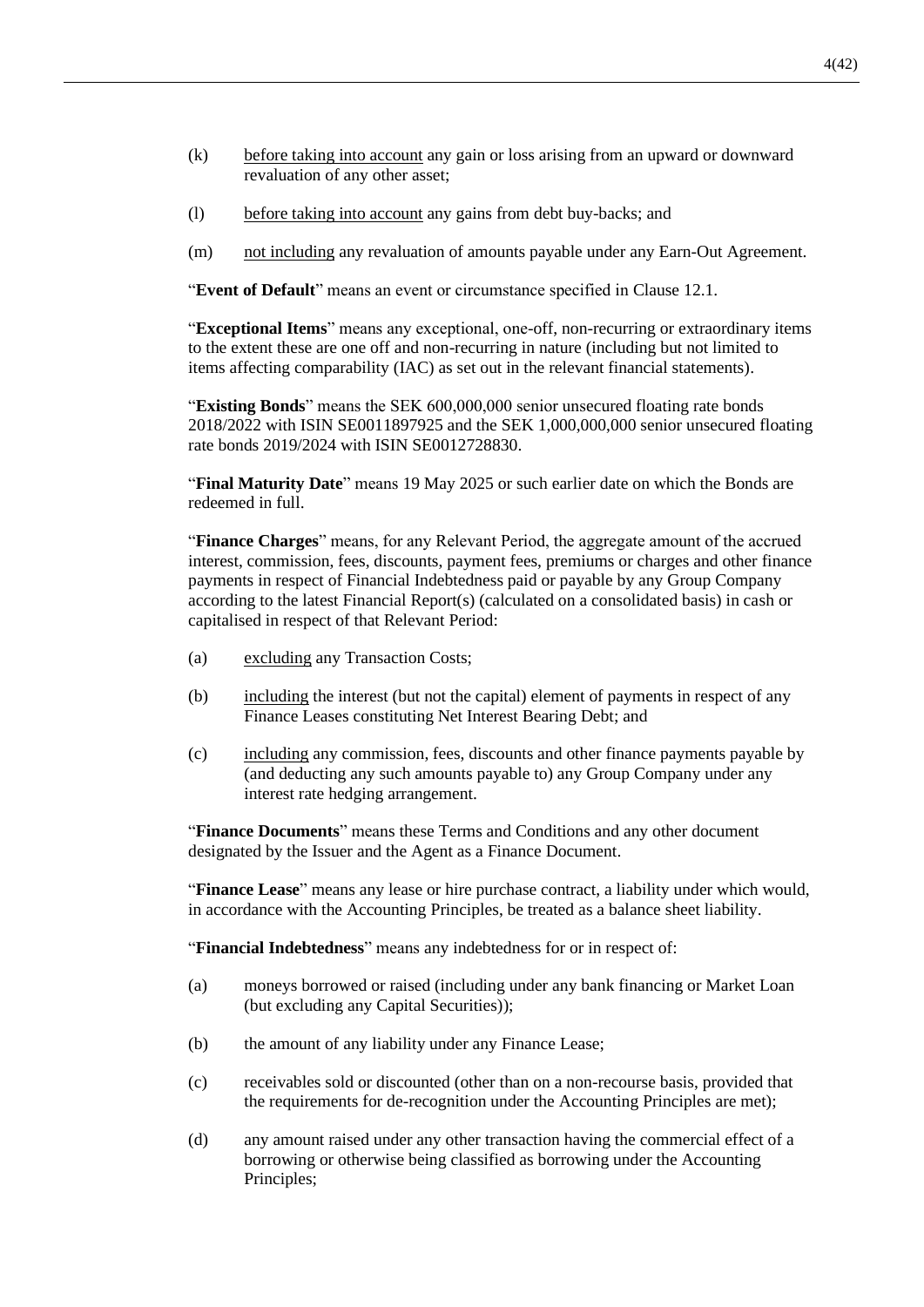- (e) any Derivative Transaction (and, when calculating the value of any Derivative Transaction, only the mark to market value shall be taken into account and if any actual amount is due as a result of a termination or a close-out, such amount shall be used instead);
- (f) any counter-indemnity obligations in respect of guarantees or other instruments issued by a bank or financial institution; and
- <span id="page-7-0"></span>(g) for the purpose of measuring the Incurrence Test only, any amount finally determined but unpaid under any Earn-Out Agreement (to the extent (i) accounted for as indebtedness in the accounts of any Group Company pursuant to IFRS and (ii) such amount is not to be settled in shares or other equity instruments); and
- (h) without double-counting, liabilities under guarantees or indemnities for any of the obligations referred to in paragraphs (a) to [\(g\)](#page-7-0) above.

"**Financial Instruments Accounts Act**" means the Swedish Central Securities Depositories and Financial Instruments Accounts Act (*lag (1998:1479) om värdepapperscentraler och kontoföring av finansiella instrument*).

"**Financial Report**" means each of the annual audited consolidated financial statements of the Group and the quarterly interim unaudited consolidated reports of the Group, which shall be prepared and made available in accordance with Clause [10.1.1](#page-21-1)[\(a\)](#page-21-2) and [\(b\).](#page-21-3)

"**First Call Date**" means the date falling twenty-four (24) months after the First Issue Date or, to the extent such day is not a Business Day, the first following day that is a Business Day.

"**First Issue Date**" means 19 May 2021.

"**Force Majeure Event**" has the meaning set forth in Clause 22.1.

"**Group**" means the Issuer and its Subsidiaries from time to time (each a "**Group Company**").

"**Holder**" means the person who is registered on a Securities Account as direct registered owner (*direktregistrerad ägare*) or nominee (*förvaltare*) with respect to a Bond.

"**Holders' Meeting**" means a meeting among the Holders held in accordance with Clauses [14.1](#page-29-0) (*Request for a decision),* [14.2](#page-30-0) (*Convening a Holders' Meeting)* and [14.4](#page-31-0) (*Majority, quorum and other provisions*).

"**Incurrence Test**" means the test which is met if:

- (a) the Leverage Ratio is less than 3.00:1;
- (b) the Interest Coverage Ratio exceeds 2.75:1; and
- (c) no Event of Default is continuing or would occur upon the incurrence.

"**Initial Bonds**" means the Bonds issued on the First Issue Date.

"**Insolvent**" means, in respect of a relevant person, that it is deemed to be insolvent, or admits inability to pay its debts as they fall due, in each case within the meaning of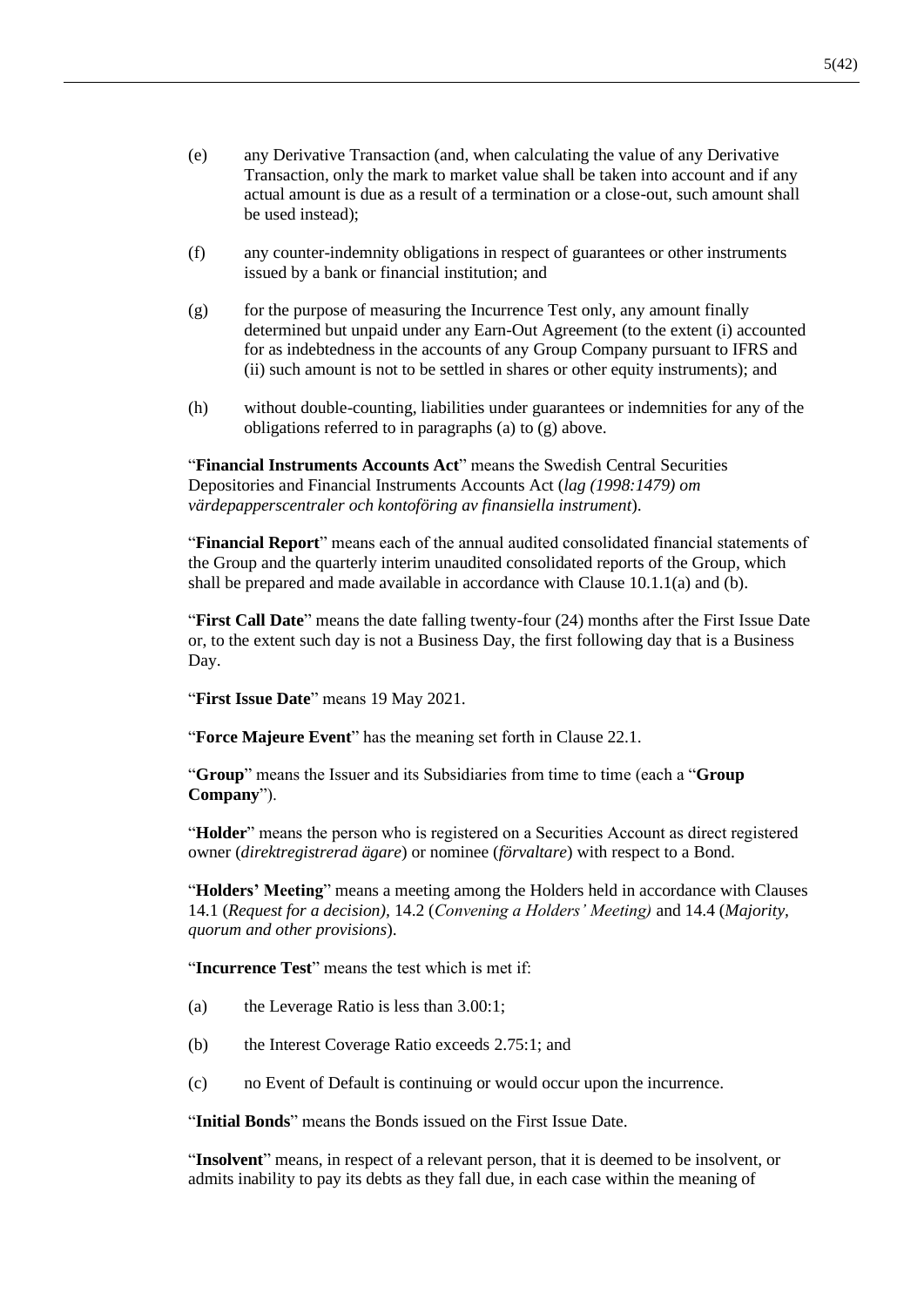Chapter 2, Sections 7-9 of the Swedish Bankruptcy Act (*konkurslagen (1987:672)*) (or its equivalent in any other relevant jurisdiction).

#### "**Intellectual Property**" means:

- (a) any patents, trademarks, service marks, designs, business names, copyrights, database rights, design rights, domain names, moral rights, inventions, confidential information, knowhow and other intellectual property rights and interests (which may now or in the future subsist), whether registered or unregistered; and
- (b) the benefit of all applications and rights to use such assets of each Group Company (which may now or in the future subsist).

"**Interest**" means the interest on the Bonds calculated in accordance with Clauses [8.1](#page-18-0) to [8.3.](#page-18-1)

"**Interest Coverage Ratio**" means the ratio of EBITDA to Net Finance Charges, calculated in accordance with the Calculation Principles (as applicable).

"**Interest Payment Date**" means 19 May, 19 August, 19 November and 19 February of each year or, to the extent such day is not a Business Day, the Business Day following from an application of the Business Day Convention. The first Interest Payment Date for the Bonds shall be 19 August 2021 and the last Interest Payment Date shall be the relevant Redemption Date.

"**Interest Period**" means (i) in respect of the first Interest Period, the period from (but excluding) the First Issue Date to (and including) the first Interest Payment Date (or a shorter period if relevant), and (ii) in respect of subsequent Interest Periods, the period from (but excluding) an Interest Payment Date to (and including) the next succeeding Interest Payment Date (or a shorter period if relevant), or (iii) in respect of Subsequent Bonds, the period from (but excluding) the Interest Payment Date falling immediately prior to their issuance up to (and including) the next succeeding Interest Payment Date (or a shorter period if relevant).

"**Interest Rate**" means a floating rate of 3-month STIBOR plus 2.75 per cent. *per annum*. For the avoidance of doubt, if any such total rate is below zero then the Interest Rate will be deemed to be zero.

"**Issue Date**" means the First Issue Date and each other date on which Bonds are to be issued pursuant to these Terms and Conditions, as agreed between the Issuing Agent and the Issuer.

"**Issuer**" means Stillfront Group AB (publ), a public limited liability company incorporated under the laws of Sweden with Reg. No. 556721-3078.

"**Issuing Agent**" means, initially, Swedbank AB (publ) and thereafter each other party appointed as Issuing Agent in accordance with these Terms and Conditions and the CSD Regulations.

"**Leverage Ratio**" means the ratio of Net Interest Bearing Debt to EBITDA, calculated in accordance with the Calculation Principles (as applicable).

"**Listing Failure Event**" means (i) that the Bonds are not admitted to trading on a Regulated Market within sixty (60) days following the First Issue Date or the date of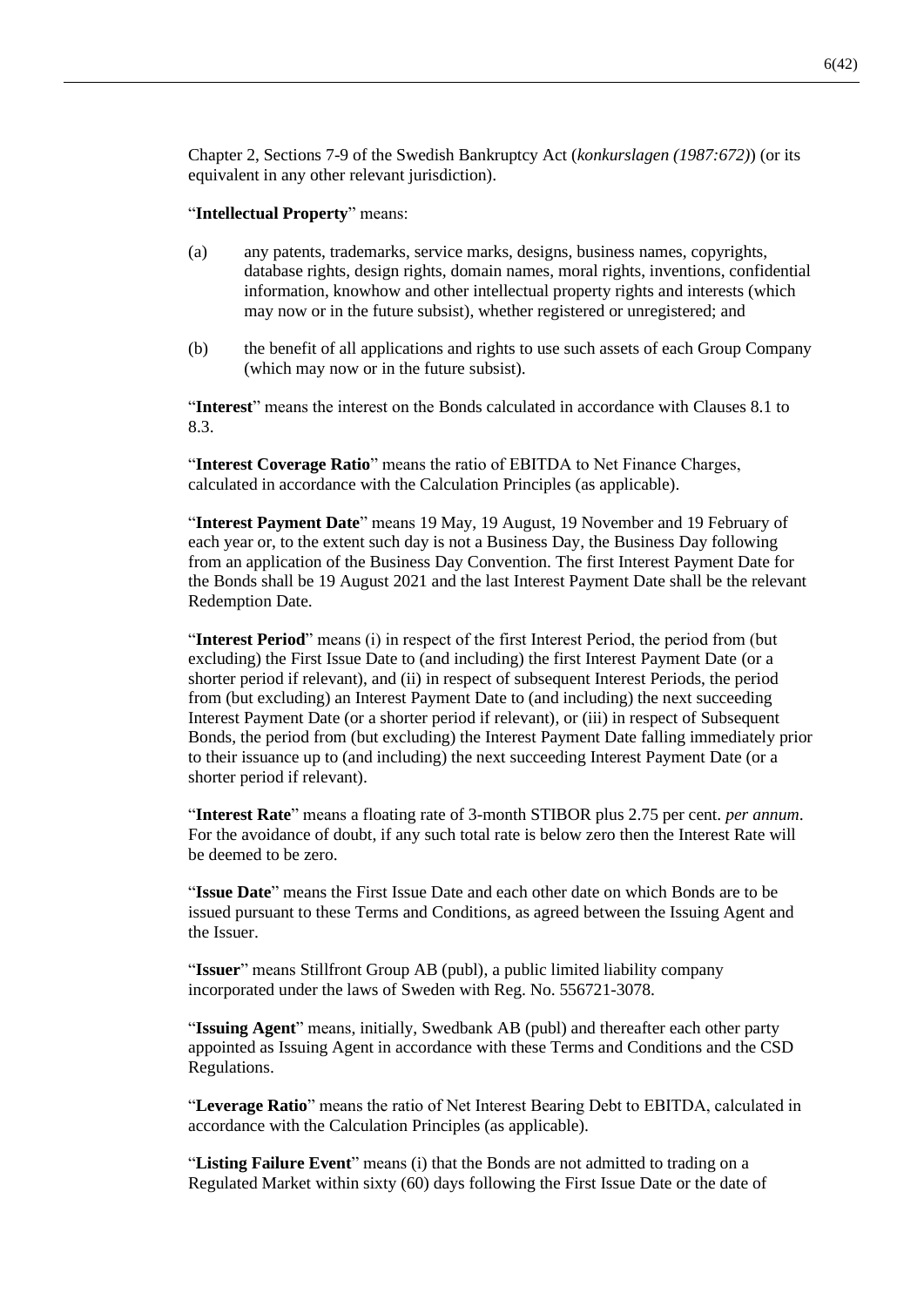issuance of any Subsequent Bonds (as applicable), or (ii) following a successful listing and subsequent de-listing of the Bonds from a Regulated Market, the Bonds are not re-listed by the date falling sixty (60) days from the date of the de-listing.

"**Market Loans**" means bonds, notes or other debt securities (however defined), which are or can be quoted, listed, traded or otherwise admitted to trading on a Regulated Market, an MTF or an organised trading facility (as defined in Directive 2014/65/EU on markets in financial instruments).

"**Material Adverse Effect**" means a material adverse effect on:

- (a) the business, financial condition or operations of the Group taken as a whole;
- (b) the Issuer's ability to perform and comply with its obligations under any of the Finance Documents; or
- (c) the validity or enforceability of the Finance Documents.

"**Material Group Company**" means each of:

- (a) the Issuer; and
- (b) any Subsidiary of the Issuer which on a consolidated basis:
	- (i) has earnings before interest, tax, depreciation and amortisation (calculated on the same basis as EBITDA) representing five (5) per cent. or more of EBITDA; or
	- (ii) has assets (excluding intra-group items) with a book value representing five (5) per cent. or more of the total assets (the book value of the total consolidated assets of the Group as shown in the most recent annual Financial Report of the Group),

in each case as determined by reference to the latest annual audited consolidated Financial Report of the Group and a list of which shall be provided to the Agent at its reasonable request.

"**MTF**" means a multilateral trading facility (as defined in Directive 2014/65/EU on markets in financial instruments).

"**Nasdaq Stockholm**" means the Regulated Market of Nasdaq Stockholm Aktiebolag, with Swedish Reg. No. 556420-8394.

"**Net Finance Charges**" means, for the Relevant Period, the Finance Charges according to the latest Financial Report(s), after deducting (i) any interest payable for that Relevant Period to any Group Company and any interest income received by any Group Company (in each case other than by or from another Group Company), (ii) interest paid on any cash or cash equivalent investment of the Group, and (iii) any unrealised gains or losses on any financial instruments.

"**Net Interest Bearing Debt**" means the aggregate interest bearing Financial Indebtedness of the Group (excluding any interest bearing Financial Indebtedness borrowed from any Group Company and Financial Indebtedness related to any agreements under which a Group Company leases office space (*kontorshyresavtal*) or other premises or sites) less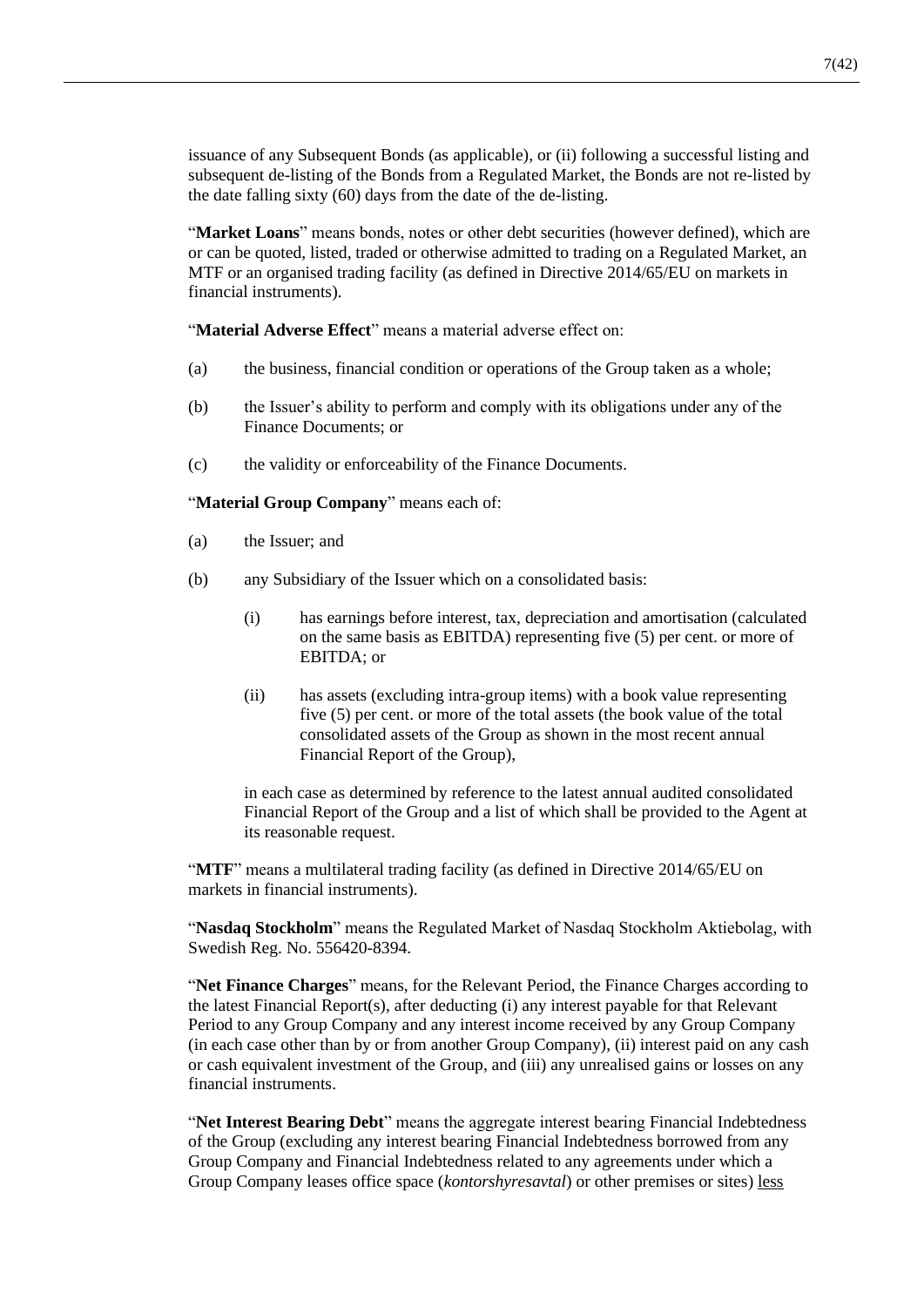cash and cash equivalents of the Group according to the latest Financial Report or per the relevant testing date if measured in relation to the Incurrence Test (as applicable), in accordance with the Accounting Principles.

"**Net Proceeds**" means the gross proceeds from the offering of the relevant Bonds, minus (i) in respect of the Initial Bonds, the costs incurred by the Issuer in conjunction with the issuance thereof, and (ii) in respect of any Subsequent Bonds, the costs incurred by the Issuer in conjunction with the issuance thereof.

"**Nominal Amount**" has the meaning set forth in Clause [2.3.](#page-15-0)

"**Permitted Basket**" has the meaning set forth in item [\(r\)](#page-11-0) of the definition of Permitted Debt below.

"**Permitted Debt**" means any Financial Indebtedness:

- (a) incurred under the Finance Documents (including pursuant to any Subsequent Bond Issue, if such incurrence meets the Incurrence Test (calculated on a *pro forma* basis including such Subsequent Bond Issue));
- (b) in the form of the Existing Bonds;
- (c) incurred in connection with the redemption of the Bonds in order to fully refinance the Bonds;
- (d) related to any agreements under which a Group Company leases office space (*kontorshyresavtal*) or other premises provided that such Financial Indebtedness is incurred in the ordinary course of business of such Group Company;
- (e) owed by a Group Company to another Group Company;
- <span id="page-10-1"></span>(f) in the form of counter-indemnity obligations under any bank guarantees or letters of credit issued by a bank or financial institution and drawings under any such bank guarantees or letters of credit, which in each case is provided in the ordinary course of business in relation to customers, other business partners, governmental bodies or authorities on terms and conditions customary for counter-indemnity obligations;
- (g) incurred in respect of bank guarantees in relation to undertakings incurred in any Group Company's ordinary course of business;
- <span id="page-10-2"></span>(h) incurred in respect of parent company guarantees in relation to Subsidiary undertakings;
- (i) under any pension and tax liabilities incurred in the ordinary course of business;
- <span id="page-10-0"></span>(j) arising under a derivative transaction entered into by a Group Company in connection with protection against or benefit from fluctuation in any rate or price where such exposure arises in the ordinary course of business or in respect of payments to be made under any Permitted Debt (excluding for the avoidance of doubt any derivative transaction which in itself is entered into for investment or speculative purposes) ("**Derivative Transaction**");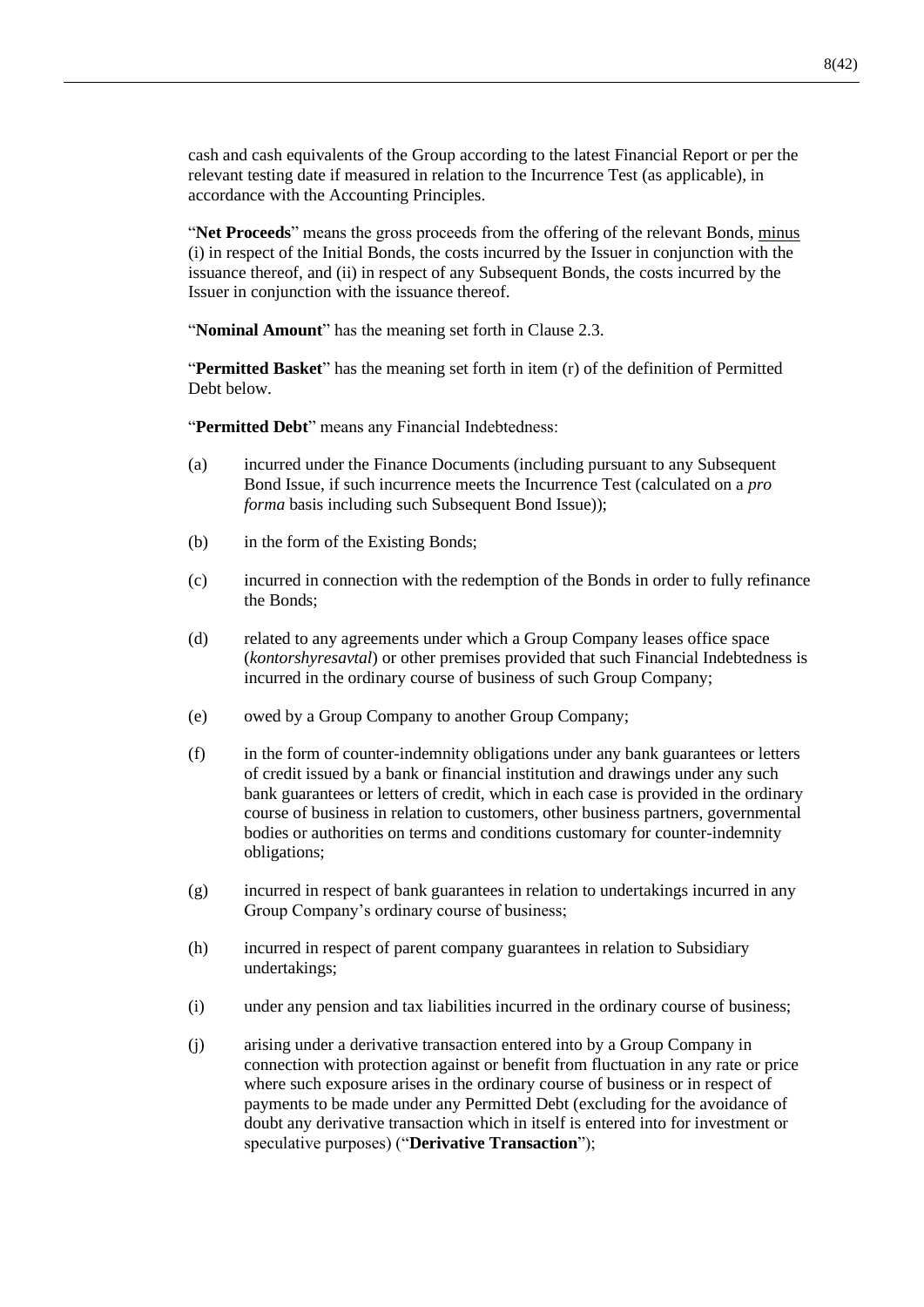- <span id="page-11-2"></span>(k) incurred as a result of any Group Company acquiring another entity and which is due to such acquired entity holding Financial Indebtedness, provided that the Incurrence Test is met (calculated *pro forma* including the acquired entity in question) and if, and only to the extent, such Financial Indebtedness is not permitted under any other exceptions contained in the definition of "Permitted Debt", such Financial Indebtedness is unwound within a clean-up period of ninety (90) days from the completion of the relevant acquisition;
- (l) arising under any Earn-Out Agreement;
- (m) incurred in the ordinary course of business under Advance Purchase Agreements;
- (n) incurred by the Issuer in the form of a Market Loan, provided that such Financial Indebtedness:
	- (i) meets the Incurrence Test (calculated *pro forma* including such incurrence); and
	- (ii) is unsecured and ranks *pari passu* with or is subordinated to the obligations of the Issuer under the Finance Documents;
- (o) incurred under any Permitted Financing;
- (p) incurred under any Permitted Revolving Credit Facility;
- <span id="page-11-1"></span>(q) incurred under any Permitted Working Capital Facility; and
- <span id="page-11-0"></span> $(r)$  not permitted by items (a) to [\(q\)](#page-11-1) above, in an aggregate amount not at any time exceeding SEK 50,000,000 and incurred in the ordinary course of the Group's business (all such Financial Indebtedness is together referred to as the "**Permitted Basket**").

"**Permitted Financing**" means any bilateral or syndicated term loan or other similar financing (for the avoidance of doubt, not including any Permitted Revolving Credit Facility, Permitted Working Capital Facility or Market Loan) entered into by a Group Company with one or more reputable Nordic or international banks, financial institutions, trusts, funds or other lenders, provided that the Incurrence Test is met *pro forma* at the time when the available amount relating to such Permitted Financing is incurred.

"**Permitted Revolving Credit Facility**" means one or more revolving credit facilities (to be applied for the general corporate, working capital, capital expenditure and/or acquisition purposes of the Group, and including but not limited to any overdraft facilities and/or ancillary facilities) entered into by a Group Company with a reputable Nordic or international bank (for the avoidance of doubt, not including any Permitted Financing) with an aggregate maximum commitment of SEK 3,750,000,000, which aggregate maximum commitment may be increased from time to time, provided that the Incurrence Test is met *pro forma* at the time of such increase (calculated as if the full commitment available under the relevant Permitted Revolving Credit Facility as increased has been utilised).

"**Permitted Security**" means any Security or guarantee in respect of any Financial Indebtedness (or refinancing thereof):

(a) provided in accordance with the Finance Documents;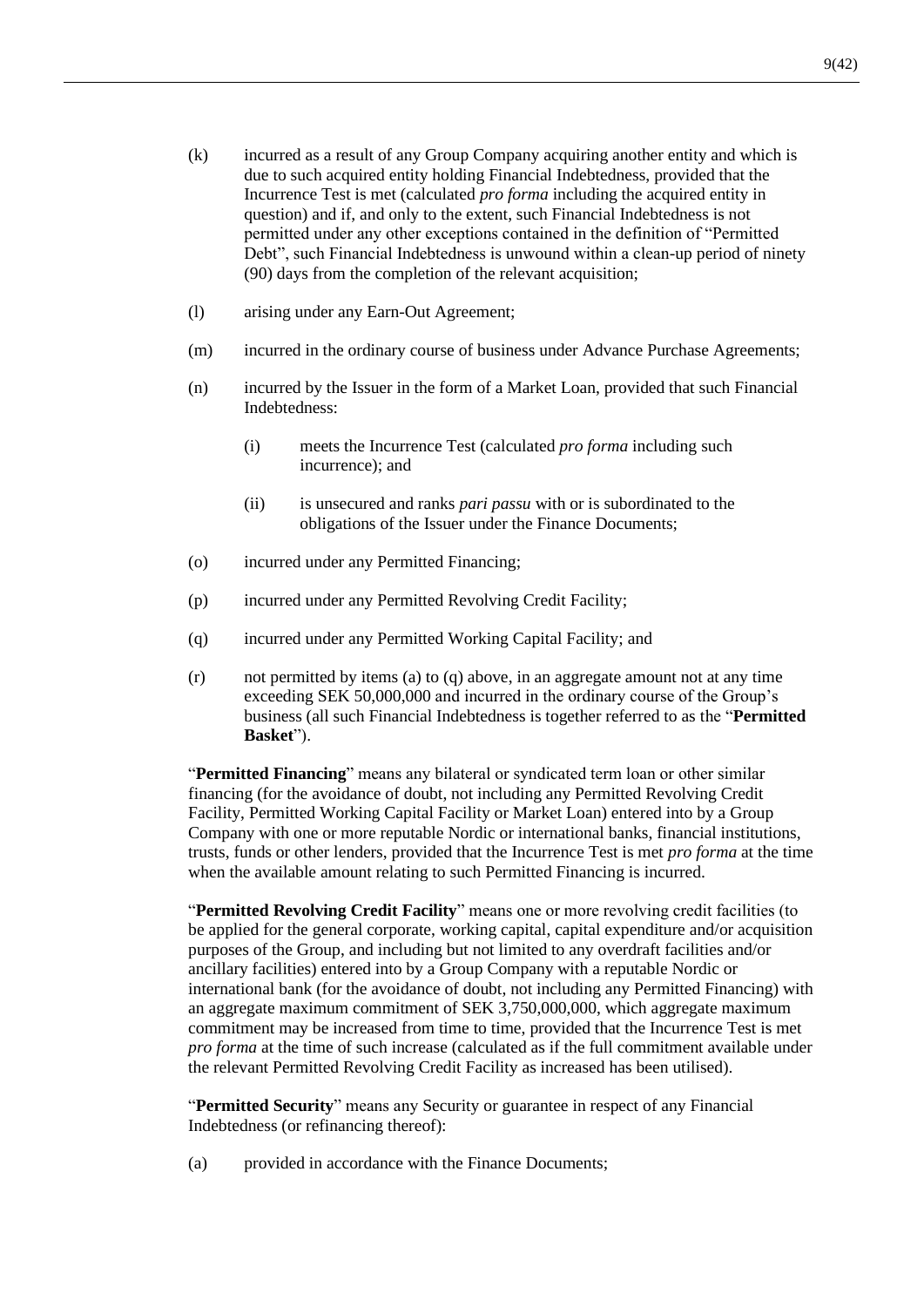- (b) provided in connection with a redemption of the Bonds, the Existing Bonds or any other Market Loan issued by the Issuer in full and constituting a first priority pledge over a bank account in the name of the Issuer for the purpose of securing the redemption of the Bonds, Existing Bonds or such other Market Loan issued by the Issuer (as applicable);
- (c) provided in relation to any Finance Lease entered into by a Group Company in the ordinary course of the Group's business;
- (d) provided in relation to a Derivative Transaction and not consisting of Security interests in shares in any Group Company;
- (e) incurred as a result of any Group Company acquiring another entity and which is due to such acquired entity has provided Security, provided that the debt secured with such Security constitutes Permitted Debt in accordance with item [\(k\)](#page-11-2) of the definition of "Permitted Debt" and that such Security is promptly released in connection with the unwinding of such debt in accordance with item [\(k\)](#page-11-2) of the definition of "Permitted Debt";
- (f) provided in relation to any Permitted Financing, Permitted Revolving Credit Facility and/or Permitted Working Capital Facility;
- (g) arising by operation of law and in the ordinary course of trading (including collateral or retention of title arrangements in connection with Advance Purchase Agreements but, for the avoidance of doubt, not including guarantees or Security in respect of any monies borrowed or raised) and in each case not as a result of any default or omission by any Group Company;
- (h) arising under any netting or set-off arrangements under financial derivatives transactions or bank account arrangements (including but limited to cash-pool arrangements);
- (i) arising under any counter-indemnity or guarantee referred to in paragraphs [\(f\)](#page-10-1) to [\(h\)](#page-10-2) of the definition of Permitted Debt;
- (j) provided in relation to the Permitted Basket and not consisting of security interests in shares of any Group Company; and
- (k) not otherwise permitted above which secures debt in an amount not exceeding SEK 50,000,000 (or its equivalent in other currencies) at any time.

"**Permitted Working Capital Facility**" means any working capital facility (to be applied for the working capital purposes of the Group and including but not limited to overdraft facilities and/or ancillary facilities) entered into by a Group Company with a reputable Nordic or international bank (for the avoidance of doubt, not including any Permitted Financing) with an aggregate maximum commitment of SEK 200,000,000, which aggregate maximum commitment may be increased from time to time, provided that the Incurrence Test is met *pro forma* at the time of such increase (calculated as if the full commitment available under the relevant Permitted Working Capital Facility as increased has been utilised).

"**Quotation Day**" means, in relation to any period for which an interest rate is to be determined, two (2) Business Days before the first day of that period.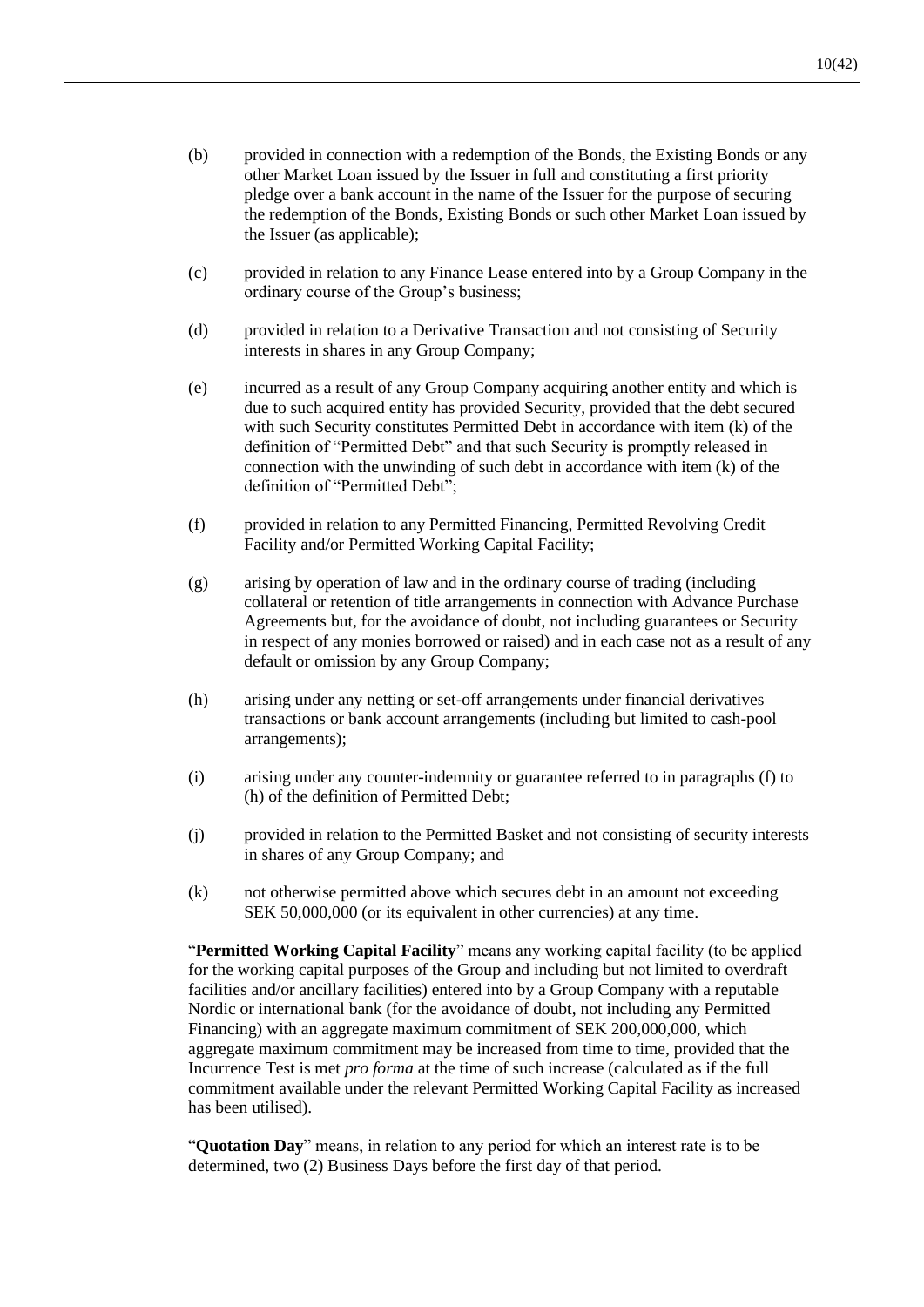"**Record Date**" means the fifth (5) Business Day prior to (i) an Interest Payment Date, (ii) a Redemption Date, (iii) a date on which a payment to the Holders is to be made under Clause [13](#page-28-0) (*Distribution of proceeds*), (iv) the date of a Holders' Meeting, or (v) another relevant date, or in each case such other Business Day falling prior to a relevant date if generally applicable on the Swedish bond market.

"**Redemption Date**" means the date on which the relevant Bonds are to be redeemed or repurchased in accordance with Clause [9](#page-19-0) (*Redemption and repurchase of the Bonds*).

"**Reference Banks**" means banks reasonably selected by the Issuing Agent.

"**Regulated Market**" means any regulated market (as defined in Directive 2014/65/EU on markets in financial instruments).

"**Relevant Period**" means each period of twelve (12) consecutive calendar months ending on the last day of the period covered by a Financial Report.

"**Restricted Payment**" has the meaning set forth in Claus[e 11.1.1.](#page-22-0)

"**Securities Account**" means the account for dematerialised securities (*avstämningsregister*) maintained by the CSD pursuant to the Financial Instruments Accounts Act in which (i) an owner of such security is directly registered or (ii) an owner's holding of securities is registered in the name of a nominee.

"**Security**" means a mortgage, charge, pledge, lien, security assignment or other security interest securing any obligation of any person, or any other agreement or arrangement having a similar effect.

"**STIBOR**" means:

- (a) the Stockholm interbank offered rate (STIBOR) administered by the Swedish Financial Benchmark Facility (or the replacing administrator or calculation agent) for the offering of deposits in Swedish Kronor and for a period equal to the relevant Interest Period, as displayed on page STIBOR= of the Refinitiv screen (or through such other system or on such other page as replaces the said system or page) as of or around 11.00 a.m. on the Quotation Day;
- <span id="page-13-0"></span>(b) if no such rate as set out in paragraph (a) above is available for the relevant Interest Period, the rate calculated by the Issuing Agent (rounded upwards to four decimal places) which results from interpolating on a linear basis between (i) the applicable screen rate for the longest period (for which that screen rate is available) which is less than the Interest Period and (ii) the applicable screen rate for the shortest period (for which that screen rate is available) which exceeds that Interest Period, as of or around 11.00 a.m. on the Quotation Day;
- <span id="page-13-1"></span>(c) if no rate as described in [\(b\)](#page-13-0) is available for the relevant Interest Period, the arithmetic mean of the rates (rounded upwards to four decimal places) as supplied to the Issuing Agent at its request quoted by the Reference Banks, for deposits of SEK 100,000,000 for the relevant period; or
- (d) if no quotation is available pursuant to paragraph [\(c\),](#page-13-1) the interest rate which according to the reasonable assessment of the Issuing Agent best reflects the interest rate for deposits in Swedish Kronor offered in the Stockholm interbank market for the relevant period.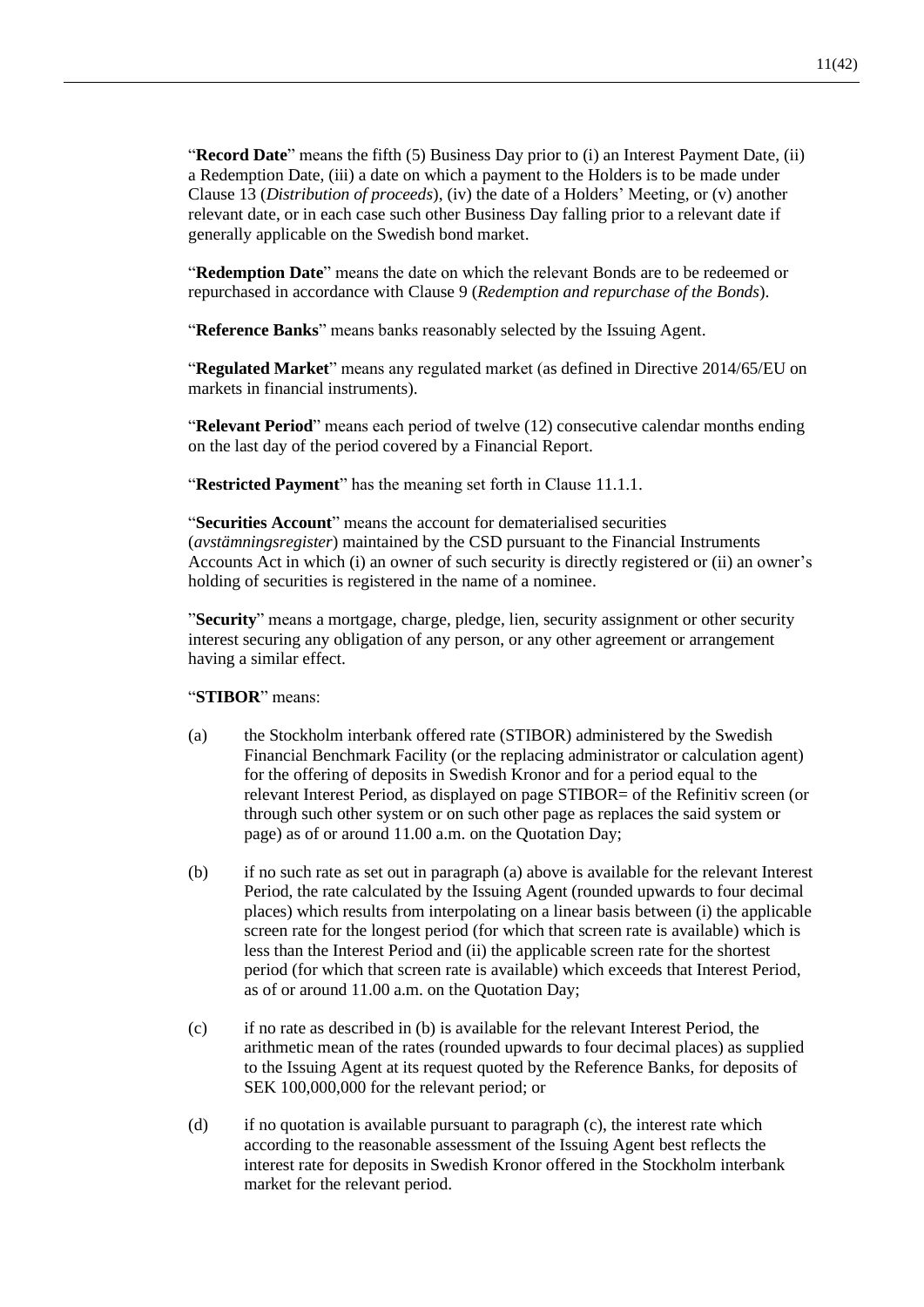"**Subsequent Bonds**" means any Bonds issued after the First Issue Date on one or more occasions.

"**Subsidiary**" means, in relation to any person, any Swedish or foreign legal entity (whether incorporated or not), in respect of which such person, directly or indirectly, (i) owns shares or ownership rights representing more than fifty (50) per cent. of the total number of votes held by the owners, (ii) otherwise controls more than fifty (50) per cent. of the total number of votes held by the owners or (iii) has the power to appoint and remove all, or the majority of, the members of the board of directors or other governing body.

"**Swedish Kronor**" and "**SEK**" means the lawful currency of Sweden.

"**Total Nominal Amount**" means the total aggregate Nominal Amount of the Bonds outstanding at the relevant time.

"**Transaction Costs**" means all fees, costs and expenses, stamp, registration and other taxes incurred by the Issuer or any other Group Company in connection with any acquisition or disposal not prohibited under these Terms and Conditions or the incurrence of any Permitted Debt, including the issuance and listing of the Bonds (including any Subsequent Bonds).

"**Written Procedure**" means the written or electronic procedure for decision making among the Holders in accordance with Clauses [14.1](#page-29-0) (*[Request for a decision](#page-29-0)*), [14.3](#page-30-1) (*[Instigation of Written Procedure](#page-30-1)*) and [14.4](#page-31-0) (*[Majority, quorum and other provisions](#page-31-0)*).

#### $1.2$ **Construction**

- 1.2.1 Unless a contrary indication appears, any reference in these Terms and Conditions to:
	- (a) "**assets**" includes present and future properties, revenues and rights of every description;
	- (b) any agreement or instrument is a reference to that agreement or instrument as supplemented, amended, novated, extended, restated or replaced from time to time;
	- (c) a "**regulation**" includes any law, regulation, rule or official directive, request or guideline (whether or not having the force of law) of any governmental, intergovernmental or supranational body, agency, department or regulatory, selfregulatory or other authority or organisation;
	- (d) a provision of regulation is a reference to that provision as amended or re-enacted; and
	- (e) a time of day is a reference to Stockholm time.
- 1.2.2 An Event of Default is continuing if it has not been remedied or waived.
- 1.2.3 When ascertaining whether a limit or threshold specified in Swedish Kronor has been attained or broken, an amount in another currency shall be counted on the basis of the rate of exchange for such currency against Swedish Kronor for the previous Business Day, as published by the Swedish Central Bank (*Riksbanken*) on its website (www.riksbank.se). If no such rate is available, the most recently published rate shall be used instead.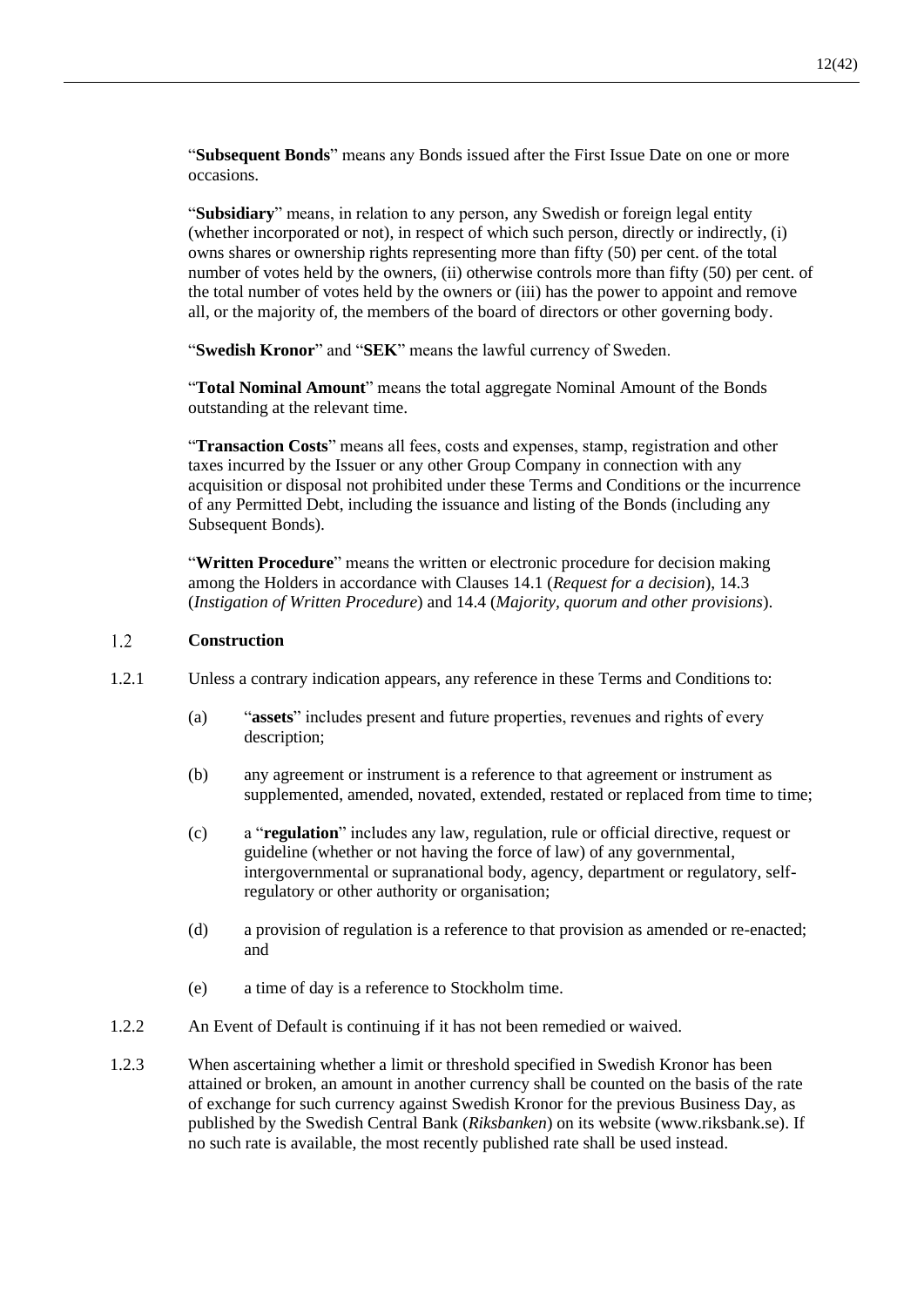- 1.2.4 A notice shall be deemed to be sent by way of press release if it is made available to the public within Sweden promptly and in a non-discriminatory manner.
- 1.2.5 No delay or omission of the Agent or of any Holder to exercise any right or remedy under the Finance Documents shall impair or operate as a waiver of any such right or remedy.
- 1.2.6 The selling restrictions, the privacy notice and any other information contained in this document before the table of contents section do not form part of these Terms and Conditions and may be updated without the consent of the Holders and the Agent.

### **2. STATUS OF THE BONDS**

- $2.1$ The Bonds are denominated in Swedish Kronor and each Bond is constituted by these Terms and Conditions. The Issuer undertakes to make payments in relation to the Bonds and to comply with these Terms and Conditions.
- $2.2$ By subscribing for Bonds, each initial Holder agrees that the Bonds shall benefit from and be subject to the Finance Documents and by acquiring Bonds, each subsequent Holder confirms such agreement.
- <span id="page-15-0"></span>2.3 The nominal amount of each Bond is SEK 1,250,000 (the "**Nominal Amount**"). The minimum permissible investment in connection with the issue of the Initial Bonds is SEK 1,250,000.
- $2.4$ The Total Nominal Amount of the Initial Bonds as at the First Issue Date is SEK 1,500,000,000. All Initial Bonds are issued on a fully paid basis at an issue price of one hundred (100) per cent. of the Nominal Amount.
- $2.5$ Provided that (i) no Event of Default is continuing or would result from the relevant issue of Subsequent Bonds and (ii) the Incurrence Test (including such issue of Subsequent Bonds on a *pro forma* basis) is met, the Issuer may, on one or several occasions, issue Subsequent Bonds. Subsequent Bonds shall benefit from and be subject to the Finance Documents, and, for the avoidance of doubt, the ISIN, the interest rate, the currency, the nominal amount and the final maturity applicable to the Initial Bonds shall apply to Subsequent Bonds. The issue price of the Subsequent Bonds may be set at the Nominal Amount, a discount or a premium compared to the Nominal Amount. The maximum Total Nominal Amount of the Bonds (the Initial Bonds and all Subsequent Bonds) may not exceed SEK 2,000,000,000, unless a consent from the Holders is obtained in accordance with Clause [14.4.3.](#page-31-1) Each Subsequent Bond shall entitle its holder to Interest in accordance with Clause [8.1,](#page-18-0) and otherwise have the same rights as the Initial Bonds.
- $2.6$ The Bonds constitute direct, general, unconditional, unsubordinated and unsecured obligations of the Issuer and shall at all times rank *pari passu* and without any preference among them and at least *pari passu* with all other direct, general, unconditional, unsubordinated and unsecured obligations of the Issuer, except obligations which are preferred by mandatory regulation and except as otherwise provided in the Finance Documents.
- $2.7$ The Bonds are freely transferable but the Holders may be subject to purchase or transfer restrictions with regard to the Bonds, as applicable, under local regulation to which a Holder may be subject. Each Holder must ensure compliance with such restrictions at its own cost and expense.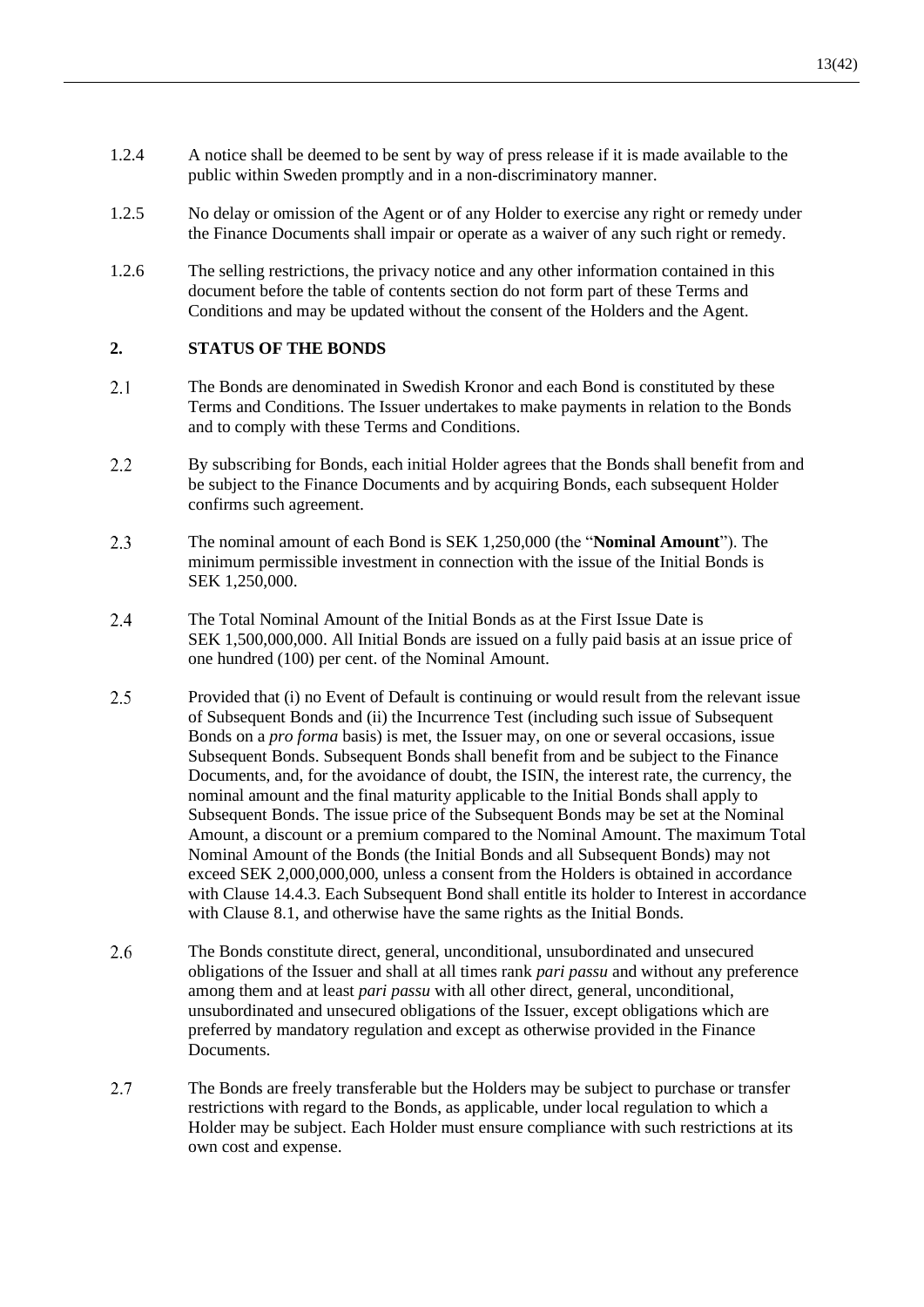2.8 No action is being taken in any jurisdiction that would or is intended to permit a public offering of the Bonds or the possession, circulation or distribution of any document or other material relating to the Issuer or the Bonds in any jurisdiction other than Sweden, where action for that purpose is required. Each Holder must inform itself about, and observe, any applicable restrictions to the transfer of material relating to the Issuer or the Bonds.

### **3. USE OF PROCEEDS**

- $3.1$ The Issuer shall use the Net Proceeds from the issue of the Initial Bonds for general corporate purposes of the Group (including but not limited to refinancing, investments, acquisitions and earn-out payments).
- $3.2$ The Issuer shall use the Net Proceeds from the issue of any Subsequent Bonds for general corporate purposes, including but not limited to refinancing, investments, acquisitions and earn-out payments.

### **4. CONDITIONS FOR DISBURSEMENT**

- <span id="page-16-0"></span> $4.1$ The Issuer shall provide to the Agent, as soon as possible but no later than 9.00 a.m. two (2) Business Days prior to the First Issue Date (or such later time as agreed by the Agent), the following:
	- (a) duly executed copies of the Finance Documents and the Agency Agreement;
	- (b) a copy of a resolution from the board of directors of the Issuer approving the issue of the Initial Bonds, the terms of the Finance Documents and the Agency Agreement, and resolving to enter into such documents and any other documents necessary in connection therewith;
	- (c) copies of the articles of association and certificate of incorporation of the Issuer; and
	- (d) evidence that the person(s) who has/have signed the Finance Documents, the Agency Agreement and any other documents in connection therewith on behalf of the Issuer is/are duly authorised to do so.
- <span id="page-16-1"></span> $4.2$ The Issuer shall provide to the Agent, as soon as possible but no later than 9.00 a.m. two (2) Business Days prior to the Issue Date (or such later time as agreed by the Agent) in respect of any Subsequent Bonds, the following:
	- (a) a copy of a resolution from the board of directors of the Issuer approving the issue of the Subsequent Bonds and resolving to enter into any documents necessary in connection therewith;
	- (b) copies of the articles of association and certificate of incorporation of the Issuer; and
	- (c) a Compliance Certificate evidencing that no Event of Default is continuing or would result from the issue of the Subsequent Bonds and that the Incurrence Test will be met.
- <span id="page-16-2"></span>4.3 The Agent shall promptly confirm to the Issuing Agent when it is satisfied that the conditions in Clause [4.1](#page-16-0) or [4.2,](#page-16-1) as the case may be, have been fulfilled (or amended or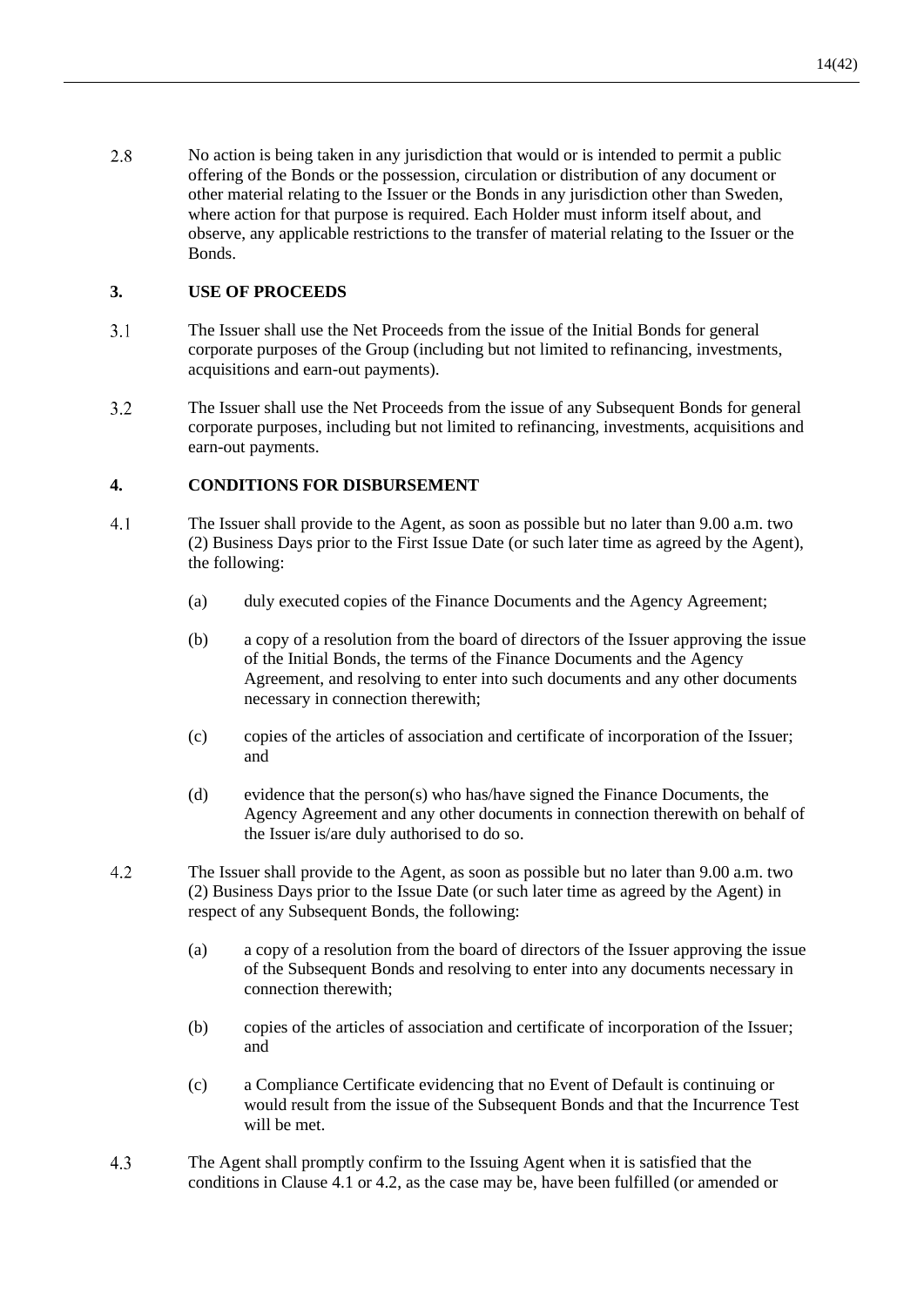waived in accordance with Clause [15](#page-33-0) (*[Amendments](#page-33-0) and waivers*). The relevant Issue Date

shall not occur unless the Agent makes such confirmation to the Issuing Agent no later than 9.00 a.m. one (1) Business Day prior to the relevant Issue Date (or later, if the Issuing Agent so agrees).

 $4.4$ Following receipt by the Issuing Agent of the confirmation in accordance with Clause [4.3,](#page-16-2) the Issuing Agent shall settle the issuance of the Initial Bonds and pay the Net Proceeds to the Issuer on the First Issue Date. Following receipt by the Issuing Agent of the confirmation in accordance with Clause [4.3,](#page-16-2) the Issuing Agent shall settle the issuance of any Subsequent Bonds and pay the Net Proceeds to the Issuer on the relevant Issue Date.

### **5. BONDS IN BOOK-ENTRY FORM**

- $5.1$ The Bonds will be registered for the Holders on their respective Securities Accounts and no physical Bonds will be issued. Accordingly, the Bonds will be registered in accordance with the Financial Instruments Accounts Act. Registration requests relating to the Bonds shall be directed to an Account Operator. The Debt Register shall constitute conclusive evidence of the persons who are Holders and their holdings of Bonds.
- 5.2 Those who according to assignment, Security, the provisions of the Swedish Children and Parents Code (*föräldrabalken (1949:381)*), conditions of will or deed of gift or otherwise have acquired a right to receive payments in respect of a Bond shall register their entitlements to receive payment in accordance with the Financial Instruments Accounts Act.
- <span id="page-17-0"></span>5.3 The Issuer and the Agent shall at all times be entitled to obtain information from the Debt Register. At the request of the Agent, the Issuer shall promptly obtain such information and provide it to the Agent. For the purpose of carrying out any administrative procedure that arises out of the Finance Documents, the Issuing Agent shall be entitled to obtain information from the Debt Register.
- 5.4 The Issuer and the Agent may use the information referred to in Clause [5.3](#page-17-0) only for the purposes of carrying out their duties and exercising their rights in accordance with the Finance Documents and the Agency Agreement and shall not disclose such information to any Holder or third party unless necessary for such purposes.

### <span id="page-17-2"></span>**6. RIGHT TO ACT ON BEHALF OF A HOLDER**

- 6.1 If any person other than a Holder wishes to exercise any rights under the Finance Documents, it must obtain a power of attorney or other authorisation from the Holder or a successive, coherent chain of powers of attorney or authorisations starting with the Holder and authorising such person.
- <span id="page-17-1"></span>6.2 A Holder may issue one or several powers of attorney or other authorisations to third parties to represent it in relation to some or all of the Bonds held by it. Any such representative may act independently under the Finance Documents in relation to the Bonds for which such representative is entitled to represent the Holder.
- 6.3 The Agent shall only have to examine the face of a power of attorney or other authorisation that has been provided to it pursuant to Clause [6.2](#page-17-1) and may assume that such document has been duly authorised, is valid, has not been revoked or superseded and that it is in full force and effect, unless otherwise is apparent from its face or the Agent has actual knowledge to the contrary.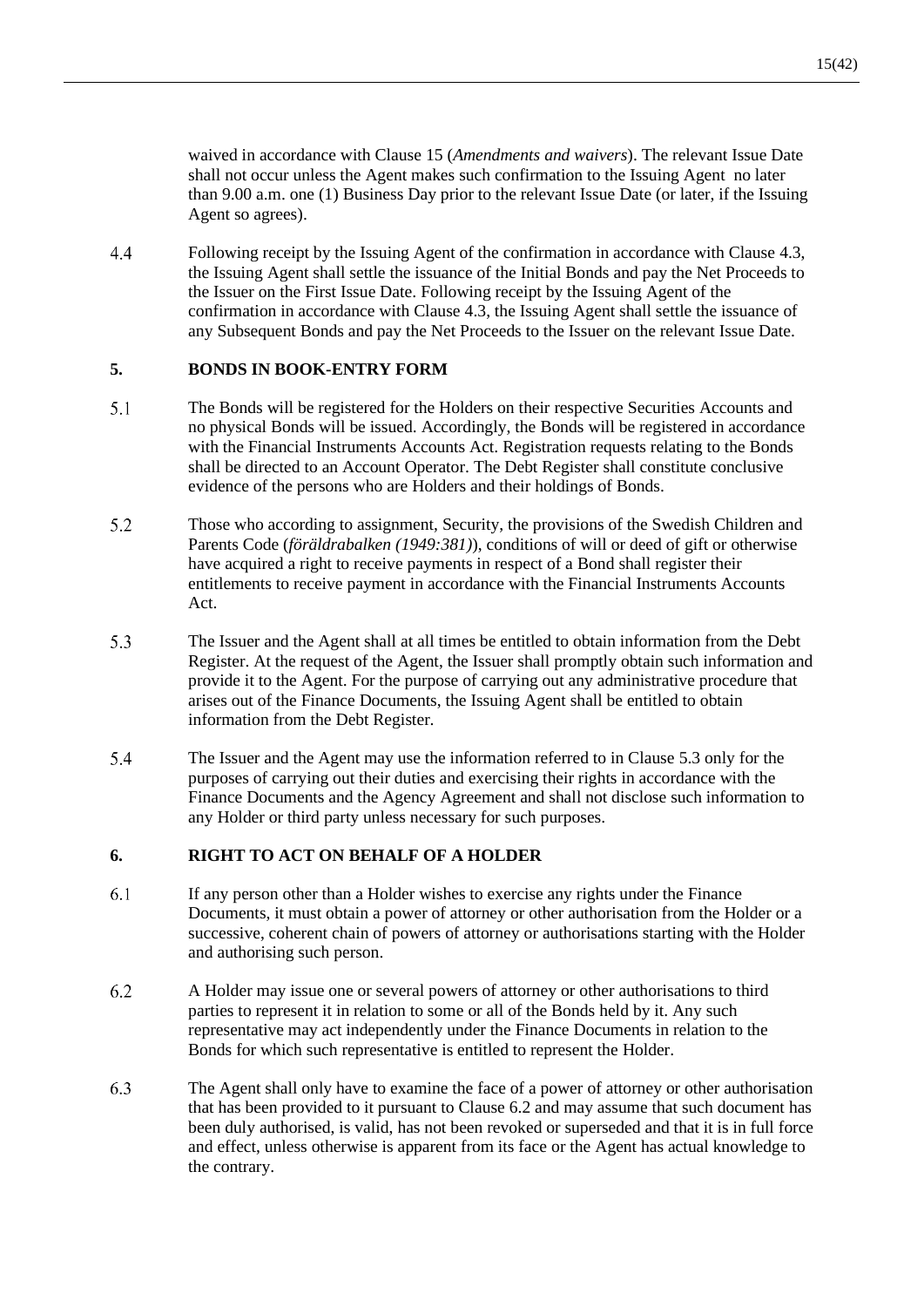6.4 These Terms and Conditions shall not affect the relationship between a Holder who is the nominee (*förvaltare*) with respect to a Bond and the owner of such Bond, and it is the responsibility of such nominee to observe and comply with any restrictions that may apply to it in this capacity.

### <span id="page-18-3"></span>**7. PAYMENTS IN RESPECT OF THE BONDS**

- <span id="page-18-4"></span>7.1 Any payment or repayment under the Finance Documents shall be made to such person who is registered as a Holder on the Record Date prior to an Interest Payment Date or other relevant payment date, or to such other person who is registered with the CSD on such Record Date as being entitled to receive the relevant payment, repayment or repurchase amount.
- $7.2$ If a Holder has registered, through an Account Operator, that principal, interest or any other payment shall be deposited in a certain bank account, such deposits will be effectuated by the CSD on the relevant payment date. Should the CSD, due to a delay on behalf of the Issuer or some other obstacle, not be able to effect payments as aforesaid, the Issuer shall procure that such amounts are paid to the persons who are registered as Holders on the relevant Record Date as soon as possible after such obstacle has been removed.
- $7.3$ If, due to any obstacle for the CSD, the Issuer cannot make a payment or repayment, such payment or repayment may be postponed until the obstacle has been removed. Interest shall accrue in accordance with Clause [8.4](#page-18-2) during such postponement.
- $7.4$ If payment or repayment is made in accordance with this Clause [7,](#page-18-3) the Issuer and the CSD shall be deemed to have fulfilled their obligation to pay, irrespective of whether such payment was made to a person not entitled to receive such amount.
- $7.5$ The Issuer shall pay any stamp duty and other public fees accruing in connection with the issue of Initial Bonds or any Subsequent Bonds, but not in respect of trading in the secondary market (except to the extent required by applicable law), and shall deduct at source any applicable withholding tax payable pursuant to law. The Issuer shall not be liable to reimburse any stamp duty or public fee or to gross-up any payments under these Terms and Conditions by virtue of any withholding tax.

### **8. INTEREST**

- <span id="page-18-0"></span> $8.1$ Each Initial Bond carries Interest at the Interest Rate applied to the Nominal Amount from (but excluding) the First Issue Date up to (and including) the relevant Redemption Date. Any Subsequent Bond will carry Interest at the Interest Rate applied to the Nominal Amount from (but excluding) the Interest Payment Date falling immediately prior to its issuance (or the First Issue Date if there is no such Interest Payment Date) up to (and including) the relevant Redemption Date.
- 8.2 Interest accrues during an Interest Period. Payment of Interest in respect of the Bonds shall be made quarterly in arrears to the Holders on each Interest Payment Date for the preceding Interest Period.
- <span id="page-18-1"></span>8.3 Interest shall be calculated on the basis of the actual number of days in the Interest Period in respect of which payment is being made divided by 360 (actual/360-days basis).
- <span id="page-18-2"></span>8.4 If the Issuer fails to pay any amount payable by it under the Terms and Conditions on its due date, default interest shall accrue on the overdue amount from (but excluding) the due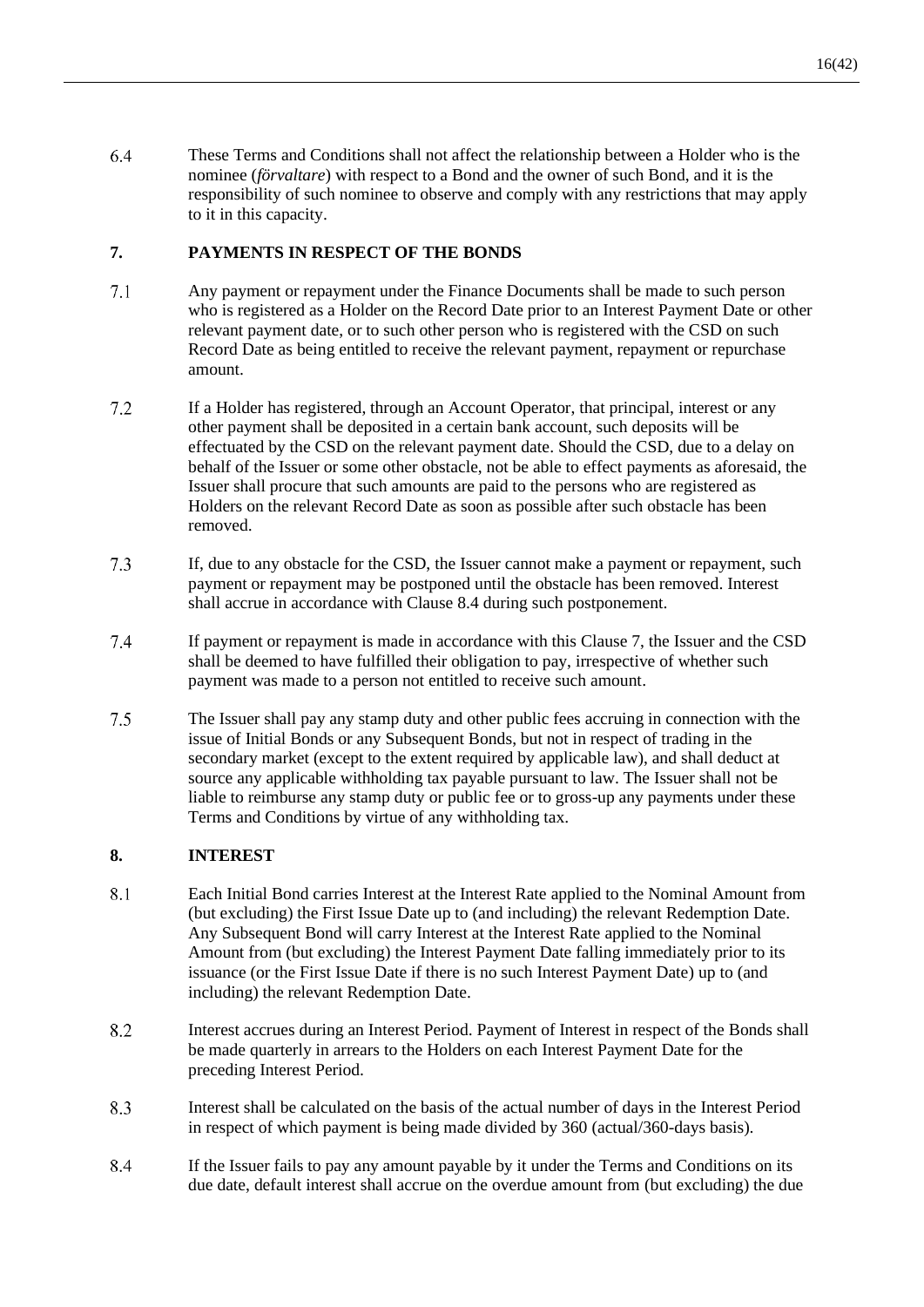date up to (and including) the date of actual payment at a rate which is two hundred (200) basis points higher than the Interest Rate. The default interest shall not be capitalised. No default interest shall accrue where the failure to pay was solely attributable to the Agent or the CSD, in which case the Interest Rate shall apply instead.

### <span id="page-19-0"></span>**9. REDEMPTION AND REPURCHASE OF THE BONDS**

#### 9.1 **Redemption at maturity**

The Issuer shall redeem all, but not some only, of the outstanding Bonds in full on the Final Maturity Date with an amount per Bond equal to the Nominal Amount together with accrued but unpaid Interest. If the Final Maturity Date is not a Business Day, then the redemption shall occur on the first following Business Day.

#### 9.2 **Purchase of Bonds by the Issuer**

- 9.2.1 The Issuer may, subject to applicable regulations, at any time and at any price purchase Bonds on the market or in any other way.
- 9.2.2 Bonds held by the Issuer may at the Issuer's discretion be retained or sold, but not cancelled, except in connection with a redemption or repurchase of the Bonds in full.

#### <span id="page-19-3"></span>9.3 **Voluntary total redemption (call option)**

- <span id="page-19-2"></span><span id="page-19-1"></span>9.3.1 The Issuer may redeem all, but not some only, of the outstanding Bonds in full:
	- (a) any time prior to, but excluding, the First Call Date, at an amount per Bond equal to the amount per Bond payable pursuant to Clause [9.3.1](#page-19-1)[\(b\)](#page-19-2) (for the avoidance of doubt, including the accrued but unpaid Interest), plus the amount of all remaining scheduled Interest payments on the Bond until the First Call Date (assuming that the Interest Rate for the period from the relevant Redemption Date to but excluding the First Call Date will be equal to the Interest Rate in effect on the date on which the applicable notice of redemption is given);
	- (b) any time from and including the First Call Date to, but excluding, the first Business Day falling thirty (30) months after the First Issue Date at an amount per Bond equal to 101.375 per cent. of the Nominal Amount, together with accrued but unpaid Interest;
	- (c) any time from and including the first Business Day falling thirty (30) months after the First Issue Date to, but excluding, the first Business Day falling thirty-six (36) months after the First Issue Date at an amount per Bond equal to 100.9625 per cent. of the Nominal Amount, together with accrued but unpaid Interest;
	- (d) any time from and including the first Business Day falling thirty-six (36) months after the First Issue Date to, but excluding, the first Business Day falling forty-two (42) months after the First Issue Date at an amount per Bond equal to 100.55 per cent. of the Nominal Amount, together with accrued but unpaid Interest; or
	- (e) any time from and including the first Business Day falling forty-two (42) months after the First Issue Date to, but excluding, the Final Maturity Date at an amount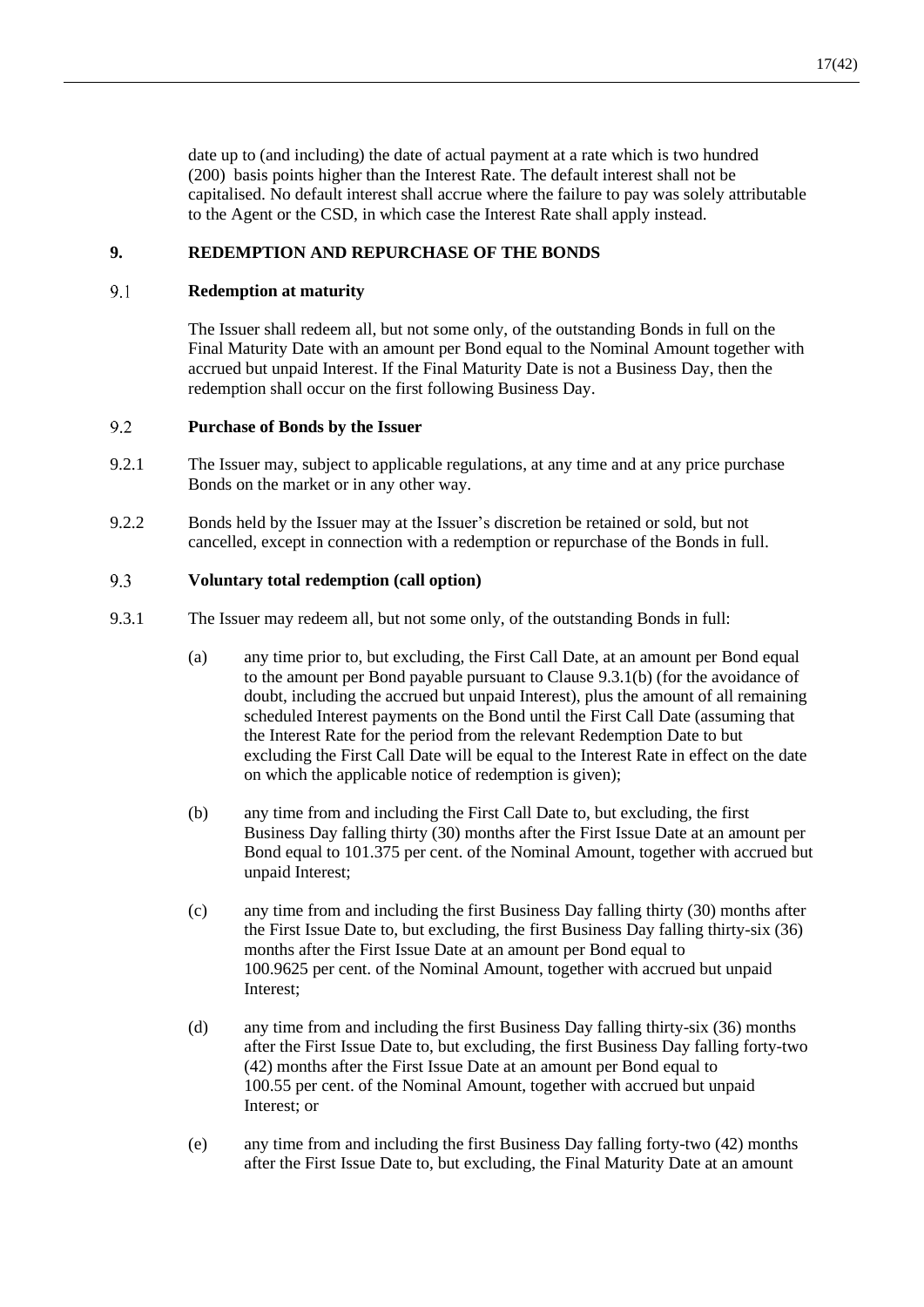per Bond equal to 100.275 per cent. of the Nominal Amount, together with accrued but unpaid Interest,

provided that if the redemption is financed (in whole or in part) with one or several new Market Loans, the Issuer may redeem the Bonds from and including the date falling fortytwo (42) months after the First Issue Date to, but excluding, the Final Maturity Date at an amount equal to 100.00 per cent. of the Nominal Amount, together with accrued but unpaid interest.

9.3.2 Redemption in accordance with Clause [9.3.1](#page-19-1) shall be made by the Issuer giving not less than fifteen (15) Business Days' notice to the Holders and the Agent, in each case calculated from the effective date of the notice. The notice from the Issuer shall specify the Redemption Date and also the Record Date on which a person shall be registered as a Holder to receive the amounts due on such Redemption Date. The notice is irrevocable but may, at the Issuer's discretion, contain one or more conditions precedent that shall be satisfied prior to the Record Date. Upon fulfilment of the conditions precedent (if any), the Issuer shall redeem the Bonds in full at the applicable amount on the specified Redemption Date.

#### <span id="page-20-1"></span>9.4 **Mandatory repurchase due to a Change of Control Event, a De-listing Event or a Listing Failure Event (put option)**

- <span id="page-20-0"></span>9.4.1 Upon the occurrence of a Change of Control Event, a De-listing Event or a Listing Failure Event, each Holder shall during a period of fifteen (15) Business Days from the effective date of a notice from the Issuer of the Change of Control Event, a De-listing Event or Listing Failure Event, as the case may be, pursuant to Clause [10.1.3](#page-21-4) (after which time period such right shall lapse), have the right to request that all, or some only, of its Bonds be repurchased (whereby the Issuer shall have the obligation to repurchase such Bonds) at a price per Bond equal to one hundred and one (101) per cent. of the Nominal Amount together with accrued but unpaid Interest. However, such period may not start earlier than upon the occurrence of the Change of Control Event, the De-listing Event or the Listing Failure Event, as the case may be.
- 9.4.2 The notice from the Issuer pursuant to Clause [10.1.3](#page-21-4) shall specify the period during which the right pursuant to Clause [9.4.1](#page-20-0) may be exercised, the Redemption Date and include instructions about the actions that a Holder needs to take if it wants Bonds held by it to be repurchased. If a Holder has so requested, and acted in accordance with the instructions in the notice from the Issuer, the Issuer shall, or shall procure that a person designated by the Issuer will, repurchase the relevant Bonds and the repurchase amount shall fall due on the Redemption Date specified in the notice given by the Issuer pursuant to Clause [10.1.3.](#page-21-4) The Redemption Date must fall no later than twenty (20) Business Days after the end of the period referred to in Clause [9.4.1.](#page-20-0)
- 9.4.3 The Issuer shall comply with the requirements of any applicable securities regulations in connection with the repurchase of Bonds. To the extent that the provisions of such regulations conflict with the provisions in this Clause [9.4,](#page-20-1) the Issuer shall comply with the applicable securities regulations and will not be deemed to have breached its obligations under this Clause [9.4](#page-20-1) by virtue of the conflict.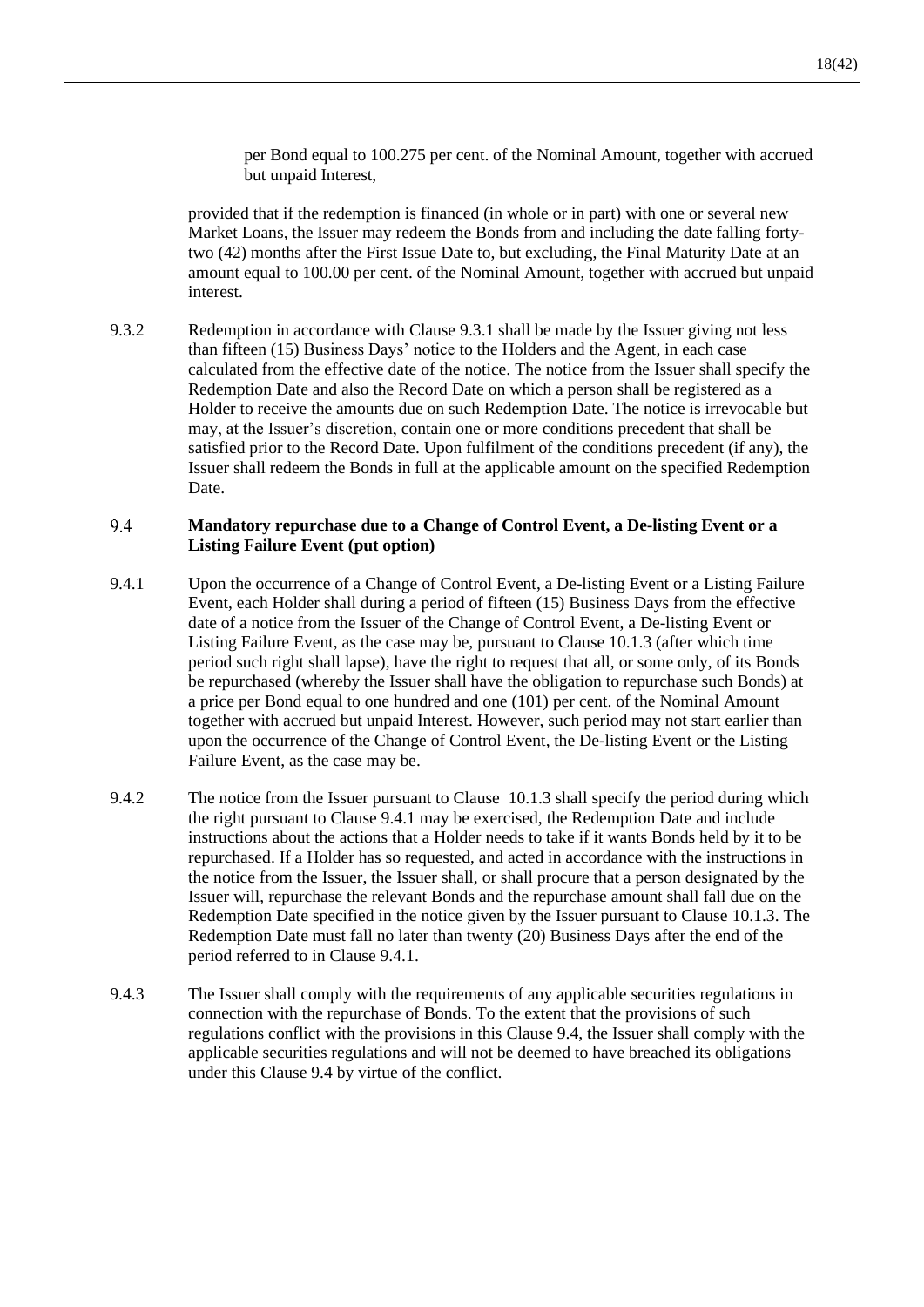### **10. INFORMATION TO HOLDERS**

#### $10.1$ **Information from the Issuer**

- <span id="page-21-3"></span><span id="page-21-2"></span><span id="page-21-1"></span>10.1.1 The Issuer shall make the following information available to the Holders by way of press release and by publication on the website of the Issuer:
	- (a) as soon as the same become available, but in any event within four (4) months after the end of each financial year, its audited consolidated financial statements for that financial year, including a profit and loss account, a balance sheet, a cash flow statement and management commentary or report from the Issuer's board of directors;
	- (b) as soon as the same become available, but in any event within two (2) months after the end of each relevant interim period, its quarterly unaudited consolidated reports, including a profit and loss account, a balance sheet, a cash flow statement and management commentary or report from the Issuer's board of directors; and
	- (c) any other information required by the Swedish Securities Markets Act (*lag (2007:582) om värdepappersmarknaden*) and the rules and regulations of the Regulated Market on which the Bonds are admitted to trading.
- 10.1.2 The Issuer shall prepare the Financial Reports in accordance with the Accounting Principles.
- <span id="page-21-4"></span>10.1.3 The Issuer shall immediately notify the Agent (and, as regards a Change of Control Event, a De-listing Event or a Listing Failure Event, the Holders) upon becoming aware of the occurrence of a Change of Control Event, a De-listing Event, Listing Failure Event or an Event of Default, and shall provide the Agent with such further information as the Agent may request (acting reasonably) following receipt of such notice. Such notice may be given in advance of the occurrence of a Change of Control Event and be conditional upon the occurrence of a Change of Control Event, if a definitive agreement is in place providing for such Change of Control Event.
- <span id="page-21-0"></span>10.1.4 The Issuer shall (i) in connection with the incurrence of any new Financial Indebtedness (including any Subsequent Bond Issue), an increase of the maximum commitment under any Permitted Revolving Credit Facility or Permitted Working Capital Facility or payment of any Restricted Payment, which requires that the Incurrence Test is met, and (ii) within twenty (20) days following a request by the Agent, submit to the Agent a compliance certificate ("**Compliance Certificate**"), substantially in the form set out in [Schedule 1](#page-42-0) (*Form of Compliance Certificate*) to these Terms and Conditions, signed by the CEO, CFO, general counsel or any other authorised signatory of the Issuer, certifying (i) satisfaction of the Incurrence Test (if relevant) and (ii) that so far as it is aware no Event of Default is continuing or, if it is aware that an Event of Default is continuing, specifying the event and steps, if any, being taken to remedy it. If the Compliance Certificate is provided in connection with an Incurrence Test, the certificate shall include calculations and figures in respect of the Incurrence Test.
- 10.1.5 The Issuer shall by way of publication on its website share information on the aggregate Nominal Amount of Bonds held by Group Companies from time to time.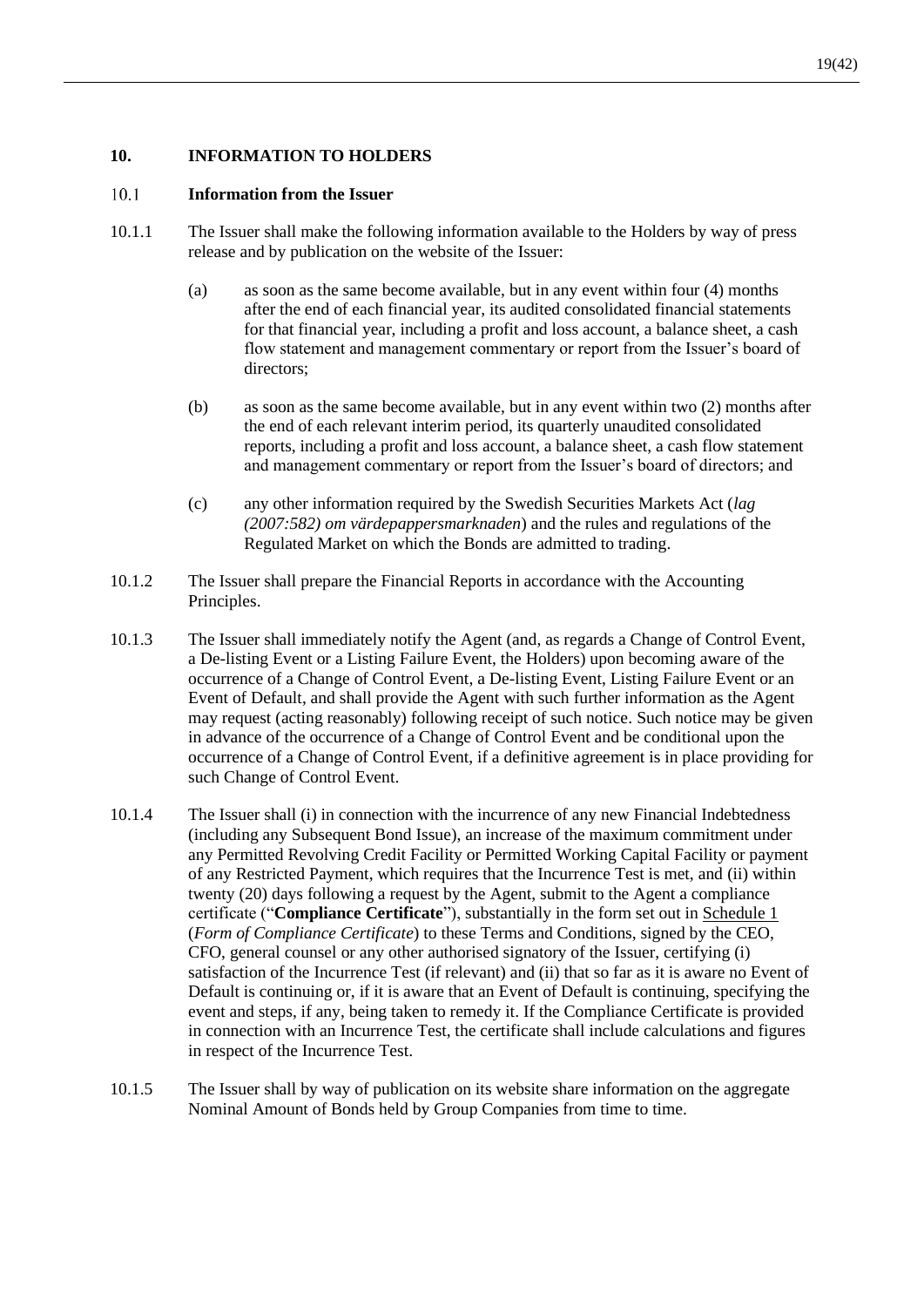#### 10.2 **Information from the Agent**

- 10.2.1 Subject to the restrictions of a non-disclosure agreement entered into by the Agent in accordance with Clause [10.2.2,](#page-22-1) the Agent is entitled to disclose to the Holders any document, information, event or circumstance directly or indirectly relating to the Issuer or the Bonds. Notwithstanding the foregoing, the Agent may if it considers it to be beneficial to the interests of the Holders delay disclosure or refrain from disclosing certain information (save for that any delay in disclosing an Event of Default shall be dealt with in accordance with Clause [12.5](#page-27-0) and [12.6\)](#page-27-1).
- <span id="page-22-1"></span>10.2.2 If a committee representing the Holders' interests under the Finance Documents has been appointed by the Holders in accordance with Clause [14](#page-29-1) (*Decisions by Holders*), the members of such committee may agree with the Issuer not to disclose information received from the Issuer, provided that it, in the reasonable opinion of such members, is beneficial to the interests of the Holders. The Agent shall be a party to such agreement and receive the same information from the Issuer as the members of the committee.

#### $10.3$ **Information among the Holders**

Subject to applicable regulations, the Agent shall promptly upon request by a Holder forward by post any information from such Holder to the Holders which relates to the Bonds (at the discretion of the Agent). The Agent may require that the requesting Holder reimburses any costs or expenses incurred, or to be incurred, by it in doing so (including a reasonable fee for its work). The Agent shall upon request by a Holder disclose the identity of any other Holder who has consented to the Agent in doing so.

#### <span id="page-22-2"></span>10.4 **Availability of Finance Documents**

The latest version of these Terms and Conditions (including any document amending these Terms and Conditions) shall be available on the websites of the Issuer and the Agent.

### **11. GENERAL UNDERTAKINGS**

#### 11.1 **Distributions**

- <span id="page-22-0"></span>11.1.1 The Issuer shall not, and shall procure that none of its Subsidiaries will, (i) pay any dividend on shares, (ii) repurchase any of its own shares, (iii) redeem its share capital or other restricted equity with repayment to shareholders, (iv) repay principal or pay interest under any Capital Securities, or (v) make any other similar distributions or transfers of value (*värdeöverföringar*) to the Issuer's, or its Subsidiaries', direct and indirect shareholders or the Affiliates of such direct and indirect shareholders (items (i)–(v) above are together and individually referred to as a "**Restricted Payment**").
- <span id="page-22-3"></span>11.1.2 Notwithstanding the above, a Restricted Payment may be made (A) by any Group Company to another Group Company, provided that if such payment is made by a Subsidiary which is not directly or indirectly wholly-owned by the Issuer, is made on a *pro rata* basis, (B) by the Issuer in respect of any interest under any Capital Securities, (C) by the Issuer in respect of any principal under any Capital Securities, to the extent it is financed by way of issuance of other Capital Securities or equity of any kind, or is permitted pursuant to sub-paragraph (E) below, (D) by the Issuer pursuant to any management incentive programme, (E) by the Issuer if, at the time of the payment, paragraph (a) of the definition of "Incurrence Test" above is met (calculated on a *pro forma* basis including the relevant Restricted Payment), and the aggregate amount of all Restricted Payments of the Group in any financial year (including the Restricted Payment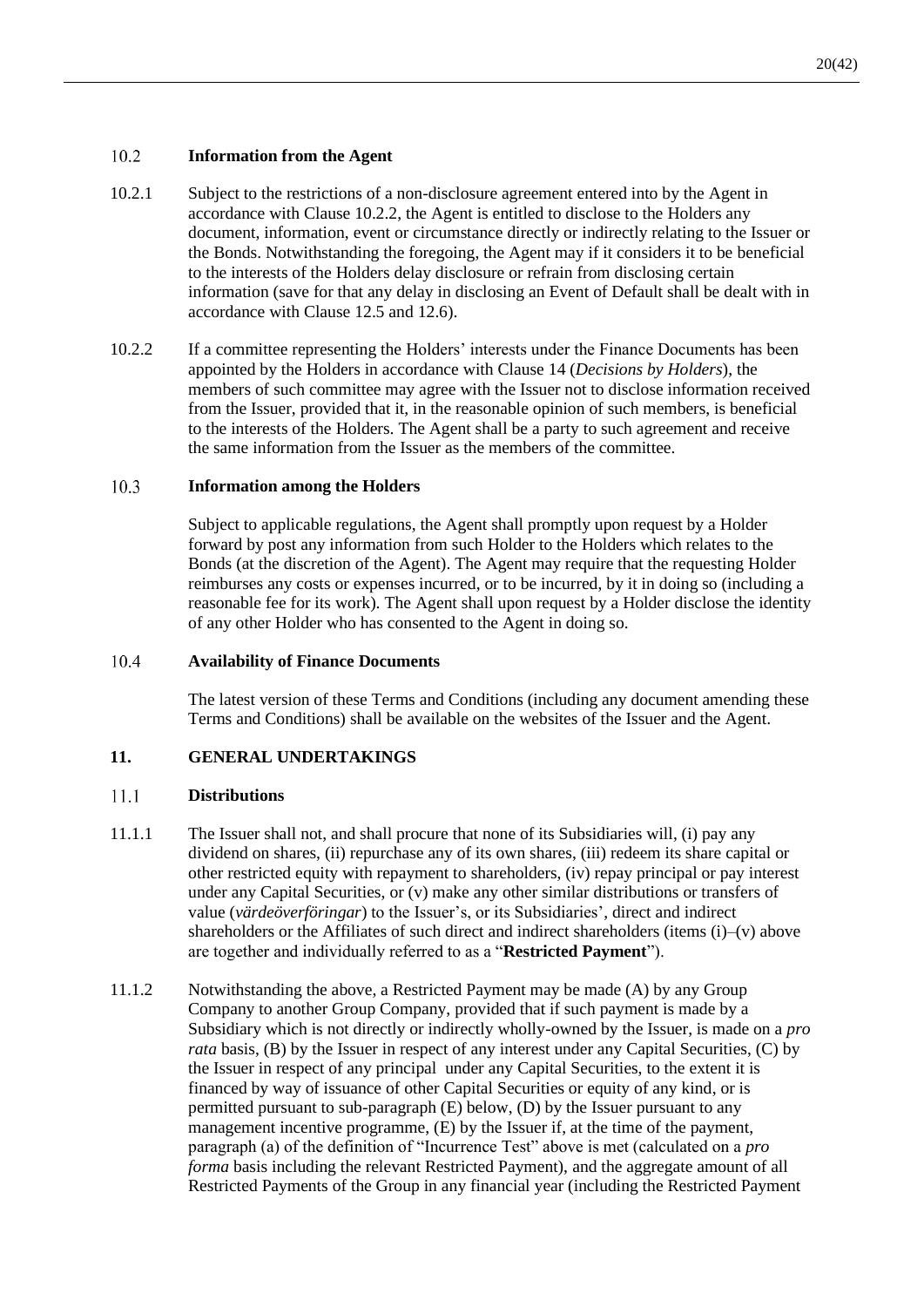in question) made pursuant to this sub-paragraph (E) does not exceed 50 per cent. of the Group's consolidated net profit as set out in the annual audited consolidated financial statements of the Issuer for the preceding financial year, or (F) if and to the extent necessary to comply with mandatory provisions of the Swedish Companies Act relating to dividend distributions to minority shareholders, provided that, the Issuer in such case shall ensure that any such dividends shall be paid at the lowest level allowed by applicable law.

#### $11.2$ **Admission to trading**

- 11.2.1 The Issuer intends to admit the Initial Bonds to trading on the corporate bond list of Nasdaq Stockholm or, if such admission to trading is not possible to obtain or maintain, admitted to trading on another Regulated Market within thirty (30) days after the First Issue Date. The Issuer shall in any event ensure that the Initial Bonds are admitted to trading on the corporate bond list of Nasdaq Stockholm or, if such admission to trading is not possible to obtain or maintain, admitted to trading on another Regulated Market, within twelve (12) months after the First Issue Date.
- 11.2.2 The Issuer intends to admit any Subsequent Bonds to trading on the relevant Regulated Market within thirty (30) days, and shall in any event ensure that they are so admitted to trading within sixty (60) days, after the relevant Issue Date. If any Subsequent Bonds are issued prior to the admission of trading of the Initial Bonds, such Subsequent Bonds shall be listed on the same date as the Initial Bonds.
- 11.2.3 Following an admission to trading the Issuer shall use its best efforts to maintain it for as long as any Bonds are outstanding, or if such admission to trading is not possible to obtain or maintain, admitted to trading on another Regulated Market. The Bonds are however not required to be admitted to trading on a Regulated Market from and including the last day on which the admission reasonably can, pursuant to the then applicable regulations of the Regulated Market and the CSD, subsist.

#### 11.3 **Nature of business**

The Issuer shall procure that no substantial change is made to the general nature of the business as carried out by the Group on the First Issue Date.

#### $11.4$ **Financial indebtedness**

The Issuer shall not, and shall procure that none of its Subsidiaries will, incur any new Financial Indebtedness or maintain or prolong any existing Financial Indebtedness, or increase the maximum commitment under any Permitted Revolving Capital Facility or Permitted Working Capital Facility, provided, however, that each of the Group Companies have a right to incur, maintain and prolong Financial Indebtedness, and increase the maximum commitment under any Permitted Revolving Capital Facility or Permitted Working Capital Facility, which constitute Permitted Debt.

#### $11.5$ **Negative pledge**

The Issuer shall not, and shall procure that none of its Subsidiaries will, create or allow to subsist, retain, provide, prolong or renew any guarantee or Security over any of its/their assets (present or future), provided however that each of the Group Companies has the right to create or allow to subsist, retain, provide, prolong and renew any Permitted Security.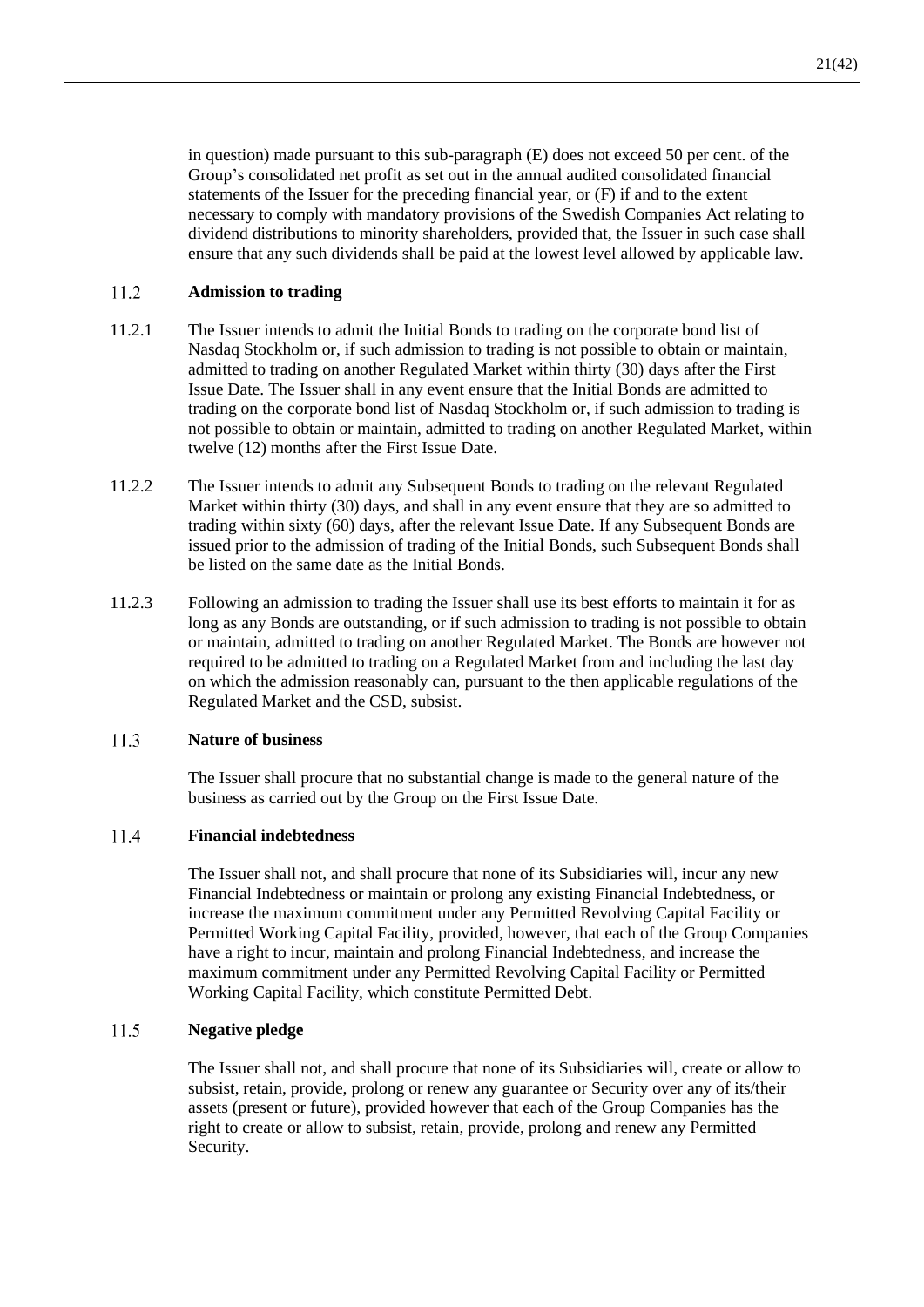#### <span id="page-24-0"></span>11.6 **Disposal of assets**

The Issuer shall not, and shall procure that none of its Subsidiaries will, sell, transfer or otherwise dispose of shares in any Material Group Company or of all or substantially all of its or any Material Group Company's assets or operations to any person not being the Issuer or any of its wholly-owned Subsidiaries, unless the transaction (taken as a whole also taking into account any transaction ancillary or related thereto) is carried out at fair market value and on terms and conditions customary for such transaction and provided that it does not have a Material Adverse Effect. The Issuer shall upon the reasonable request of the Agent, provide the Agent with any information relating to any such disposal being made.

#### $11.7$ **Dealings with related parties**

The Issuer shall, and shall procure that its Subsidiaries, conduct all dealings with the direct and indirect shareholders of the Group Companies (excluding when such shareholder is another Group Company) and/or any Affiliates of such direct and indirect shareholders at arm's length terms.

#### 11.8 **Compliance with laws, etc.**

The Issuer shall (and the Issuer shall procure that each other Group Company will) (i) comply in all material respects with all laws and regulations to which it may be subject, and (ii) obtain, maintain, and in all material respects comply with the terms and conditions of any authorisation, approval, licence or other permit required for the business carried out by a Group Company, if failure to so comply, obtain or maintain in accordance with this subparagraph (ii) has or is reasonably likely to have a Material Adverse Effect.

#### 11.9 **Intellectual property**

The Issuer shall (and the Issuer shall procure that each other Group Company will):

- (a) preserve and maintain the subsistence and validity of the Intellectual Property necessary for the business of the relevant Group Company;
- (b) use reasonable endeavours to prevent any infringement in any material respect of the Intellectual Property;
- (c) make registrations and pay all registration fees and taxes necessary to maintain the Intellectual Property in full force and effect and record its interest in that Intellectual Property (in each case to the extent commercially reasonable and only in such jurisdictions the relevant Group Company deems relevant);
- (d) not use or permit the Intellectual Property to be used in a way or take any step or omit to take any step in respect of that Intellectual Property which may materially and adversely affect the existence or value of the Intellectual Property or imperil the right of any Group Company to use such property; and
- (e) not discontinue the use of the Intellectual Property,

where failure to do so or such use, permission to use, omission or discontinuation (as applicable), has or is reasonably likely to have a Material Adverse Effect.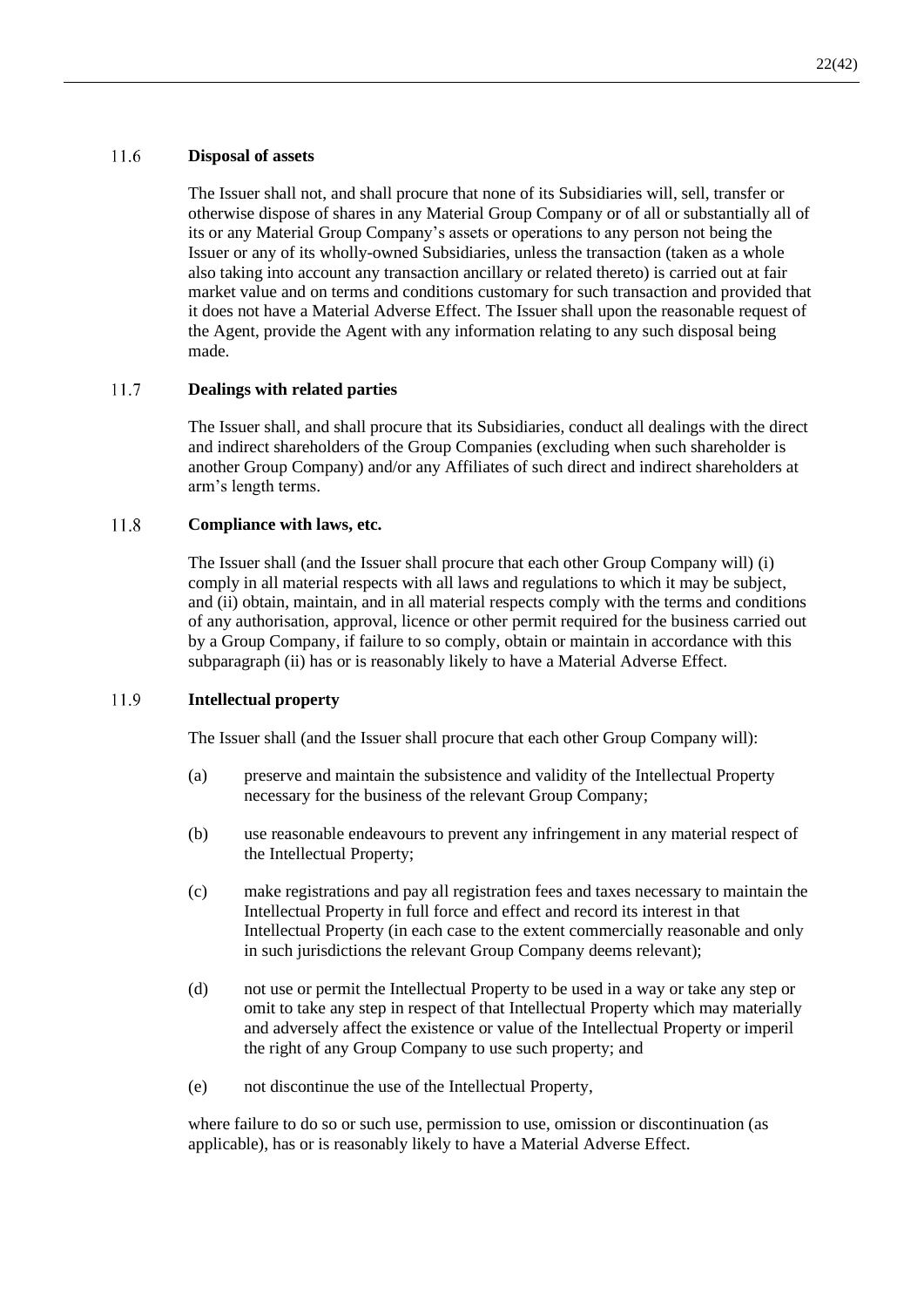#### 11.10 **Undertakings relating to the Agency Agreement**

- 11.10.1 The Issuer shall, in accordance with the Agency Agreement:
	- (a) pay fees to the Agent;
	- (b) indemnify the Agent for costs, losses and liabilities;
	- (c) furnish to the Agent all information reasonably requested by or otherwise required to be delivered to the Agent; and
	- (d) not act in a way which would give the Agent a legal or contractual right to terminate the Agency Agreement.
- 11.10.2 The Issuer and the Agent shall not agree to amend any provisions of the Agency Agreement without the prior consent of the Holders if the amendment would be detrimental to the interests of the Holders.

#### 11.11 **CSD related undertakings**

The Issuer shall keep the Bonds affiliated with a CSD and comply with all applicable CSD Regulations.

### <span id="page-25-1"></span>**12. ACCELERATION OF THE BONDS**

<span id="page-25-0"></span> $12.1$ The Agent is entitled to, and shall following a demand in writing from a Holder (or Holders) representing at least fifty (50) per cent. of the Adjusted Nominal Amount (such demand shall, if made by several Holders, be made by them jointly) or following an instruction given pursuant to Clause [12.7,](#page-28-1) on behalf of the Holders (i) by notice to the Issuer, declare all, but not some only, of the outstanding Bonds due and payable together with any other amounts payable under the Finance Documents, immediately or at such later date as the Agent determines, and (ii) exercise any or all of its rights, remedies, powers and discretions under the Finance Documents, if:

#### (a) **Non-payment**

The Issuer does not pay on the due date any amount payable by it under the Finance Documents, unless the non-payment:

- (i) is caused by technical or administrative error; and
- $(ii)$  is remedied within five  $(5)$  Business Days from the due date.

#### (b) **Other obligations**

The Issuer does not comply with any terms of or acts in violation of the Finance Documents to which it is a party (other than those terms referred to in paragraph (a) above), unless the non-compliance:

- (i) is capable of remedy; and
- (ii) is remedied within fifteen (15) Business Days of the earlier of the Agent giving notice and the relevant person becoming aware of the non-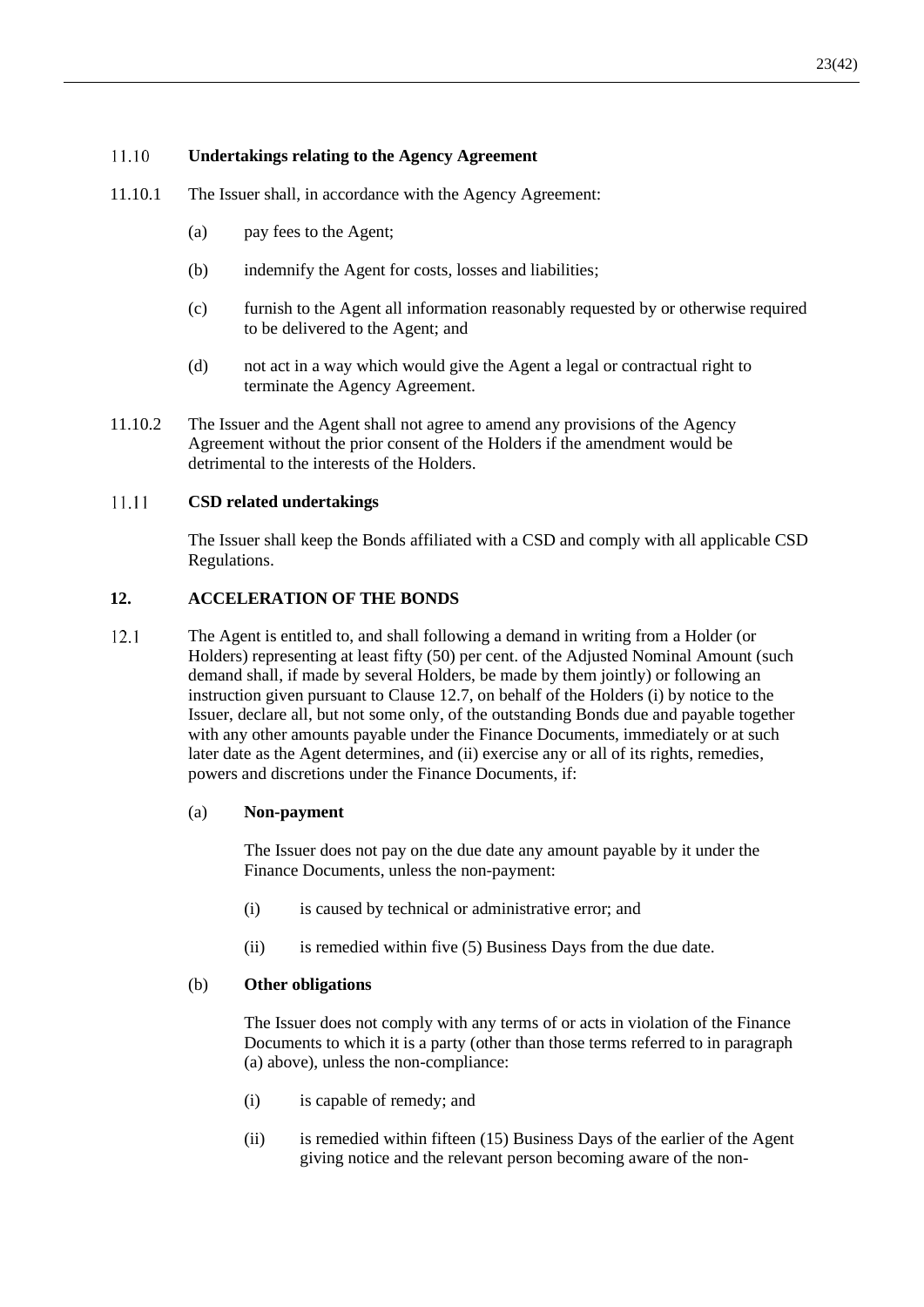compliance (if the failure or violation is not capable of being remedied, the Agent may declare the Bonds payable without such notice being given).

### <span id="page-26-0"></span>(c) **Cross payment default and cross acceleration**

Any Financial Indebtedness of a Group Company is not paid when due nor within any originally applicable grace period, or is declared to be or otherwise becomes due and payable prior to its specified maturity as a result of an event of default (however described), provided that no Event of Default will occur under this paragrap[h \(c\)](#page-26-0) if the aggregate amount of Financial Indebtedness referred to herein is less than SEK 50,000,000, or (ii) the Financial Indebtedness in question is owed to another Group Company.

### (d) **Insolvency proceedings**

Any corporate action, legal proceedings or other procedure or step (other than (i) proceedings or petitions which are being disputed in good faith and are discharged, stayed or dismissed within thirty (30) days of commencement or, if earlier, the date on which it is advertised, and (ii) in relation to its Subsidiaries, solvent liquidations) in relation to:

- <span id="page-26-1"></span>(i) the suspension of payments, a moratorium of any indebtedness, windingup, dissolution, administration, company reorganisation (*företagsrekonstruktion*) or bankruptcy (*konkurs*) of any Material Group Company;
- <span id="page-26-2"></span>(ii) the appointment of a liquidator, administrator or other similar officer in respect of any Material Group Company or any of its assets; or
- (iii) any step analogous to items [\(i\)-](#page-26-1) [\(ii\)](#page-26-2) above is taken in any jurisdiction in relation to any Material Group Company.

### (e) **Insolvency**

- (i) Any Material Group Company is unable or admits inability to pay its debts as they fall due or is declared to be unable to pay its debts under applicable law, suspends making payments on its debts generally or, by reason of actual or anticipated financial difficulties, commences negotiations with its creditors generally (except for Holders) with a view to rescheduling its Financial Indebtedness; or
- (ii) a moratorium is declared in respect of the Financial Indebtedness of any Material Group Company.

### (f) **Creditors' process**

Any enforcement of Security , expropriation, attachment, sequestration, distress or execution, or any analogous process in any jurisdiction, affects any asset of any Material Group Company having an aggregate value of an amount equal to or exceeding SEK 50,000,000 and is not discharged within sixty (60) days.

### (g) **Impossibility or illegality**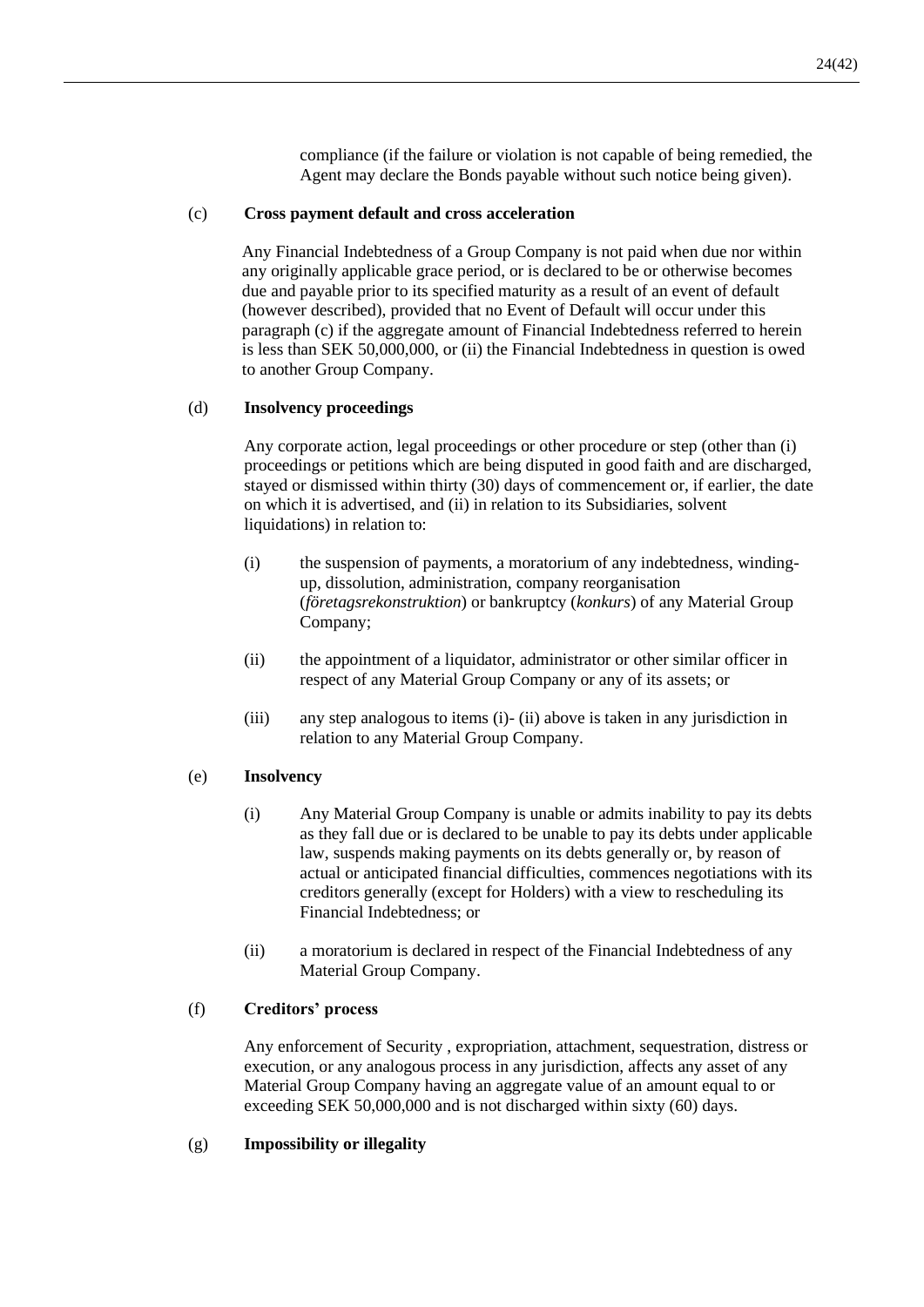It is or becomes impossible or unlawful for the Issuer to fulfil or perform any of the provisions of the Finance Documents or if the obligations under the Finance Documents are not, or cease to be, legal, valid, binding and enforceable.

### (h) **Mergers and demergers**

- (i) The Issuer merges with any other person, or is subject to a demerger, with the effect that the Issuer is not the surviving entity; or
- (ii) a Material Group Company merges or demerges into a company which is not a Group Company, provided that such merger or demerger has a Material Adverse Effect.

#### (i) **Continuation of the business**

A Material Group Company ceases to carry on its business except if due to (a) a disposal permitted under Clause [11.6](#page-24-0) (*[Disposal of assets\)](#page-24-0)*, (b) a solvent liquidation of a Group Company other than the Issuer or (c) a merger or demerger permitted as stipulated in paragraph (h) above and provided that, in relation to a discontinuation of a Material Group Company (other than the Issuer) such discontinuation is likely to have a Material Adverse Effect.

- $12.2$ The Agent may not accelerate the Bonds in accordance with Clause [12.1](#page-25-0) by reference to a specific Event of Default if it is no longer continuing or if it has been decided on a Holders Meeting or by way of a Written Procedure to waive such Event of Default (temporarily or permanently).
- <span id="page-27-2"></span> $12.3$ The Issuer shall immediately notify the Agent (with full particulars) upon becoming aware of the occurrence of any event or circumstance which constitutes an Event of Default or any event which would (with the expiry of a grace period, the giving of notice, the making of any determination or any combination of any of the foregoing) constitute an Event of Default, and shall provide the Agent with such further information as it may reasonably request in writing following receipt of such notice.
- 12.4 The Issuer is only obligated to inform the Agent according to Clause [12.3](#page-27-2) if informing the Agent would not conflict with any statute or the Issuer's registration contract with the relevant Regulated Market. If such a conflict would exist pursuant to the listing contract with the relevant Regulated Market or otherwise, the Issuer shall, however, be obligated to either seek the approval from the relevant Regulated Market or undertake other reasonable measures, including entering into a non-disclosure agreement with the Agent, in order to be able to timely inform the Agent according to Clause [12.3.](#page-27-2)
- <span id="page-27-0"></span> $12.5$ The Agent shall notify the Holders of an Event of Default within five (5) Business Days of the date on which the Agent received actual knowledge of that an Event of Default has occurred and is continuing. Notwithstanding the aforesaid, the Agent may postpone a notification of an Event of Default (other than in relation to payments) up until the time stipulated in Clause [12.6](#page-27-1) for as long as, in the reasonable opinion of the Agent such postponement is in the interests of the Holders as a group. The Agent shall always be entitled to take the time necessary to determine whether an event constitutes an Event of Default.
- <span id="page-27-1"></span>12.6 The Agent shall, within twenty (20) Business Days of the date on which the Agent received actual knowledge of that an Event of Default has occurred and is continuing, decide if the Bonds shall be so accelerated. If the Agent decides not to accelerate the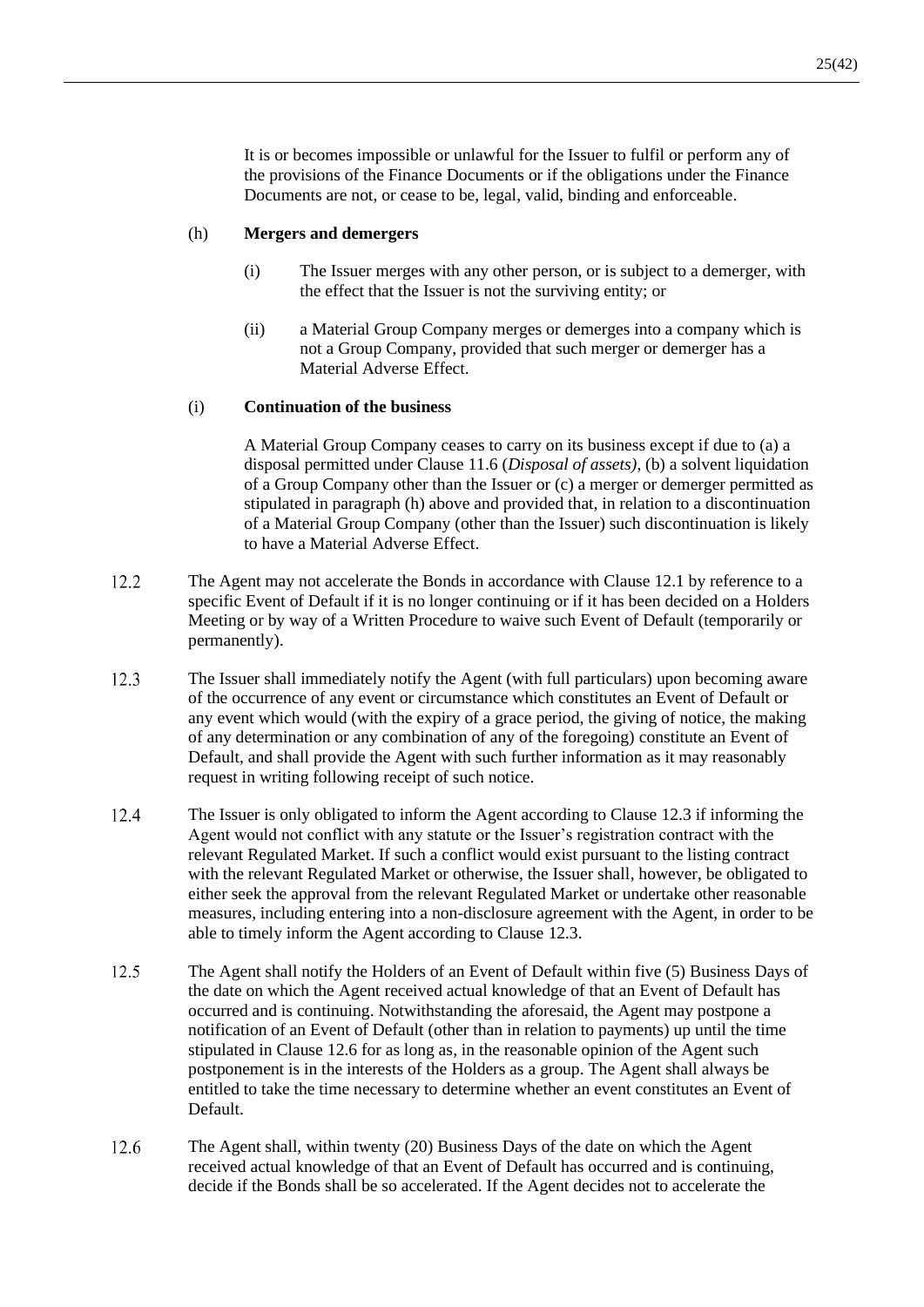Bonds, the Agent shall promptly seek instructions from the Holders in accordance with Clause [14](#page-29-1) (*Decisions by Holders*).

- <span id="page-28-1"></span>12.7 If the Holders instruct the Agent to accelerate the Bonds, the Agent shall promptly declare the Bonds due and payable and take such actions as may, in the opinion of the Agent, be necessary or desirable to enforce the rights of the Holders under the Finance Documents, unless the relevant Event of Default is no longer continuing.
- 12.8 If the right to accelerate the Bonds is based upon a decision of a court of law, an arbitrational tribunal or a government authority, it is not necessary that the decision has become enforceable under any applicable regulation or that the period of appeal has expired in order for cause of acceleration to be deemed to exist.
- 12.9 In the event of an acceleration of the Bonds in accordance with this Clause [12,](#page-25-1) the Issuer shall redeem all Bonds with an amount equal to the call option price set out in Clause [9.3.1](#page-19-1) as applicable considering when the acceleration occurs, together with accrued but unpaid Interest.

### <span id="page-28-0"></span>**13. DISTRIBUTION OF PROCEEDS**

- <span id="page-28-4"></span><span id="page-28-3"></span> $13.1$ All payments by the Issuer relating to the Bonds and the Finance Documents following an acceleration of the Bonds in accordance with Clause [12](#page-25-1) (*Acceleration of the Bonds*) shall be distributed in the following order of priority, in accordance with the instructions of the Agent:
	- (a) *first*, in or towards payment *pro rata* of (i) all unpaid fees, costs, expenses and indemnities payable by the Issuer to the Agent in accordance with the Agency Agreement and the Finance Documents (other than any indemnity given for liability against the Holders), (ii) other costs, expenses and indemnities relating to the acceleration of the Bonds or the protection of the Holders' rights as may have been incurred by the Agent, (iii) any costs incurred by the Agent for external experts that have not been reimbursed by the Issuer in accordance with Clause [16.2.5,](#page-34-0) and (iv) any costs and expenses incurred by the Agent that have not been reimbursed by the Issuer in accordance with Clause [14.4.12,](#page-33-1) together with default interest in accordance with Clause [8.4](#page-18-2) on any such amount calculated from the date it was due to be paid or reimbursed by the Issuer;
	- (b) *secondly*, in or towards payment *pro rata* of accrued but unpaid Interest under the Bonds (Interest due on an earlier Interest Payment Date to be paid before any Interest due on a later Interest Payment Date);
	- (c) *thirdly*, in or towards payment *pro rata* of any unpaid principal under the Bonds; and
	- (d) *fourthly* , in or towards payment *pro rata* of any other costs or outstanding amounts unpaid under the Finance Documents, including default interest in accordance with Clause [8.4](#page-18-2) on delayed payments of Interest and repayments of principal under the Bonds.

<span id="page-28-2"></span>Any excess funds after the application of proceeds in accordance with paragraphs (a) to [\(d\)](#page-28-2) above shall be paid to the Issuer. The application of proceeds in accordance with items (a) to (d) above shall, however, not restrict a Holders' Meeting or a Written Procedure from resolving that accrued Interest (whether overdue or not) shall be reduced without a corresponding reduction of principal.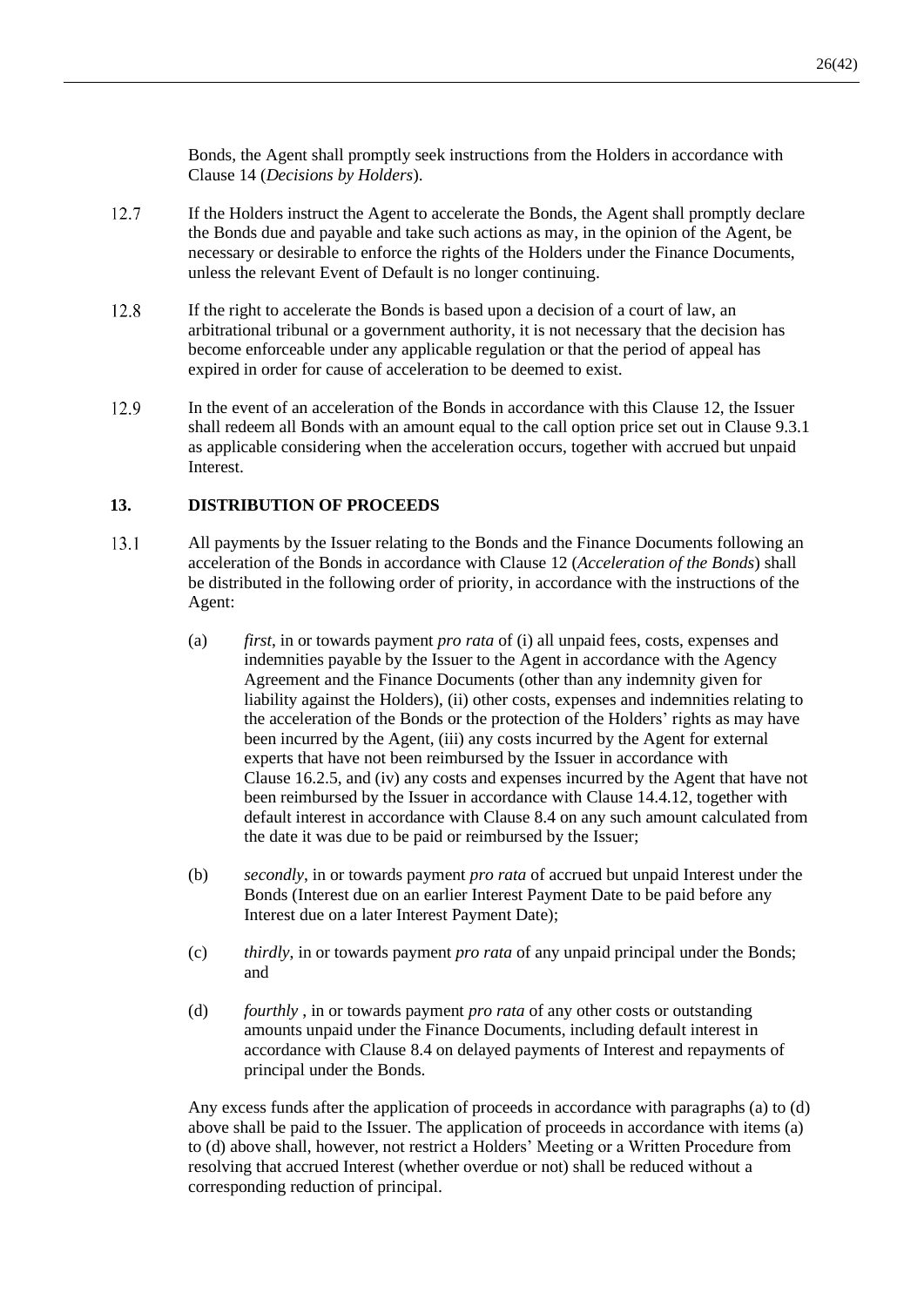- 13.2 If a Holder or another party has paid any fees, costs, expenses or indemnities referred to in Clause [13.1](#page-28-3)[\(a\),](#page-28-4) such Holder or other party shall be entitled to reimbursement by way of a corresponding distribution in accordance with Clause [13.1](#page-28-3)[\(a\).](#page-28-4)
- 13.3 Funds that the Agent receives (directly or indirectly) on an account as designated by the Agent in connection with the acceleration of the Bonds constitute escrow funds (*redovisningsmedel*) and must be held on a separate bank account on behalf of the Holders and the other interested parties. The Agent shall arrange for payments of such funds in accordance with this Clause [13](#page-28-0) as soon as reasonably practicable.
- 13.4 If the Issuer or the Agent shall make any payment under this Clause [13,](#page-28-0) the Issuer or the Agent, as applicable, shall notify the Holders of any such payment at least fifteen (15) Business Days before the payment is made. The notice from the Issuer shall specify the amount to be paid, the Redemption Date and also the Record Date on which a person shall be registered as a Holder to receive the amounts due on such Redemption Date. Notwithstanding the foregoing, for any Interest due but unpaid, the Record Date specified in Clause [7.1](#page-18-4) shall apply.

### <span id="page-29-1"></span>**14. DECISIONS BY HOLDERS**

#### <span id="page-29-0"></span> $14.1$ **Request for a decision**

- 14.1.1 A request by the Agent for a decision by the Holders on a matter relating to the Finance Documents shall (at the option of the Agent) be dealt with at a Holders' Meeting or by way of a Written Procedure.
- 14.1.2 Any request from the Issuer or a Holder (or Holders) representing at least ten (10) per cent. of the Adjusted Nominal Amount (such request shall, if made by several Holders, be made by them jointly) for a decision by the Holders on a matter relating to the Finance Documents shall be directed to the Agent and dealt with at a Holders' Meeting or by way of a Written Procedure, as determined by the Agent. The person requesting the decision may suggest the form for decision making, but if it is in the Agent's opinion more appropriate that a matter is dealt with at a Holders' Meeting than by way of a Written Procedure, it shall be dealt with at a Holders' Meeting.
- <span id="page-29-2"></span>14.1.3 The Agent may refrain from convening a Holders' Meeting or instigating a Written Procedure if (i) the suggested decision must be approved by any person in addition to the Holders and such person has informed the Agent that an approval will not be given, or (ii) the suggested decision is not in accordance with applicable regulations.
- 14.1.4 The Agent shall not be responsible for the content of a notice for a Holders' Meeting or a communication regarding a Written Procedure unless and to the extent it contains information provided by the Agent.
- <span id="page-29-3"></span>14.1.5 Should the Agent not convene a Holders' Meeting or instigate a Written Procedure in accordance with these Terms and Conditions, without Clause [14.1.3](#page-29-2) being applicable, the Issuer or the Holder(s) requesting a decision by the Holders may convene such Holders' Meeting or instigate such Written Procedure, as the case may be, instead. The Issuer or the Issuing Agent shall upon request provide the Issuer or the convening Holder(s) with the information available in the Debt Register in order to convene and hold the Holders' Meeting or instigate and carry out the Written Procedure, as the case may be. The Issuer or Holder(s), as applicable, shall supply to the Agent a copy of the dispatched notice or communication.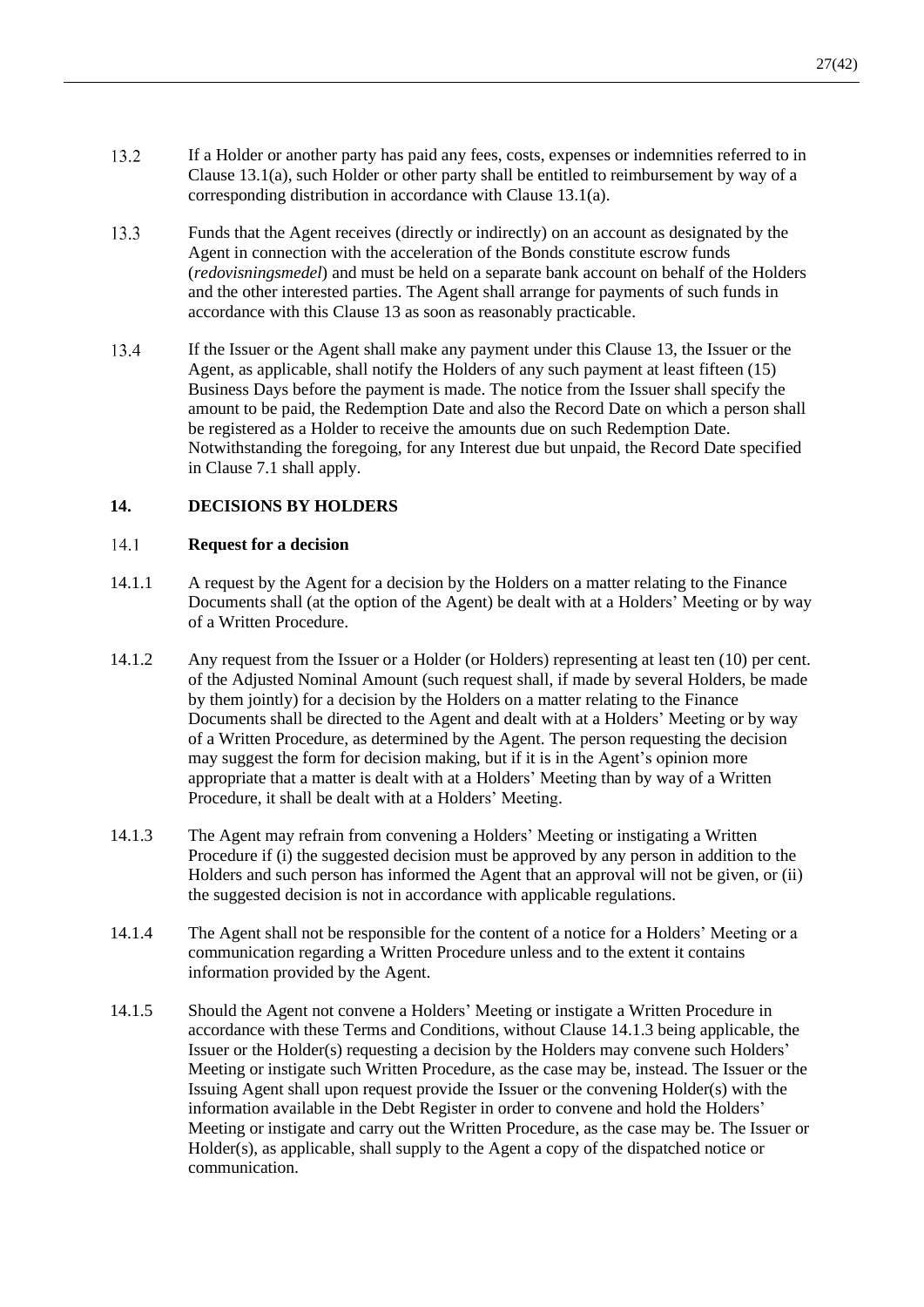- <span id="page-30-2"></span>14.1.6 Should the Issuer want to replace the Agent, it may (i) convene a Holders' Meeting in accordance with Clause [14.2](#page-30-0) (*[Convening of Holders' Meeting](#page-30-0)*) or (ii) instigate a Written Procedure by sending communication in accordance with Clause [14.3](#page-30-1) (*[Instigation of](#page-30-1)  [Written Procedure](#page-30-1)*). After a request from the Holders pursuant to Clause [16.4.3,](#page-36-0) the Issuer shall no later than five (5) Business Days after receipt of such request (or such later date as may be necessary for technical or administrative reasons) convene a Holders' Meeting in accordance with Clause [14.2.](#page-30-0) The Issuer shall inform the Agent before a notice for a Holders' Meeting or communication relating to a Written Procedure where the Agent is proposed to be replaced is sent and supply to the Agent a copy of the dispatched notice or communication.
- 14.1.7 Should the Issuer or any Holder(s) convene a Holders' Meeting or instigate a Written Procedure pursuant to Clause [14.1.5](#page-29-3) or [14.1.6,](#page-30-2) then the Agent shall no later than five (5) Business Days' prior to dispatch of such notice or communication be provided with a draft thereof. The Agent may further append information from it together with the notice or communication, provided that the Agent supplies such information to the Issuer or the  $Holder(s)$ , as the case may be, no later than one (1) Business Day prior to the dispatch of such notice or communication.

#### <span id="page-30-0"></span> $14.2$ **Convening of Holders' Meeting**

- <span id="page-30-3"></span>14.2.1 The Agent shall convene a Holders' Meeting by way of notice to the Holders as soon as practicable and in any event no later than five (5) Business Days after receipt of a complete notice from the Issuer or the Holder(s) (or such later date as may be necessary for technical or administrative reasons).
- <span id="page-30-5"></span>14.2.2 The notice pursuant to Clause [14.2.1](#page-30-3) shall include (i) time for the meeting, (ii) place for the meeting, (iii) a specification of the Record Date on which a person must be registered as a Holder in order to be entitled to exercise voting rights, (iv) a form of power of attorney, and (v) the agenda for the meeting. The reasons for, and contents of, each proposal as well as any applicable conditions and conditions precedent shall be specified in the notice. If a proposal concerns an amendment to any Finance Document, such proposed amendment must always be set out in detail. Should prior notification by the Holders be required in order to attend the Holders' Meeting, such requirement shall be included in the notice.
- 14.2.3 The Holders' Meeting shall be held no earlier than ten (10) Business Days and no later than twenty (20) Business Days after the effective date of the notice.
- <span id="page-30-7"></span>14.2.4 Without amending or varying these Terms and Conditions, the Agent may prescribe such further regulations regarding the convening and holding of a Holders' Meeting as the Agent may deem appropriate. Such regulations may include a possibility for Holders to vote without attending the meeting in person.

#### <span id="page-30-1"></span>14.3 **Instigation of Written Procedure**

- <span id="page-30-4"></span>14.3.1 The Agent shall instigate a Written Procedure by way of sending a communication to the Holders as soon as practicable and in any event no later than five (5) Business Days after receipt of a complete communication from the Issuer or the Holder(s) (or such later date as may be necessary for technical or administrative reasons).
- <span id="page-30-6"></span>14.3.2 A communication pursuant to Clause [14.3.1](#page-30-4) shall include (i) a specification of the Record Date on which a person must be registered as a Holder in order to be entitled to exercise voting rights, (ii) instructions and directions on where to receive a form for replying to the request (such form to include an option to vote yes or no for each request) as well as a form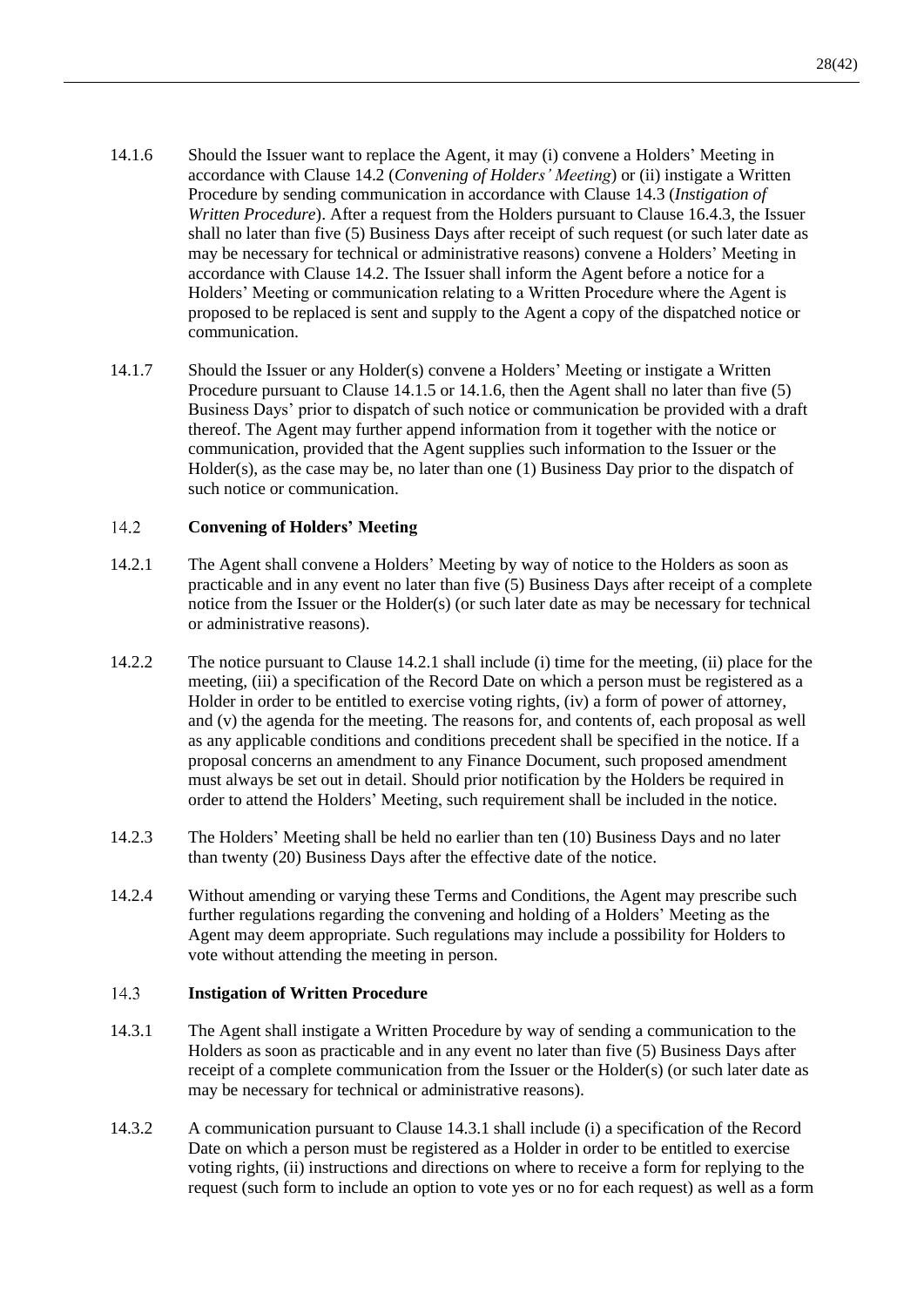of power of attorney, and (iii) the stipulated time period within which the Holder must reply to the request (such time period to last at least ten (10) Business Days and not longer than twenty (20) Business Days from the effective date of the communication pursuant to Clause [14.3.1\)](#page-30-4). The reasons for, and contents of, each proposal as well as any applicable conditions and conditions precedent shall be specified in the notice. If a proposal concerns an amendment to any Finance Document, such proposed amendment must always be set out in detail. If the voting is to be made electronically, instructions for such voting shall be included in the communication.

14.3.3 If so elected by the person requesting the Written Procedure and provided that it is also disclosed in the communication pursuant to Clause [14.3.1,](#page-30-4) when consents from Holders representing the requisite majority of the total Adjusted Nominal Amount pursuant to Clauses [14.4.2](#page-31-2) and [14.4.3](#page-31-1) have been received in a Written Procedure, the relevant decision shall be deemed to be adopted pursuant to Clause [14.4.2](#page-31-2) or [14.4.3,](#page-31-1) as the case may be, even if the time period for replies in the Written Procedure has not yet expired.

#### <span id="page-31-0"></span> $14.4$ **Majority, quorum and other provisions**

- <span id="page-31-5"></span><span id="page-31-3"></span>14.4.1 Only a Holder, or a person who has been provided with a power of attorney or other authorisation pursuant to Clause [6](#page-17-2) (*Right to act on behalf of a Holder*) from a Holder:
	- (a) on the Business Day specified in the notice pursuant to Clause [14.2.2,](#page-30-5) in respect of a Holders' Meeting, or
	- (b) on the Business Day specified in the communication pursuant to Clause [14.3.2,](#page-30-6) in respect of a Written Procedure,

<span id="page-31-4"></span>may exercise voting rights as a Holder at such Holders' Meeting or in such Written Procedure, provided that the relevant Bonds are included in the Adjusted Nominal Amount. Each whole Bond entitles to one vote and any fraction of a Bond voted for by a person shall be disregarded. Such Business Day specified pursuant to paragrap[h \(a\)](#page-31-3) or [\(b\)](#page-31-4) above must fall no earlier than one (1) Business Day after the effective date of the notice or communication, as the case may be.

- <span id="page-31-2"></span>14.4.2 The following matters shall require the consent of Holders representing at least two thirds (2/3) of the Adjusted Nominal Amount for which Holders are voting at a Holders' Meeting or for which Holders reply in a Written Procedure in accordance with the instructions given pursuant to Clause [14.3.2:](#page-30-6)
	- (a) a reduction of the Interest, Interest Rate or the Nominal Amount to be paid by the Issuer;
	- (b) an amendment of any payment day for principal or Interest;
	- (c) a change of issuer;
	- (d) a mandatory exchange of the Bonds for other securities; or
	- (e) an amendment of the provisions in this Clause [14.4.2](#page-31-2) or [14.4.3.](#page-31-1)
- <span id="page-31-1"></span>14.4.3 Any matter not covered by Clause [14.4.2](#page-31-2) shall require the consent of Holders representing more than fifty (50) per cent. of the Adjusted Nominal Amount for which Holders are voting at a Holders' Meeting or for which Holders reply in a Written Procedure in accordance with the instructions given pursuant to Clause [14.3.2.](#page-30-6) This includes, but is not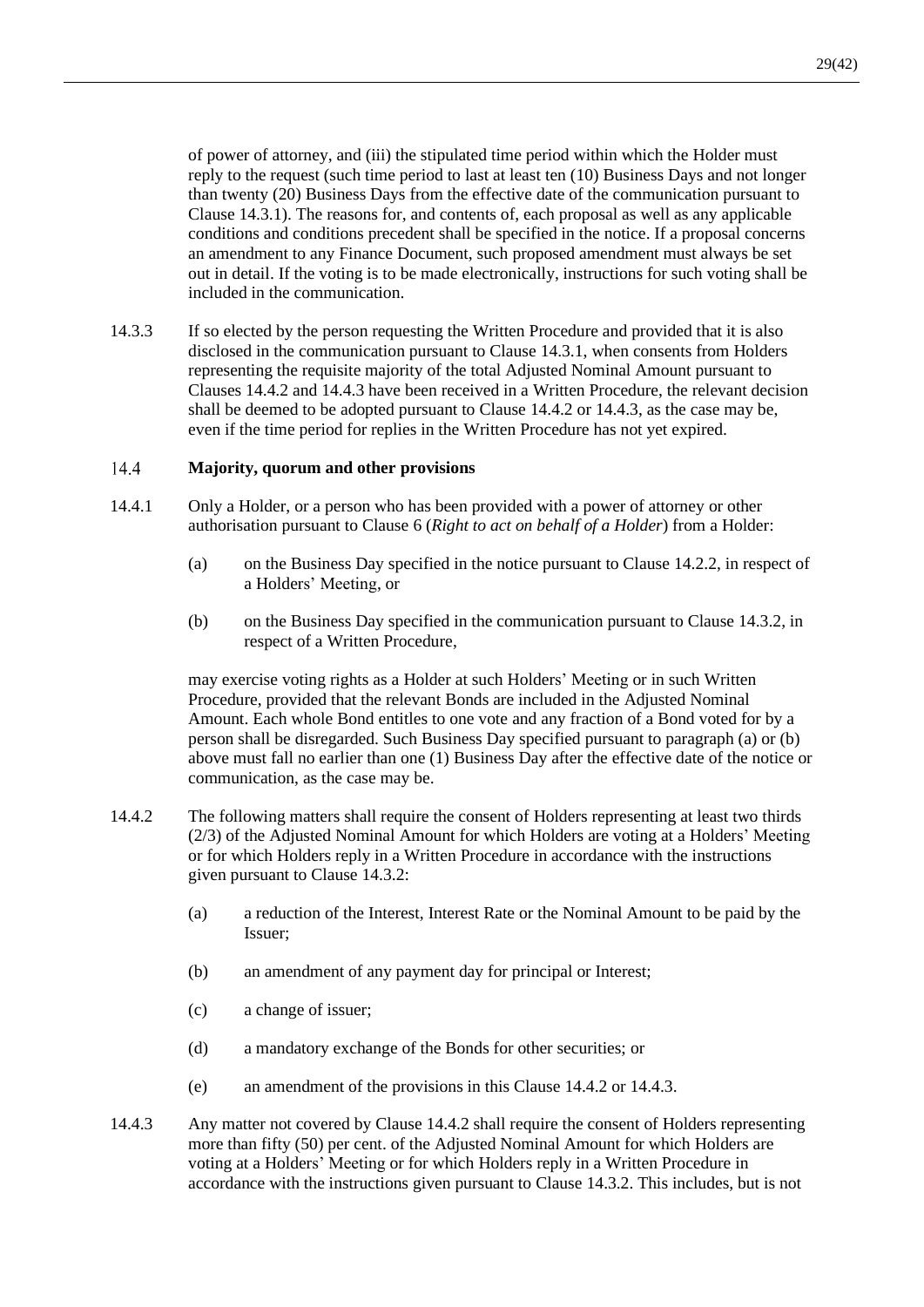limited to, any amendment to, or waiver of, the terms of any Finance Document that does not require a higher majority (other than an amendment or waiver permitted pursuant to Clause [15.1](#page-33-2)[\(a\)](#page-33-3) or [\(c\)\)](#page-33-4), an acceleration of the Bonds.

- 14.4.4 If the number of votes or replies are equal, the opinion which is most beneficial for the Issuer, according to the chairman at a Holders' Meeting or the Agent in a Written Procedure, will prevail. The chairman at a Holders' Meeting shall be appointed by the Holders in accordance with Clause [14.4.3.](#page-31-1)
- <span id="page-32-1"></span>14.4.5 Quorum at a Holders' Meeting or in respect of a Written Procedure only exists if a Holder (or Holders) representing at least twenty (20) per cent. of the Adjusted Nominal Amount:
	- (a) if at a Holders' Meeting, attend the meeting in person, by telephone conference or by any other means prescribed by the Agent pursuant to Clause [14.2.4](#page-30-7) (or appear through duly authorised representatives); or
	- (b) if in respect of a Written Procedure, reply to the request.
- 14.4.6 If a quorum exists for some but not all of the matters to be dealt with at a Holders' Meeting or by a Written Procedure, decisions may be taken in the matters for which a quorum exists.
- <span id="page-32-0"></span>14.4.7 If a quorum does not exist at a Holders' Meeting or in respect of a Written Procedure, the Agent or the Issuer shall convene a second Holders' Meeting (in accordance with Clause [14.2.1\)](#page-30-3) or initiate a second Written Procedure (in accordance with Clause [14.3.1\)](#page-30-4), as the case may be, provided that the person(s) who initiated the procedure for Holders' consent has confirmed that the relevant proposal is not withdrawn. For the purposes of a second Holders' Meeting or second Written Procedure pursuant to this Clause [14.4.7,](#page-32-0) the date of request of the second Holders' Meeting pursuant to Clause [14.2.1](#page-30-3) or second Written Procedure pursuant to Claus[e 14.3.1,](#page-30-4) as the case may be, shall be deemed to be the relevant date when the quorum did not exist. The quorum requirement in Clause [14.4.5](#page-32-1) shall not apply to such second Holders' Meeting or Written Procedure.
- 14.4.8 Any decision which extends or increases the obligations of the Issuer or the Agent, or limits, reduces or extinguishes the rights or benefits of the Issuer or the Agent, under the Finance Documents shall be subject to the Issuer's or the Agent's consent, as applicable.
- 14.4.9 A Holder holding more than one Bond need not use all its votes or cast all the votes to which it is entitled in the same way and may in its discretion use or cast some of its votes only.
- 14.4.10 The Issuer may not, directly or indirectly, pay or cause to be paid any consideration to or for the benefit of any owner of Bonds (irrespective of whether such person is a Holder) for or as inducement to any consent under these Terms and Conditions, unless such consideration is offered to all Holders that consent at the relevant Holders' Meeting or in a Written Procedure within the time period stipulated for the consideration to be payable or the time period for replies in the Written Procedure, as the case may be.
- 14.4.11 A matter decided at a duly convened and held Holders' Meeting or by way of Written Procedure is binding on all Holders, irrespective of them being present or represented at the Holders' Meeting or responding in the Written Procedure. The Holders that have not adopted or voted for a decision shall not be liable for any damages that this may cause the Issuer or the other Holders.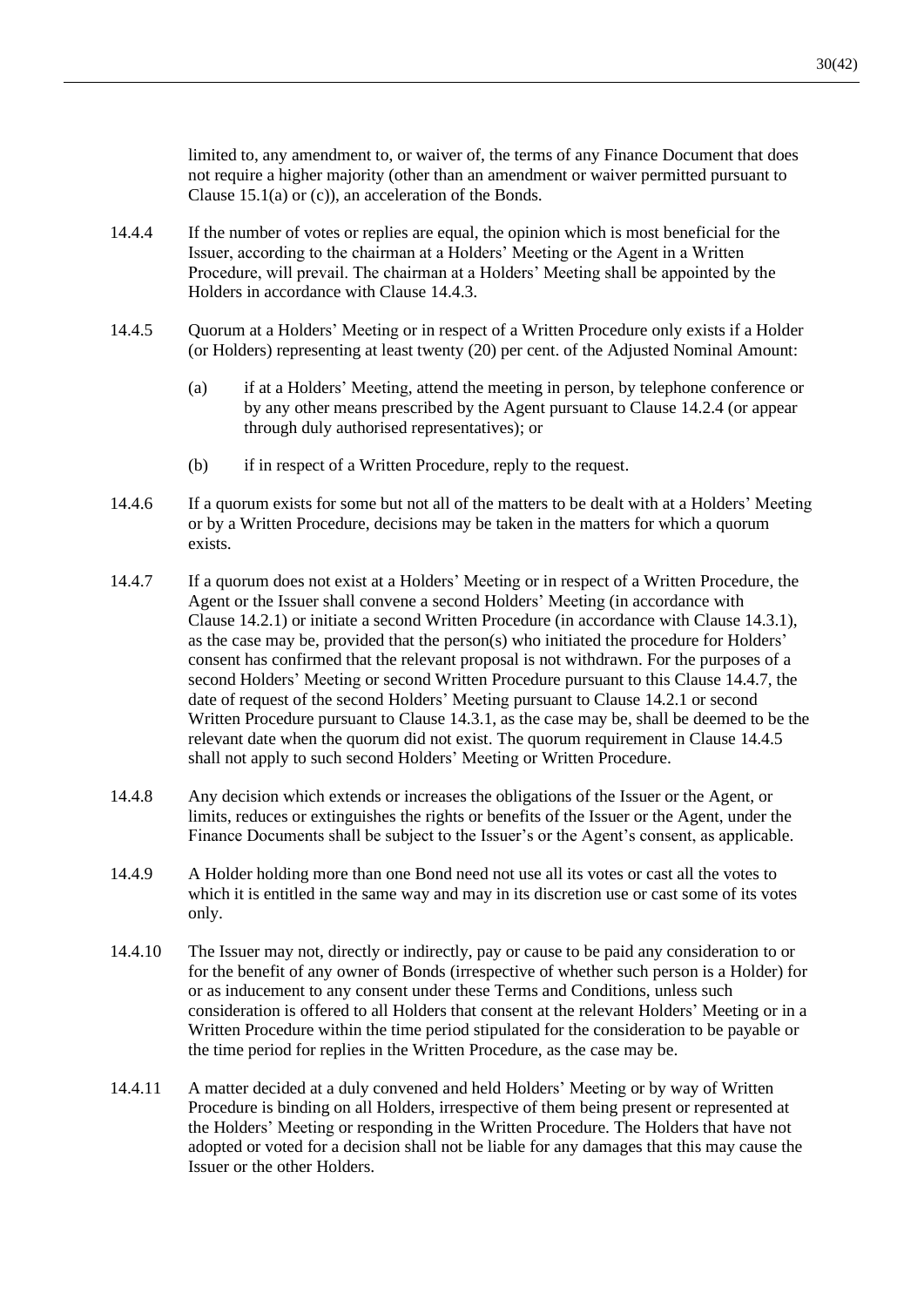- <span id="page-33-1"></span>14.4.12 All costs and expenses incurred by the Issuer or the Agent for the purpose of convening a Holders' Meeting or for the purpose of carrying out a Written Procedure, including reasonable fees to the Agent, shall be paid by the Issuer.
- 14.4.13 If a decision is to be taken by the Holders on a matter relating to the Finance Documents, the Issuer shall promptly at the request of the Agent provide the Agent with a certificate specifying the number of Bonds owned by Group Companies or (to the knowledge of the Issuer) Affiliates as per the Record Date for voting, irrespective of whether such person is a Holder. The Agent shall not be responsible for the accuracy of such certificate or otherwise be responsible for determining whether a Bond is owned by a Group Company or an Affiliate.
- <span id="page-33-5"></span>14.4.14 Information about decisions taken at a Holders' Meeting or by way of a Written Procedure shall promptly be sent by notice to each person registered as a Holder on the date referred to in Clause [14.4.1](#page-31-5)[\(a\)](#page-31-3) or [14.4.1](#page-31-5)[\(b\),](#page-31-4) as the case may be, and also be published on the websites of the Issuer and the Agent, provided that a failure to do so shall not invalidate any decision made or voting result achieved. The minutes from the relevant Holders' Meeting or Written Procedure shall at the request of a Holder be sent to it by the Issuer or the Agent, as applicable.

### <span id="page-33-0"></span>**15. AMENDMENTS AND WAIVERS**

- <span id="page-33-4"></span><span id="page-33-3"></span><span id="page-33-2"></span> $15.1$ The Issuer and the Agent (acting on behalf of the Holders) may agree in writing to amend and/or waive any provision in a Finance Document or any other document relating to the Bonds, provided that the Agent is satisfied that such amendment or waiver:
	- (a) is not detrimental to the interest of the Holders as a group;
	- (b) is made solely for the purpose of rectifying obvious errors and mistakes;
	- (c) is required by any applicable regulation, a court ruling or a decision by a relevant authority;
	- (d) is necessary for the purpose of listing the Bonds on the relevant Regulated Market, as applicable, provided such amendment or waiver does not materially adversely affect the rights of the Holders; or
	- (e) has been duly approved by the Holders in accordance with Clause [14](#page-29-1) (*Decisions by Holders*) and it has received any conditions precedent specified for the effectiveness of the approval by the Holders.
- <span id="page-33-6"></span>15.2 Any amendments to the Finance Documents shall be made available in the manner stipulated in Clause [10.4](#page-22-2) (*Availability of Finance Documents*). The Issuer shall ensure that any amendments to the Finance Documents are duly registered with the CSD and each other relevant organisation or authority. The Issuer shall promptly publish by way of press release any amendment or waiver made pursuant to Clause [15.1](#page-33-2)[\(a\)](#page-33-3) or [\(c\),](#page-33-4) in each case setting out the amendment in reasonable detail and the date from which the amendment or waiver will be effective.
- 15.3 An amendment or waiver to the Finance Documents shall take effect on the date determined by the Holders' Meeting, in the Written Procedure or by the Agent, as the case may be.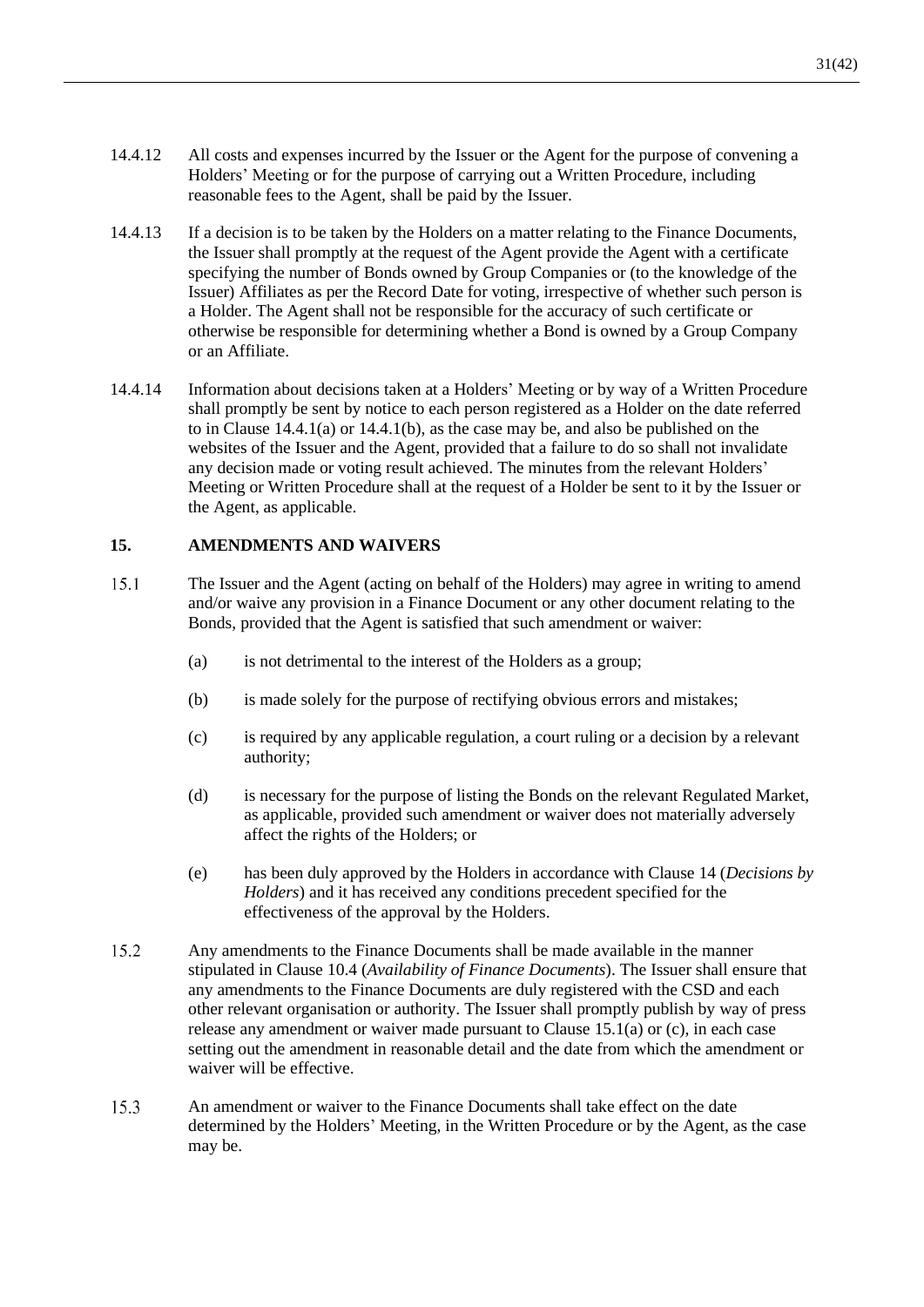### **16. THE AGENT**

#### $16.1$ **Appointment of the Agent**

- 16.1.1 By subscribing for Bonds, each initial Holder appoints the Agent to act as its agent in all matters relating to the Bonds and the Finance Documents, and authorises the Agent to act on its behalf (without first having to obtain its consent, unless such consent is specifically required by these Terms and Conditions) in any legal or arbitration proceedings relating to the Bonds held by such Holder, including the winding-up, dissolution, liquidation, company reorganisation (*företagsrekonstruktion*) or bankruptcy (*konkurs*) (or its equivalent in any other jurisdiction) of the Issuer. By acquiring Bonds, each subsequent Holder confirms such appointment and authorisation for the Agent to act on its behalf.
- <span id="page-34-1"></span>16.1.2 Each Holder shall immediately upon request by the Agent provide the Agent with any such documents, including a written power of attorney (in form and substance satisfactory to the Agent), that the Agent deems necessary for the purpose of exercising its rights and/or carrying out its duties under the Finance Documents. The Agent is under no obligation to represent a Holder which does not comply with such request.
- 16.1.3 The Issuer shall promptly upon request provide the Agent with any documents and other assistance (in form and substance satisfactory to the Agent), that the Agent deems necessary for the purpose of exercising its rights and/or carrying out its duties under the Finance Documents.
- 16.1.4 The Agent is entitled to fees for all its work in such capacity and to be indemnified for costs, losses and liabilities on the terms set out in the Finance Documents and the Agency Agreement and the Agent's obligations as Agent under the Finance Documents are conditioned upon the due payment of such fees and indemnifications.
- 16.1.5 The Agent may act as agent or trustee for several issues of securities issued by or relating to the Issuer and other Group Companies notwithstanding potential conflicts of interest.

#### $16.2$ **Duties of the Agent**

- 16.2.1 The Agent shall represent the Holders in accordance with the Finance Documents.
- 16.2.2 When acting pursuant to the Finance Documents, the Agent is always acting with binding effect on behalf of the Holders. The Agent is never acting as an advisor to the Holders or the Issuer. Any advice or opinion from the Agent does not bind the Holders or the Issuer.
- 16.2.3 When acting pursuant to the Finance Documents, the Agent shall carry out its duties with reasonable care and skill in a proficient and professional manner.
- 16.2.4 The Agent shall treat all Holders equally and, when acting pursuant to the Finance Documents, act with regard only to the interests of the Holders as a group and shall not be required to have regard to the interests or to act upon or comply with any direction or request of any other person, other than as explicitly stated in the Finance Documents.
- <span id="page-34-0"></span>16.2.5 The Agent is always entitled to delegate its duties to other professional parties and to engage external experts when carrying out its duties as agent, without having to first obtain any consent from the Holders or the Issuer. The Agent shall however remain liable for any actions of such parties if such parties are performing duties of the Agent under the Finance Documents.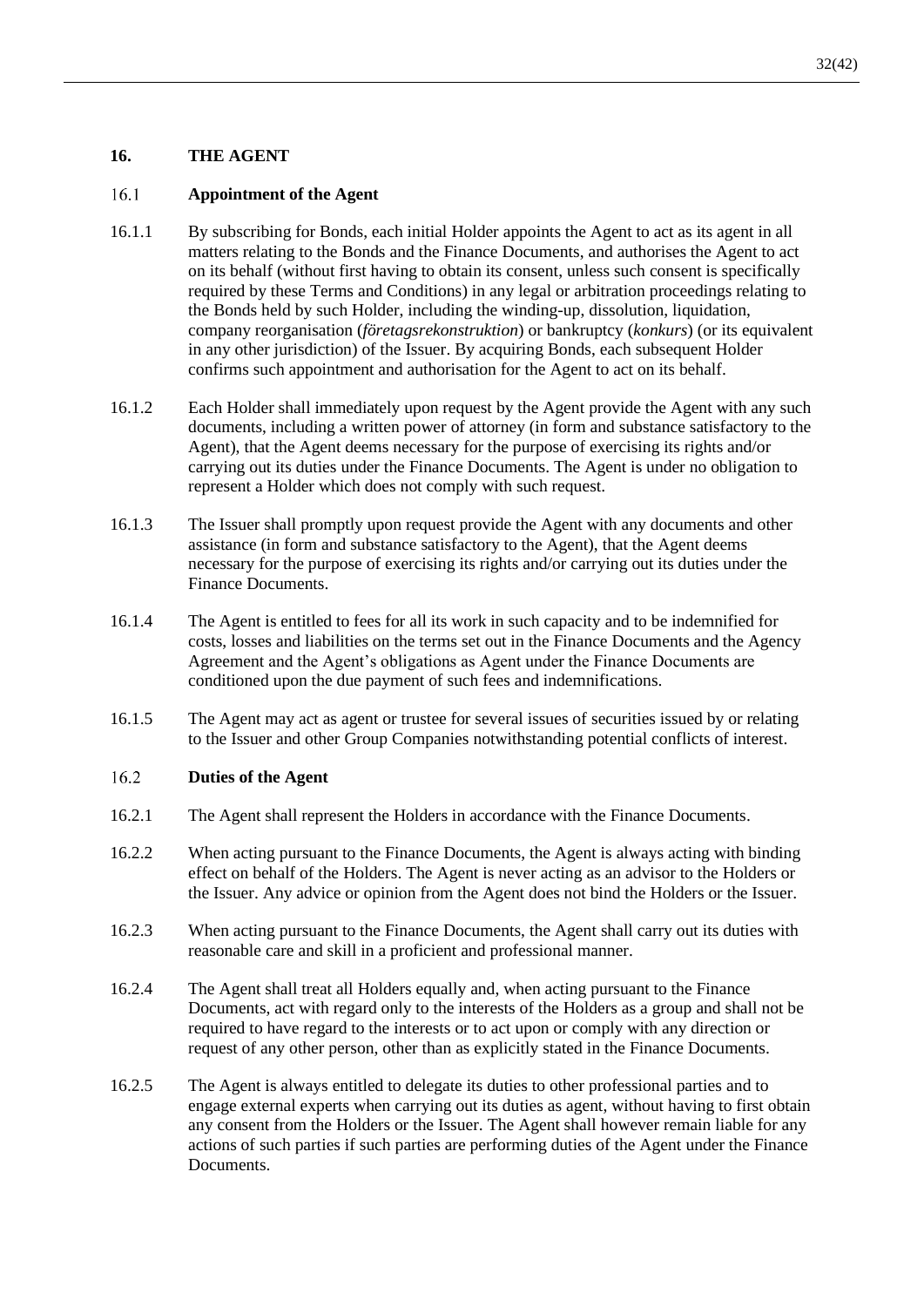- 16.2.6 The Issuer shall on demand by the Agent pay all costs for external experts engaged by it (i) after the occurrence of an Event of Default, (ii) for the purpose of investigating or considering (A) an event or circumstance which the Agent reasonably believes is or may lead to an Event of Default or (B) a matter relating to the Issuer or the Finance Documents which the Agent reasonably believes may be detrimental to the interests of the Holders under the Finance Documents, or (iii) when the Agent is to make a determination under the Finance Documents. Any compensation for damages or other recoveries received by the Agent from external experts engaged by it for the purpose of carrying out its duties under the Finance Documents shall be distributed in accordance with Clause [13](#page-28-0) (*Distribution of proceeds*).
- 16.2.7 The Agent shall, as applicable, enter into agreements with the CSD, and comply with such agreement and the CSD Regulations applicable to the Agent, as may be necessary in order for the Agent to carry out its duties under the Finance Documents.
- 16.2.8 Other than as specifically set out in the Finance Documents, the Agent shall not be obliged to monitor (i) whether any Event of Default has occurred, (ii) the performance, default or any breach by the Issuer or any other party of its obligations under the Finance Documents, or (iii) whether any other event specified in any Finance Document has occurred. Should the Agent not receive such information, the Agent is entitled to assume that no such event or circumstance exists or can be expected to occur, provided that the Agent does not have actual knowledge of such event or circumstance.
- <span id="page-35-0"></span>16.2.9 The Agent shall (i) review each Compliance Certificate delivered to it to determine that it meets the requirements set out in Clause [10.1.4](#page-21-0) and as otherwise agreed between the Issuer and the Agent, (ii) check that the information in the Compliance Certificate is correctly extracted from the financial statements delivered pursuant to Clause [10.1.1](#page-21-1)[\(a\)](#page-21-2) - [\(b\)](#page-21-3) or other relevant documents supplied together with the Compliance Certificate, and (iii) verify that the Issuer according to its reporting in the Compliance Certificate meets the Incurrence Test. The Issuer shall promptly upon request provide the Agent with such information as the Agent reasonably considers necessary for the purpose of being able to comply with this Clause [16.2.9.](#page-35-0)
- <span id="page-35-1"></span>16.2.10 The Agent shall ensure that it receives evidence satisfactory to it that Finance Documents which are required to be delivered to the Agent are duly authorised and executed (as applicable). The Issuer shall promptly upon request provide the Agent with such documents and evidence as the Agent reasonably considers necessary for the purpose of being able to comply with this Clause [16.2.10.](#page-35-1) Other than as set out above, the Agent shall neither be liable to the Issuer or the Holders for damage due to any documents and information delivered to the Agent not being accurate, correct and complete, unless it has actual knowledge to the contrary, nor be liable for the content, validity, perfection or enforceability of such documents.
- 16.2.11 Notwithstanding any other provision of the Finance Documents to the contrary, the Agent is not obliged to do or omit to do anything if it would or might in its reasonable opinion constitute a breach of any regulation.
- <span id="page-35-2"></span>16.2.12 If in the Agent's reasonable opinion the cost, loss or liability which it may incur (including reasonable fees to the Agent) in complying with instructions of the Holders, or taking any action at its own initiative, will not be covered by the Issuer, the Agent may refrain from acting in accordance with such instructions, or taking such action, until it has received such funding or indemnities (or adequate Security has been provided therefore) as it may reasonably require.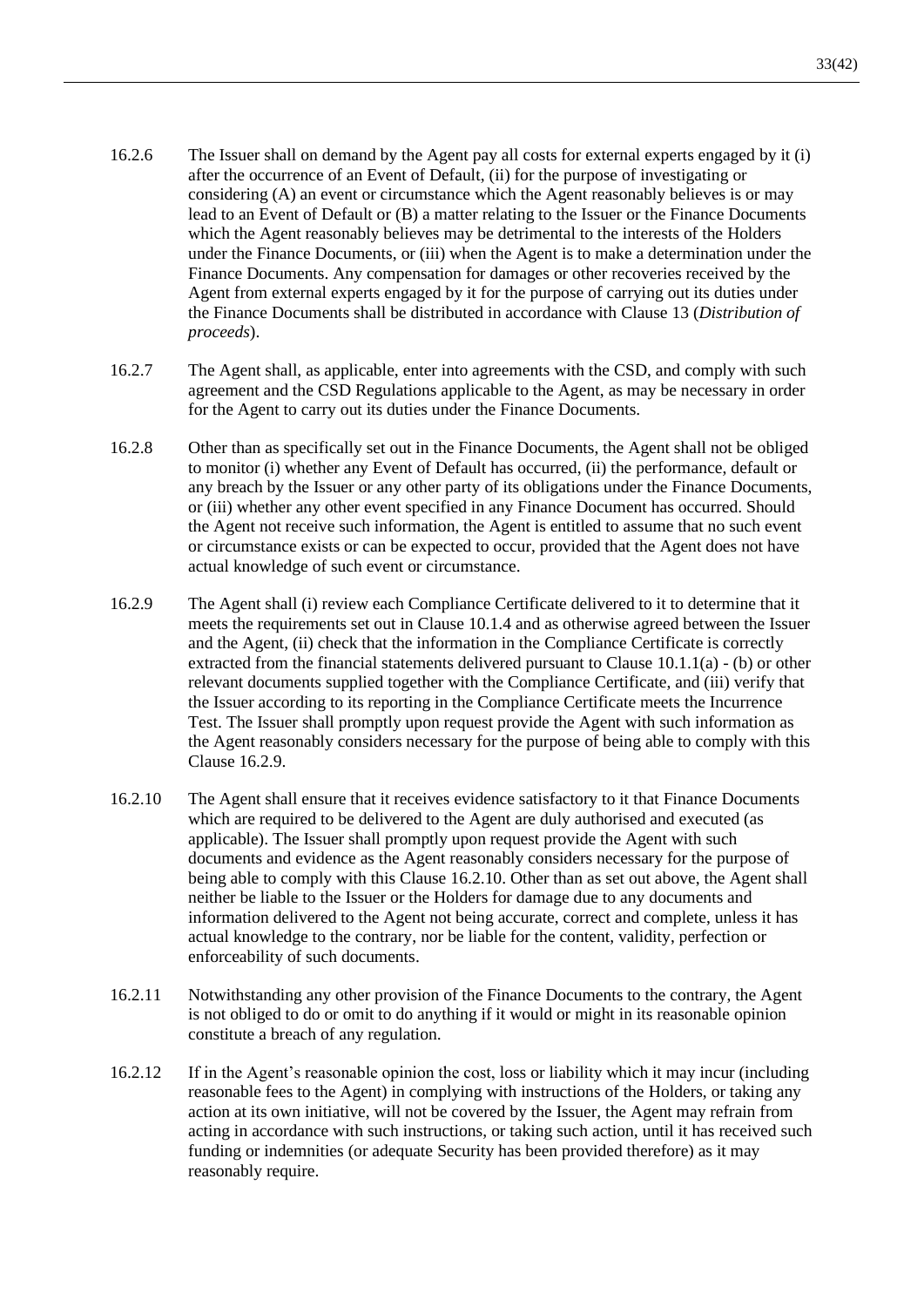<span id="page-36-3"></span>16.2.13 The Agent shall give a notice to the Holders (i) before it ceases to perform its obligations under the Finance Documents by reason of the non-payment by the Issuer of any fee or indemnity due to the Agent under the Finance Documents or the Agency Agreement or (ii) if it refrains from acting for any reason described in Clause [16.2.12.](#page-35-2)

#### 16.3 **Liability for the Agent**

- 16.3.1 The Agent will not be liable to the Holders for damage or loss caused by any action taken or omitted by it under or in connection with any Finance Document, unless directly caused by its negligence or wilful misconduct. The Agent shall never be responsible for indirect or consequential loss.
- 16.3.2 The Agent shall not be considered to have acted negligently if it has acted in accordance with advice from or opinions of reputable external experts provided to the Agent or if the Agent has acted with reasonable care in a situation when the Agent considers that it is detrimental to the interests of the Holders to delay the action in order to first obtain instructions from the Holders.
- 16.3.3 The Agent shall not be liable for any delay (or any related consequences) in crediting an account with an amount required pursuant to the Finance Documents to be paid by the Agent to the Holders, provided that the Agent has taken all necessary steps as soon as reasonably practicable to comply with the regulations or operating procedures of any recognised clearing or settlement system used by the Agent for that purpose.
- 16.3.4 The Agent shall have no liability to the Issuer or the Holders for damage caused by the Agent acting in accordance with instructions of the Holders given in accordance with the Finance Documents.
- 16.3.5 Any liability towards the Issuer which is incurred by the Agent in acting under, or in relation to, the Finance Documents shall not be subject to set-off against the obligations of the Issuer to the Holders under the Finance Documents.

#### <span id="page-36-2"></span> $16.4$ **Replacement of the Agent**

- 16.4.1 Subject to Clause [16.4.6,](#page-37-0) the Agent may resign by giving notice to the Issuer and the Holders, in which case the Holders shall appoint a successor Agent at a Holders' Meeting convened by the retiring Agent or by way of Written Procedure initiated by the retiring Agent.
- 16.4.2 Subject to Clause [16.4.6,](#page-37-0) if the Agent is Insolvent or becomes subject to bankruptcy proceedings, the Agent shall be deemed to resign as Agent and the Issuer shall within ten (10) Business Days appoint a successor Agent which shall be an independent financial institution or other reputable company which regularly acts as agent under debt issuances.
- <span id="page-36-0"></span>16.4.3 A Holder (or Holders) representing at least ten (10) per cent. of the Adjusted Nominal Amount may, by notice to the Issuer (such notice shall, if given by several Holders, be given by them jointly), require that a Holders' Meeting is held for the purpose of dismissing the Agent and appointing a new Agent. The Issuer may, at a Holders' Meeting convened by it or by way of Written Procedure initiated by it, propose to the Holders that the Agent be dismissed and a new Agent appointed.
- <span id="page-36-1"></span>16.4.4 If the Holders have not appointed a successor Agent within ninety (90) days after (i) the earlier of the notice of resignation was given or the resignation otherwise took place or (ii) the Agent was dismissed through a decision by the Holders, the Issuer shall appoint a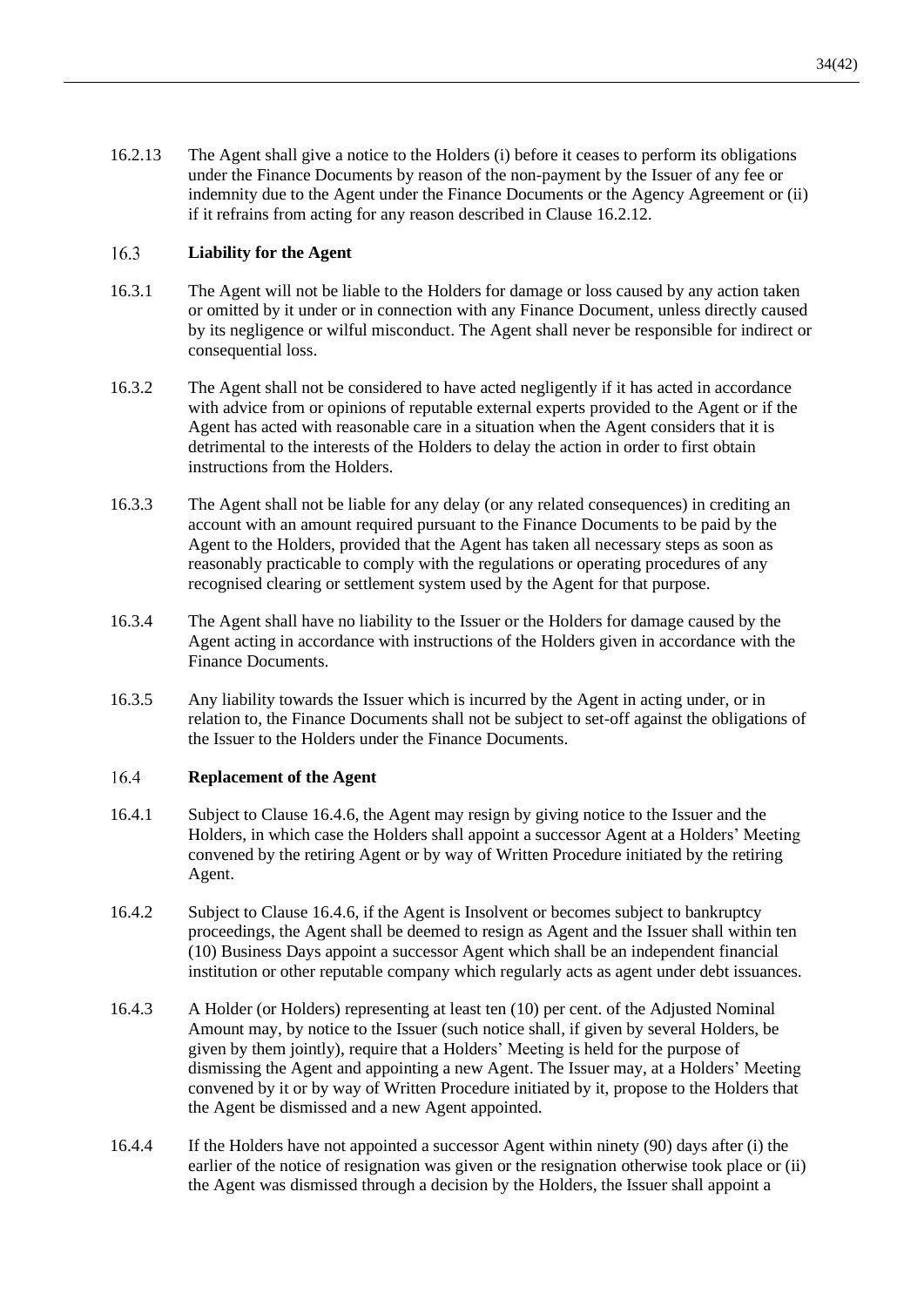successor Agent which shall be an independent financial institution or other reputable company with the necessary resources to act as agent in respect of Market Loans.

- 16.4.5 The retiring Agent shall, at its own cost, make available to the successor Agent such documents and records and provide such assistance as the successor Agent may reasonably request for the purposes of performing its functions as Agent under the Finance Documents.
- <span id="page-37-0"></span>16.4.6 The Agent's resignation or dismissal shall only take effect upon the earlier of (i) the appointment of a successor Agent and acceptance by such successor Agent of such appointment and the execution of all necessary documentation to effectively substitute the retiring Agent, and (ii) the period pursuant to Clause [16.4.4](#page-36-1) having lapsed.
- 16.4.7 Upon the appointment of a successor, the retiring Agent shall be discharged from any further obligation in respect of the Finance Documents but shall remain entitled to the benefit of the Finance Documents and remain liable under the Finance Documents in respect of any action which it took or failed to take whilst acting as Agent. Its successor, the Issuer and each of the Holders shall have the same rights and obligations amongst themselves under the Finance Documents as they would have had if such successor had been the original Agent.
- 16.4.8 In the event that there is a change of the Agent in accordance with this Clause [16.4,](#page-36-2) the Issuer shall execute such documents and take such actions as the new Agent may reasonably require for the purpose of vesting in such new Agent the rights, powers and obligation of the Agent and releasing the retiring Agent from its further obligations under the Finance Documents and the Agency Agreement. Unless the Issuer and the new Agent agree otherwise, the new Agent shall be entitled to the same fees and the same indemnities as the retiring Agent.

### **17. THE ISSUING AGENT**

- $17.1$ The Issuer shall when necessary appoint an Issuing Agent to manage certain specified tasks under these Terms and Conditions and in accordance with the legislation, rules and regulations applicable to and/or issued by the CSD and relating to the Bonds. The Issuing Agent shall be a commercial bank or securities institution approved by the CSD.
- 17.2 The Issuer shall ensure that the Issuing Agent enters into agreements with the CSD, and comply with such agreement and the CSD Regulations applicable to the Issuing Agent, as may be necessary in order for the Issuing Agent to carry out its duties relating to the Bonds.
- 17.3 The Issuing Agent may retire from its assignment or be dismissed by the Issuer, provided that the Issuer has approved that a commercial bank or securities institution approved by the CSD accedes as new Issuing Agent at the same time as the old Issuing Agent retires or is dismissed. If the Issuing Agent is Insolvent, the Issuer shall immediately appoint a new Issuing Agent, which shall replace the old Issuing Agent as issuing agent in accordance with these Terms and Conditions.
- 17.4 The Issuing Agent will not be liable to the Holders for damage or loss caused by any action taken or omitted by it under or in connection with any Finance Document, unless directly caused by its gross negligence or wilful misconduct. The Issuing Agent shall never be responsible for indirect or consequential loss.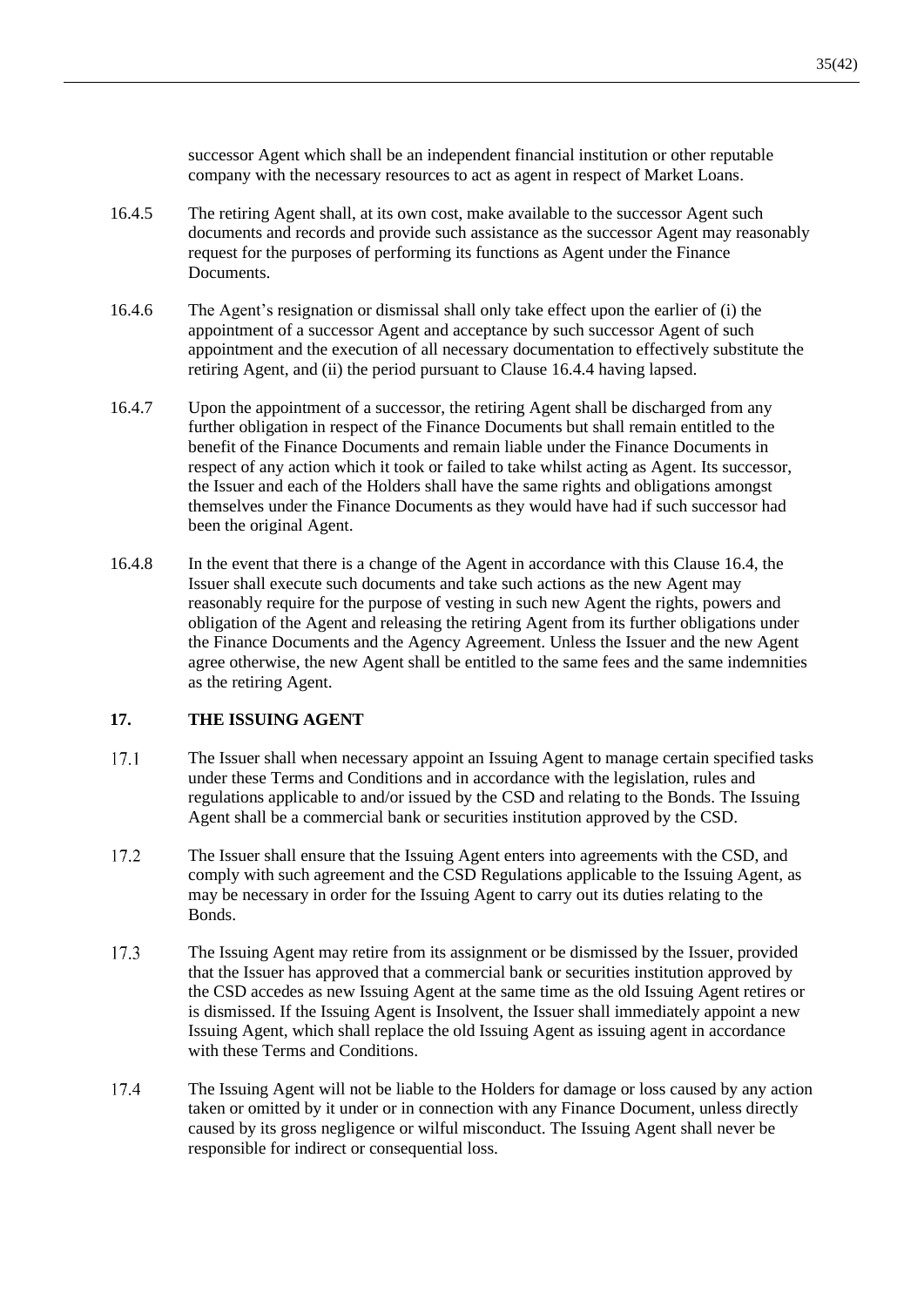### **18. THE CSD**

- 18.1 The Issuer has appointed the CSD to manage certain tasks under these Terms and Conditions and in accordance with the CSD Regulations and the other regulations applicable to the Bonds.
- 18.2 The CSD may retire from its assignment or be dismissed by the Issuer, provided that the Issuer has effectively appointed a replacement CSD that accedes as CSD at the same time as the old CSD retires or is dismissed and provided also that the replacement does not have a negative effect on any Holder or the admission to trading of the Bonds on the relevant Regulated Market. The replacing CSD must be authorised to professionally conduct clearing operations pursuant to the Swedish Securities Markets Act (*lag (2007:528) om värdepappersmarknaden*) and be authorised as a central securities depository in accordance with the Financial Instruments Accounts Act.

### **19. NO DIRECT ACTIONS BY HOLDERS**

- <span id="page-38-0"></span>19.1 A Holder may not take any steps whatsoever against the Issuer to enforce or recover any amount due or owing to it pursuant to the Finance Documents, or to initiate, support or procure the winding-up, dissolution, liquidation, company reorganisation or bankruptcy in any jurisdiction of any Group Company in relation to any of the obligations and liabilities of the Issuer under the Finance Documents. Such steps may only be taken by the Agent.
- 19.2 Clause [19.1](#page-38-0) shall not apply if the Agent has been instructed by the Holders in accordance with the Finance Documents to take certain actions but fails for any reason to take, or is unable to take (for any reason other than a failure by a Holder to provide documents in accordance with Clause [16.1.2\)](#page-34-1), such actions within a reasonable period of time and such failure or inability is continuing. However, if the failure to take certain actions is caused by the non-payment of any fee or indemnity due to the Agent under the Finance Documents or the Agency Agreement or by any reason described in Clause [16.2.12,](#page-35-2) such failure must continue for at least forty (40) Business Days after notice pursuant to Clause [16.2.13](#page-36-3) before a Holder may take any action referred to in Clause [19.1.](#page-38-0)
- 19.3 The provisions of Clause [19.1](#page-38-0) shall not in any way limit an individual Holder's right to claim and enforce payments which are due to it under Clause [9.4](#page-20-1) (*[Mandatory repurchase](#page-20-1)  due to a Change of Control Event, [a De-listing Event or a Listing Failure Event](#page-20-1) (put [option\)](#page-20-1)*) or other payments which are due by the Issuer to some but not all Holders.

### **20. PRESCRIPTION**

- $20.1$ The right to receive repayment of the principal of the Bonds shall be prescribed and become void ten (10) years from the relevant Redemption Date. The right to receive payment of interest (excluding any capitalised interest) shall be prescribed and become void three (3) years from the relevant due date for payment. The Issuer is entitled to any funds set aside for payments in respect of which the Holders' right to receive payment has been prescribed and has become void.
- 20.2 If a limitation period is duly interrupted in accordance with the Swedish Act on Limitations (*preskriptionslag (1981:130)*), a new limitation period of ten (10) years with respect to the right to receive repayment of the principal of the Bonds, and of three (3) years with respect to receive payment of interest (excluding capitalised interest) will commence, in both cases calculated from the date of interruption of the limitation period, as such date is determined pursuant to the provisions of the Swedish Act on Limitations.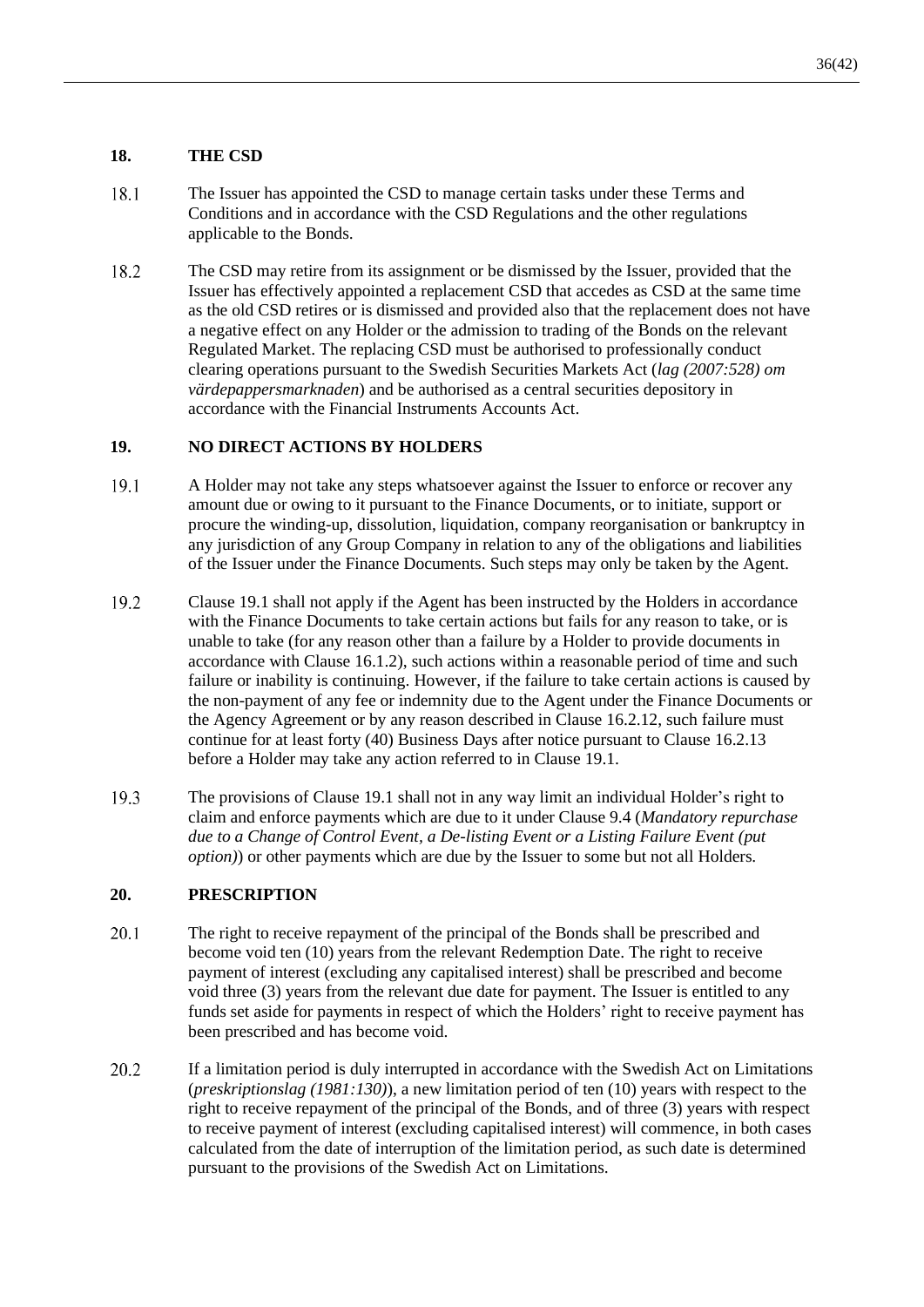### **21. COMMUNICATIONS AND PRESS RELEASES**

#### 21.1 **Communications**

- <span id="page-39-0"></span>21.1.1 Any notice or other communication to be made under or in connection with the Finance Documents:
	- (a) if to the Agent or Issuing Agent, shall be given at the address registered with the Swedish Companies Registration Office (*Bolagsverket*) on the Business Day prior to dispatch or to such address as notified by the Agent or the Issuing Agent, as applicable, to the Issuer from time to time and, if sent by email by the Issuer, to the email address notified by the Agent or the Issuing Agent, as applicable, to the Issuer from time to time;
	- (b) if to the Issuer, shall be given at the address specified on its website www.stillfront.com on the Business Day prior to dispatch or, if sent by email by the Agent, to the email address notified by the Issuer to the Agent from time to time; and
	- (c) if to the Holders, shall be given at their addresses registered with the CSD on a date selected by the sending person which falls no more than five (5) Business Days prior to the date on which the notice or communication is sent, and by either courier delivery (if practically possible) or letter for all Holders. A Notice to the Holders shall also be published on the websites of the Issuer and the Agent.
- 21.1.2 Any notice or other communication made by one person to another under or in connection with the Finance Documents shall be sent by way of courier, personal delivery or letter, or, if between the Issuer and the Agent or the Issuing Agent and the Issuer, by email, and will only be effective, in case of courier or personal delivery, when it has been left at the address specified in Clause [21.1.1,](#page-39-0) in case of letter, three (3) Business Days after being deposited postage prepaid in an envelope addressed to the address specified in Clause [21.1.1,](#page-39-0) or, in case of email, when received in readable form by the email recipient.
- 21.1.3 Any notice or other communication pursuant to the Finance Documents shall be in English. However, financial reports published pursuant to Clause [10.1.1](#page-21-1)[\(a\)](#page-21-2) and [\(b\)](#page-21-3) may be in Swedish.
- 21.1.4 Failure to send a notice or other communication to a Holder or any defect in it shall not affect its sufficiency with respect to other Holders.

#### 21.2 **Press releases**

- <span id="page-39-1"></span>21.2.1 Any notice that the Issuer or the Agent shall send to the Holders pursuant to Clauses [9.3](#page-19-3) (*Voluntary total redemption*), [10.1.3,](#page-21-4) [14.2.1,](#page-30-3) [14.3.1,](#page-30-4) [14.4.14](#page-33-5) and [15.2](#page-33-6) shall also be published by way of press release by the Issuer or the Agent, as applicable.
- 21.2.2 In addition to Clause [21.2.1,](#page-39-1) if any information relating to the Bonds, the Issuer or the Group contained in a notice that the Agent may send to the Holders under these Terms and Conditions has not already been made public by way of a press release, the Agent shall before it sends such information to the Holders give the Issuer the opportunity to issue a press release containing such information. If the Issuer does not promptly issue a press release and the Agent considers it necessary to issue a press release containing such information before it can lawfully send a notice containing such information to the Holders, the Agent shall be entitled to issue such press release.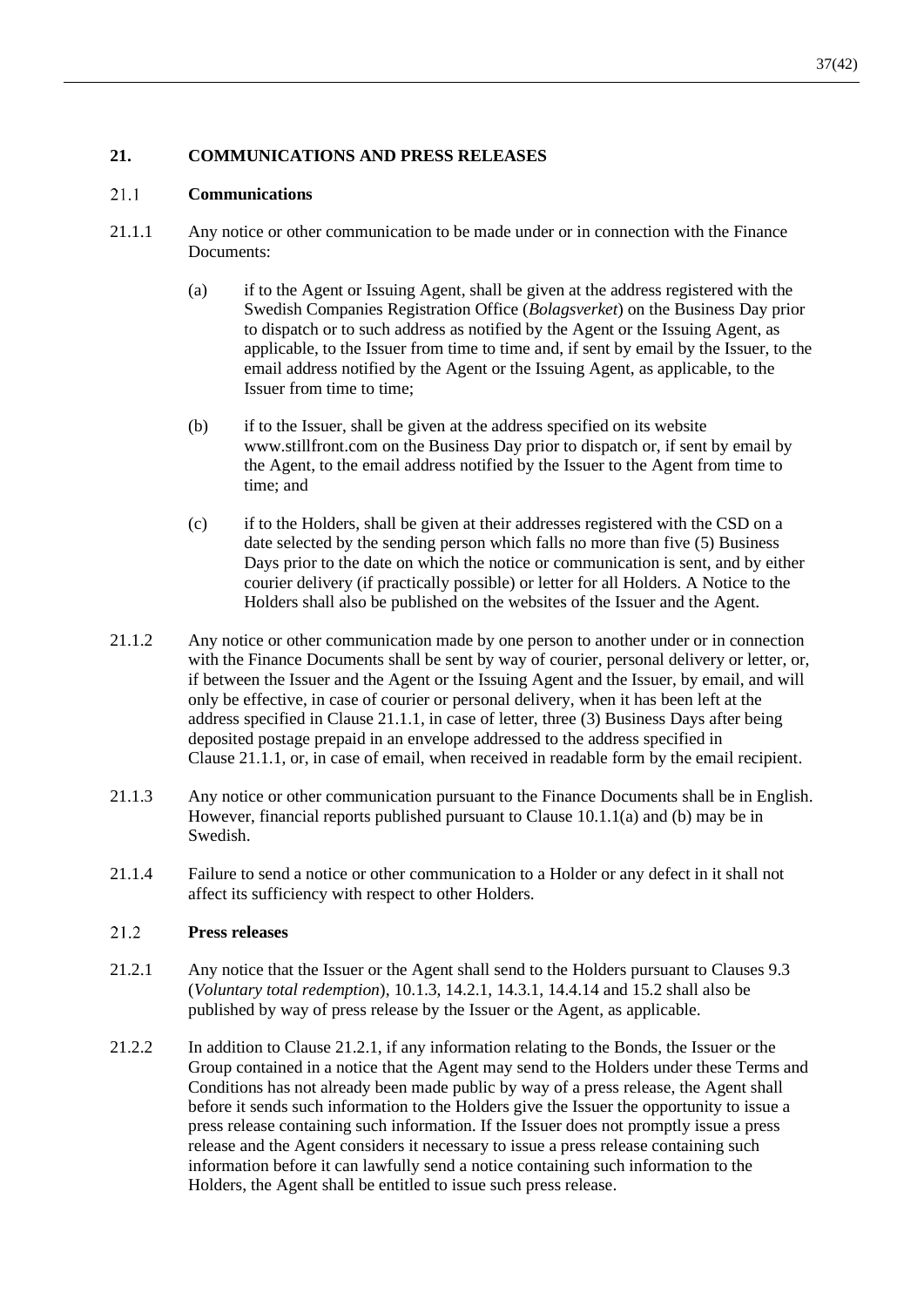#### 22. **FORCE MAJEURE**

- 22.1 Neither the Agent nor the Issuing Agent shall be held responsible for any damage arising out of any legal enactment, or any measure taken by a public authority, or war, strike, lockout, boycott, blockade, natural disaster, insurrection, civil commotion, terrorism or any other similar circumstance (a "Force Majeure Event"). The reservation in respect of strikes, lockouts, boycotts and blockades applies even if the Agent or the Issuing Agent itself takes such measures, or is subject to such measures.
- 22.2 Should a Force Majeure Event arise which prevents the Agent or the Issuing Agent from taking any action required to comply with the Finance Documents, such action may be postponed until the obstacle has been removed.
- 22.3 The provisions in this Clause 22 apply unless they are inconsistent with the provisions of the Financial Instruments Accounts Act which provisions shall take precedence.

#### 23. **GOVERNING LAW AND JURISDICTION**

- 23.1 These Terms and Conditions, and any non-contractual obligations arising out of or in connection therewith, shall be governed by and construed in accordance with the laws of Sweden.
- 23.2 The Issuer submits to the non-exclusive jurisdiction of the City Court of Stockholm (Stockholms tingsrätt).

We hereby certify that the above Terms and Conditions are binding upon ourselves.

Place: Stockholm

Date: 12 May 2021

**Stillfront Group AB (publ)** as Issuer

Name: Andreas Uddman by PoA Johanna Bergsten by PoA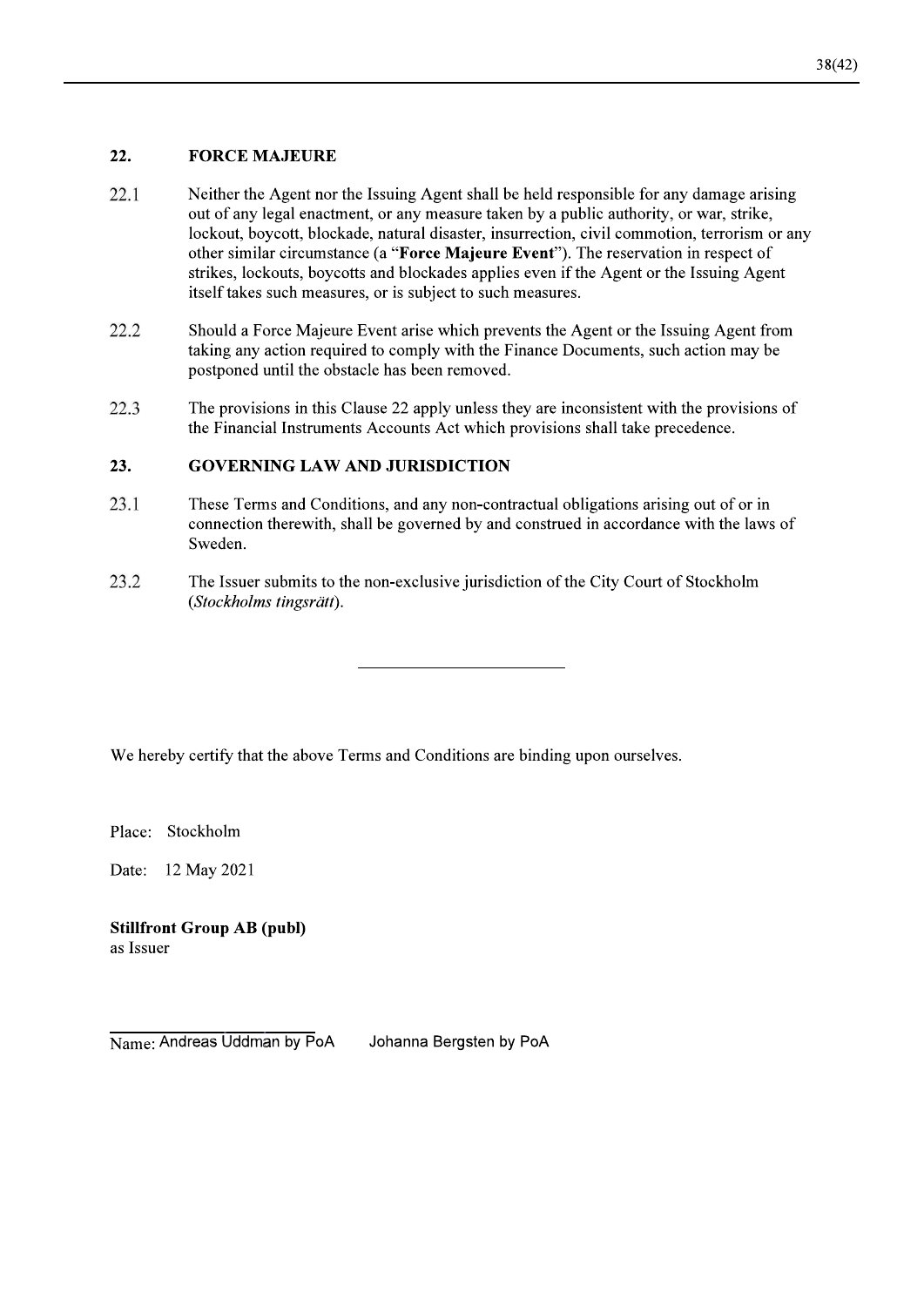We hereby undertake to act in accordance with the above terms and conditions to the extent they refer to us.

Place: Stockholm

Date: 12 May 2021

Intertrust (Sweden) AB as Agent

Beatrice Gustafsson Name:

**Kristofer Nivenius**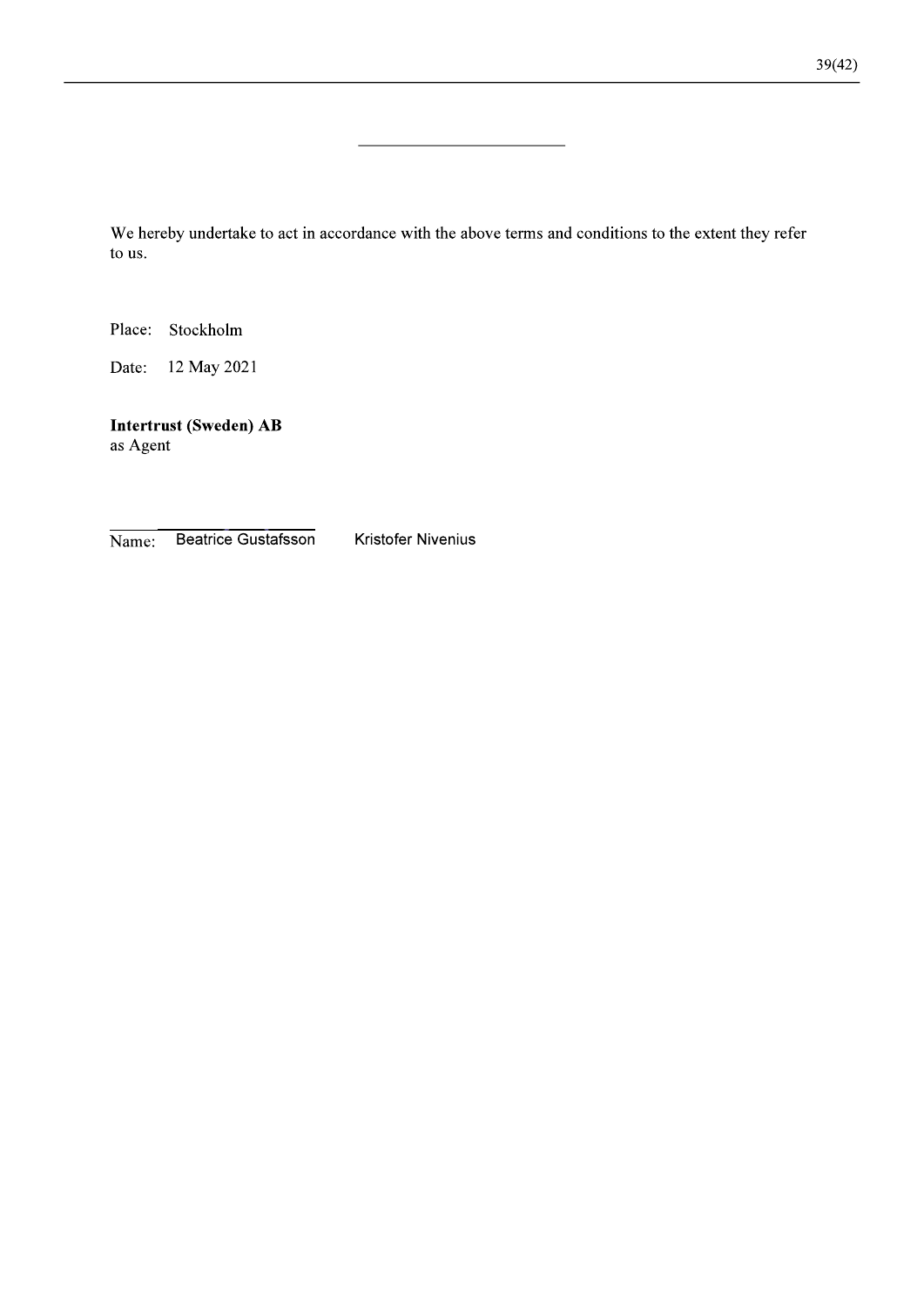### **SCHEDULE 1**

### **Form of Compliance Certificate**

<span id="page-42-0"></span>To: [Intertrust (Sweden) AB] as Agent

From: Stillfront Group AB (publ) as Issuer

Dated: [ $\bullet$ ]

Dear Sirs/Madams,

We refer to the terms and conditions (the "**Terms and Conditions**") for the up to SEK 2,000,000,000 senior floating rate bonds (*obligationer*) due 2025 with ISIN SE0015961065 as well as to the other Finance Documents (as defined in the Terms and Conditions).

Capitalised terms used and not defined herein shall have the meaning ascribed to them in the Terms and Conditions.

We hereby certify the following:

### **Events of Default**

So far as we are aware, [no Event of Default is continuing.]/[the following Event[s] of Default [is/are] continuing:[●]

We have taken the following steps to remedy it/them: $\lceil \bullet \rceil$ ]

### **[Incurrence Test**

We propose to [make a Restricted Payment / incur Financial Indebtedness] in an amount of SEK [ $\bullet$ ].

We set out the computations of the Leverage Ratio and Interest Coverage Ratio below. The calculations and adjustments set out below are made in accordance with the Terms and Conditions.

| <b>Net Debt</b>                   |        |  |  |  |
|-----------------------------------|--------|--|--|--|
| The testing date for Net Debt is: | [DATE] |  |  |  |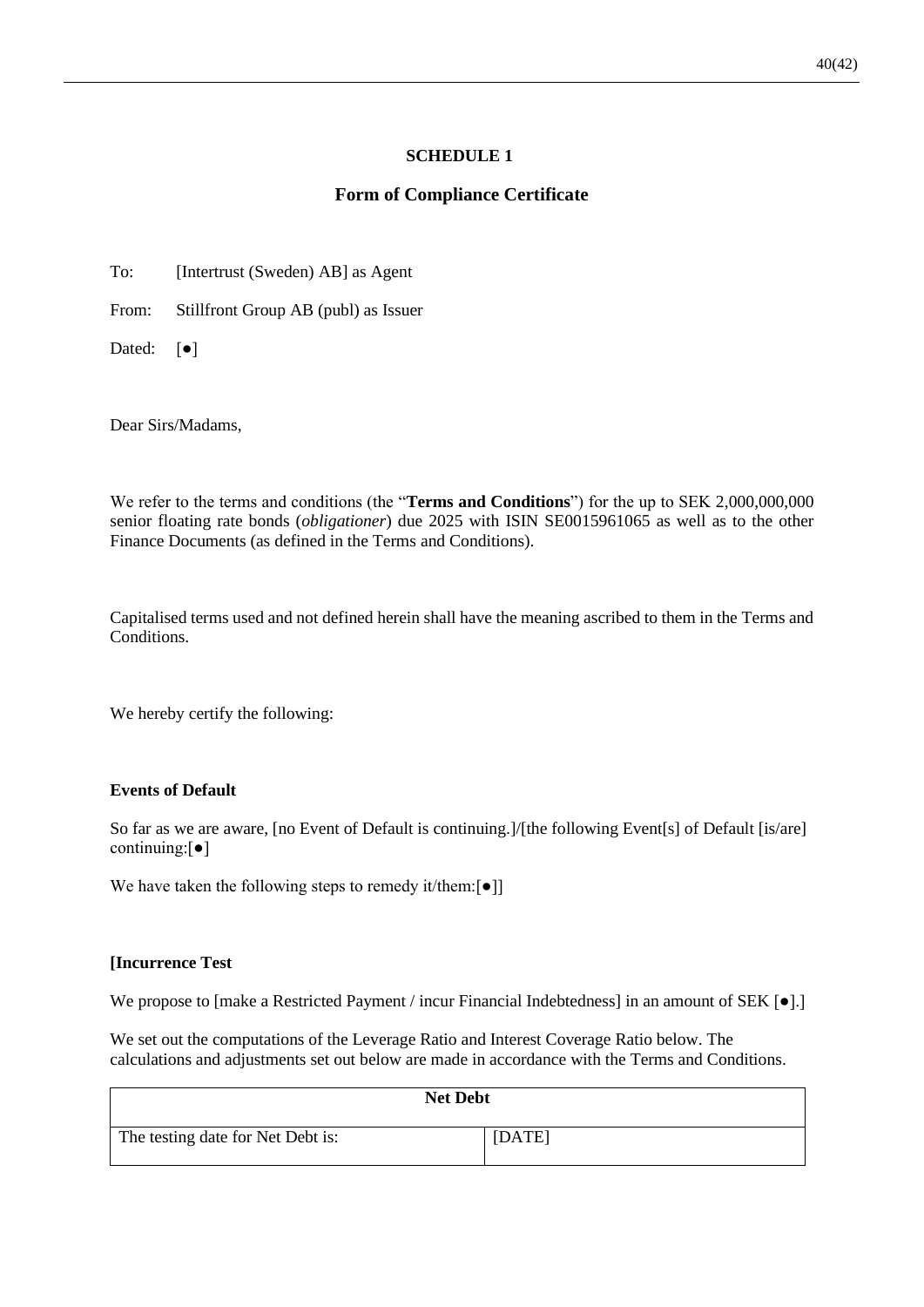| The date for the incurrence of the new interest<br>bearing Financial Indebtedness or the making of a<br>distribution is: | [DATE]         |  |  |  |
|--------------------------------------------------------------------------------------------------------------------------|----------------|--|--|--|
| The final maturity date for the new interest bearing<br>Financial Indebtedness is <sup>1</sup> :                         | [DATE]         |  |  |  |
| The existing interest bearing Financial Indebtedness<br>is:                                                              | [AMOUNT]       |  |  |  |
| The new interest bearing Financial Indebtedness is:                                                                      | [AMOUNT]       |  |  |  |
| The Financial Indebtedness to be refinanced at the<br>time of the incurrence of the new Financial<br>Indebtedness:       | [AMOUNT]       |  |  |  |
| The total adjusted interest bearing Financial<br>Indebtedness is:                                                        | [AMOUNT]       |  |  |  |
| The Relevant Period for calculation of EBITDA,<br>Finance Charges and Net Finance Charges is:                            | [DATE to DATE] |  |  |  |
| <b>EBITDA</b>                                                                                                            |                |  |  |  |
|                                                                                                                          |                |  |  |  |
| The EBITDA prior to any adjustments is:                                                                                  | [AMOUNT]       |  |  |  |
| The adjustments to EBITDA are:                                                                                           | [DESCRIPTION]  |  |  |  |
| The EBITDA after adjustments is:                                                                                         | [AMOUNT]       |  |  |  |
|                                                                                                                          |                |  |  |  |
| <b>Finance Charges</b>                                                                                                   |                |  |  |  |
| The Finance Charges prior to adjustments are:                                                                            | [AMOUNT]       |  |  |  |
| The adjustments to Finance Charges are:                                                                                  | [DESCRIPTION]  |  |  |  |
| The total Finance Charges after adjustments are:                                                                         | [AMOUNT]       |  |  |  |
|                                                                                                                          |                |  |  |  |
| <b>Net Finance Charges</b>                                                                                               |                |  |  |  |
| The Net Finance Charges prior to adjustments are:                                                                        | [AMOUNT]       |  |  |  |
| The adjustments to Net Finance Charges are:                                                                              | [DESCRIPTION]  |  |  |  |

 $1$  Only relevant in case of application of item (k) of the definition of Permitted Debt.